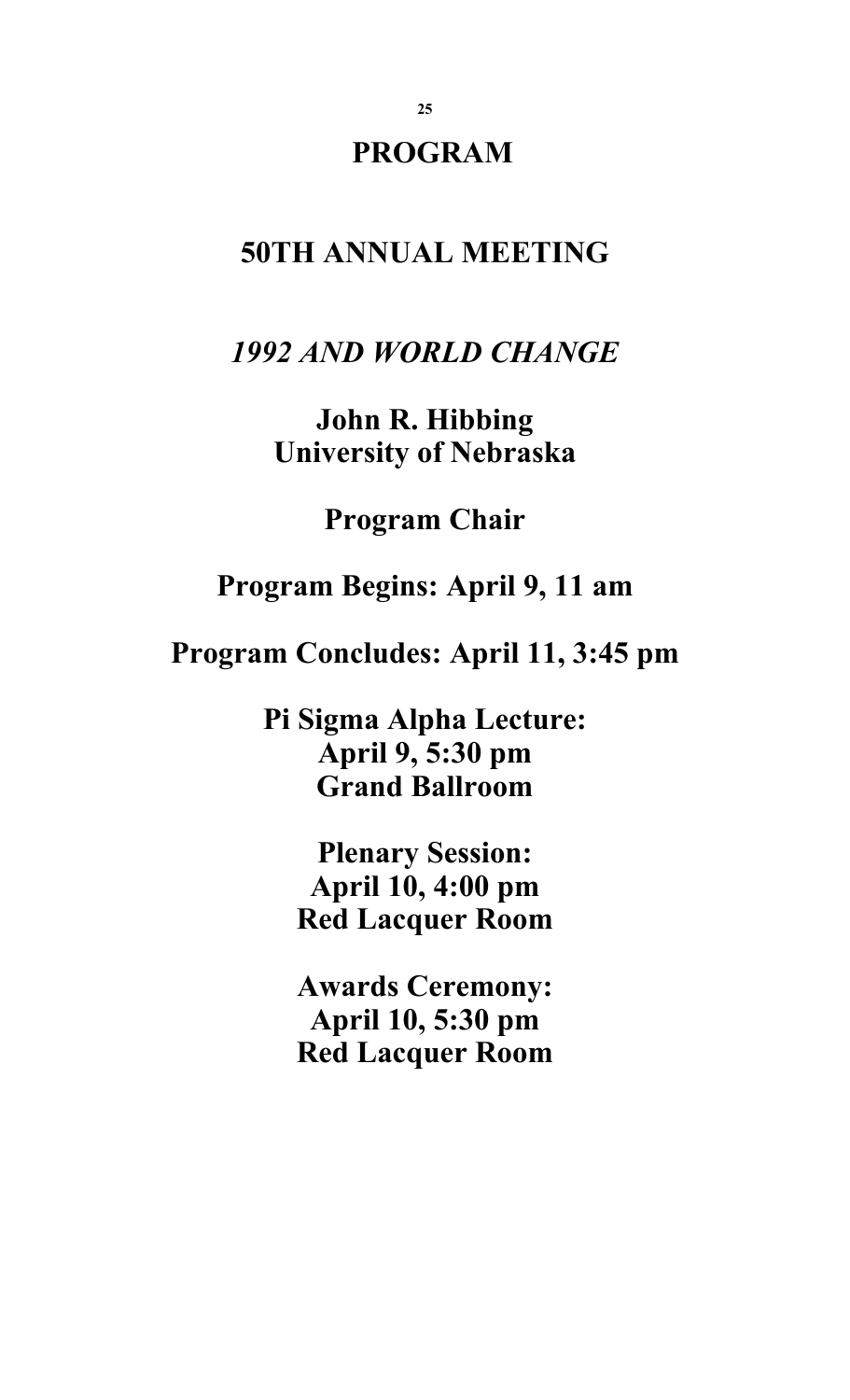# Thursday, April 9

Thursday, 9:00-3:15 pm

# **APSA RESEARCH SUPPORT COMMITTEE MEETING BURNHAM 3**

Thursday, 10:00 am

# **MPSA COUNCIL MEETING CRESTHILL 11**

Thursday, April 9, 11:00-12:45 pm

Panel 1 - 5 **MONTROSE** 7

# **POLITICAL CULTURE AND POLITICAL BEHAVIOR**

- Chair: T. Philip Wolf, Indiana University-Southeast
- Papers: "Explaining a European Anomaly: Politics and Culture in the Republic of Ireland." Timothy J. White, Xavier University

 "Bridging the Gap in Social Movement Research: The Canadian Dimension." Jeffrey M. Ayres, University of Wisconsin-Madison

 "Social Democrats and Political Culture: Party Responsiveness to Social Change." Michael K. LeRoy, Vanderbilt University

 "Political Values and Political Culture: Canada and the United States." Mary Ann Steger, Northern Arizona University; John C. Pierce, Washington State University; Nicholas P. Lovrich, Washington State University; and Brent S. Steel, Oregon State University

Discussant: T. Philip Wolf, Indiana University-Southeast

# Panel 2 - 1 **SANDBURG 8**

# **DEMOCRACY IN THE THIRD WORLD: POLITICAL MODERNIZATION RECONSIDERED**

Chair: Stephen Chilton, University of Minnesota-Duluth

Papers: "Religious Resurgence in the Middle East and North Africa: A Challenge to Political Development." Maqsood A. Choudary, Southeast Missouri State

> "The Pursuit of Social Pacts in Nascent Democracies: A Critical View." Chris Blake, Duke University

> "Guyana: Establishing and Maintaining Representative Democracy in a Multi-Ethnic Polity." David H. Carwell, Eastern Illinois University

> "The Socioeconomic Basis for Political Participation in Africa: Some Evidence from Women in Liberia." Michael Anda, University of Arkansas at Little Rock

Discussant: Louay M. Safi, Wayne State University

#### **Panel 3 - 1 BURNHAM 2**

# **REALISM REBORN: POWER POLITICS IN THE POST-COLD WAR ERA**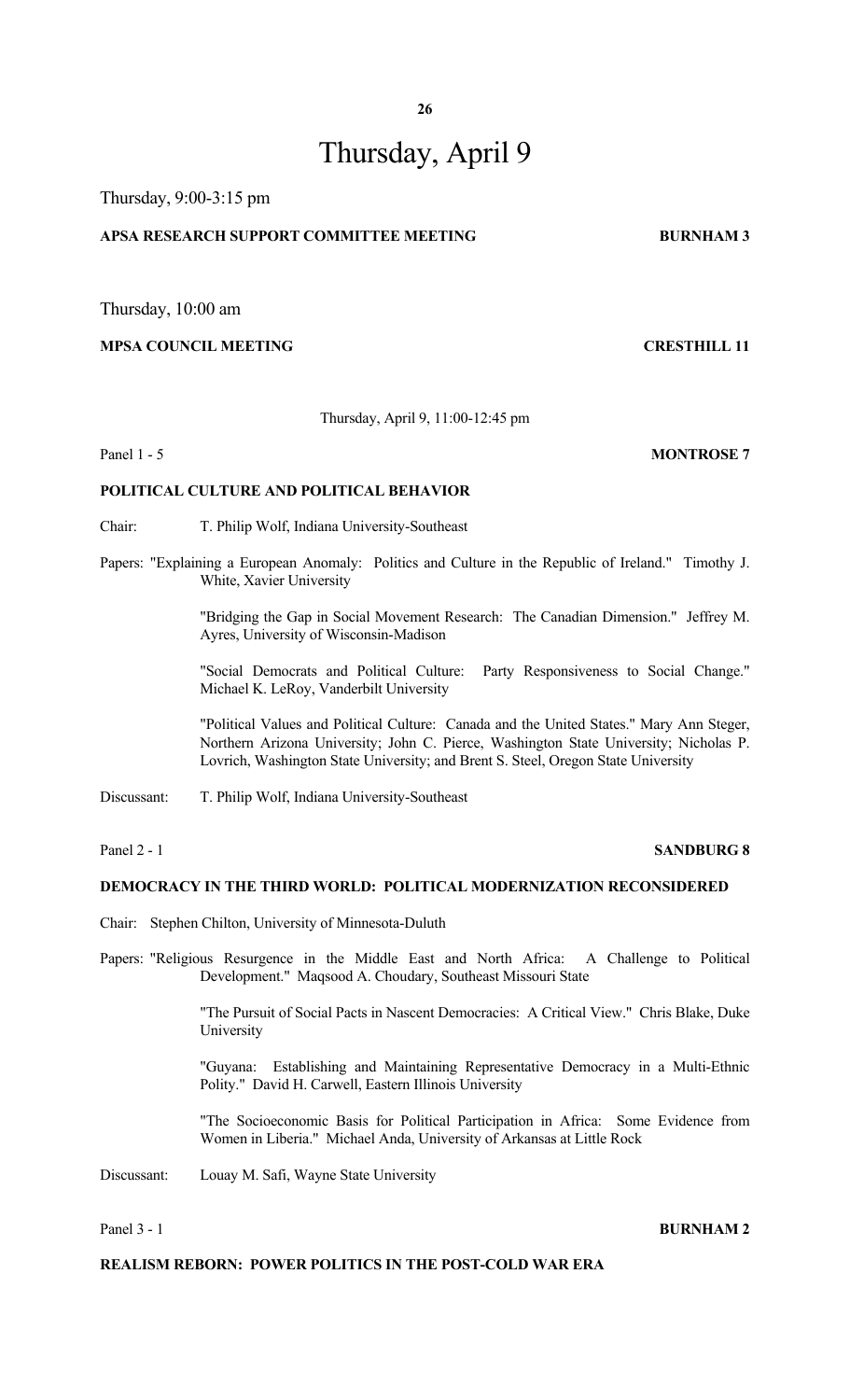Chair: George Hudson, Wittenberg University

Papers: "National Interests and Foreign Policy Direction: A Realist Prescription." Bryan Ward, Ohio State University

> "Measures of National Power in the Post-Cold War Era." Mark Wayda, Ohio State University

> "Obstacles to Defense Cooperation: Realism in European Defense Planning." Simon Duke, Pennsylvania State University

> "Paradigms in Transition: International Law as an Agent of Power." Thomas K. Plofchan, Jr.

Discussant: George Hudson, Wittenberg University

# Panel 4 - 2 **BURNHAM 4**

# **MODELS OF THE CANDIDATE EVALUATION PROCESS**

- Chair: Milton Lodge, SUNY at Stony Brook
- Papers: "A Cognitive Model of Candidate Trait Impressions." Patrick K. Stroh, Carnegie-Mellon University

 "Computational Modeling of Candidate Evaluation Processes." G. R. Boynton, University of Iowa

 "A Simulated Comparison of Models of Electoral Decision Making." Charles Taber and Marco Steenbergen, SUNY at Stony Brook

 "The Stability of Affective Reactions to Political Candidates." John M. Bruce, Harvard University

Discussant: Milton Lodge, SUNY at Stony Brook

| anel. |  |
|-------|--|
|-------|--|

# **DEARBORN 1**

# **PUBLIC OPINION, FOREIGN POLICY, AND WARS**

- Chair: David C. Leege, University of Notre Dame
- Papers: "The Influence of Foreign Policy Issues in the American Elections of the Early Cold War." Richard W. Boyd and Adam Berinsky, Wesleyan University

"American Public Opinion and the Gulf War." John Mueller, University of Rochester

"The Gender Gap and Attitudes toward War." Lisa Brandes, Tufts University

Discussant: Robert Y. Shapiro, Columbia University

Panel 5 - 10 **CLARK 5** 

# **THE ELECTORAL PROCESS**

Chair: Kenneth S. Sherrill, Hunter College, CUNY

Papers: "Incumbency and Candidate Entry in Multiparty Competition: Electoral Evidence from India." Shrikant Dash, Vanderbilt University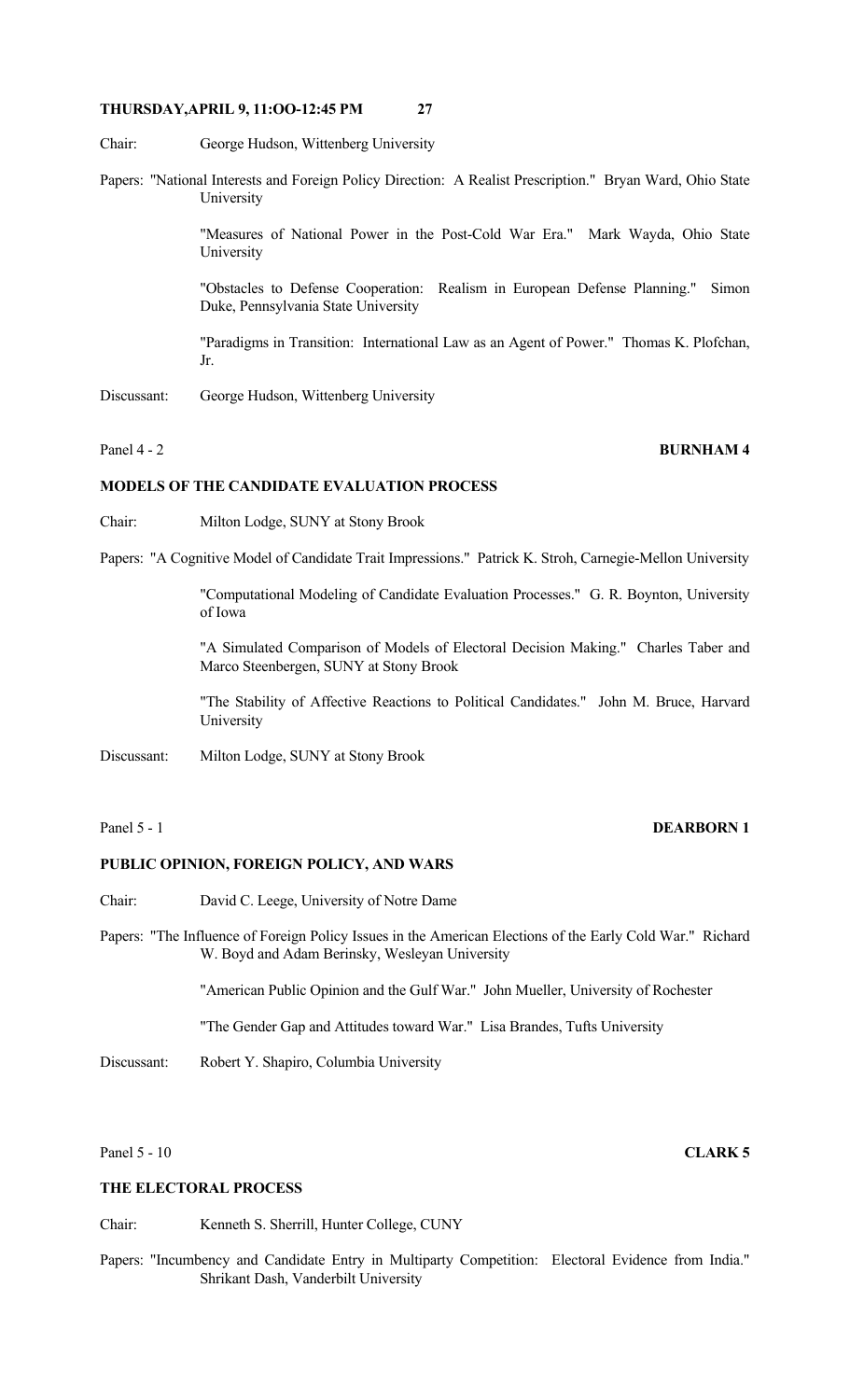"The Possibilities and Dilemmas of Campaign Reform." Tim L. Murphy, University of **Cincinnati** 

 "Seeking the Source of the Money Stream: Strategic Behavior of Individual Contributors in Federal Elections." Robert Biersack, Federal Election Commission, Paul Herrnson, University of Maryland, Lynda Powell, University of Rochester, and Clyde Wilcox, Georgetown University

 "Tinkering with the Costs of Voting: Would the National Voter Registration Act Increase Turnout?" Steve Knack, George Mason University

Discussant: Kenneth S. Sherrill, Hunter College, CUNY

# Panel 6 - 4 **DEARBORN 2**

#### **GENDER, RACE AND THE PUBLIC WELFARE**

- Chair: Dianne Pinderhughes, University of Illinois at Urbana-Champaign
- Papers: "The Culture of Single Motherhood: The New American Poverty Paradigm." Susan Thomas, Oakland University

 "Ethics and Ideology in the Debate Over Transracial Adoption." Peter Hayes, Iowa State University

"Race, Gender and Social Welfare." Zelma Mosley, University of Delaware

Discussant: Martha T. Zingo, Oakland University

# Panel 6 - 7 SANDBURG 3

# **UNDERGRADUATE PERSPECTIVES ON THE RESEARCH PROCESS: A STUDY OF THE CHICAGO ANTI-APARTHEID MOVEMENT"**

- Chair: Peter J. Schraeder, Loyola University of Chicago
- Papers: "The Evolution of Chicago's Anti-Apartheid Legislation." Theresa Emperado, Loyola University of Chicago

 "Factors Contributing to Success and Failure." Shobhana Kasturi, Loyola University of Chicago

 "The Interview Process and Variations in Response." Shannon McNeil, Loyola University of Chicago

Discussant: Prexie Nesbitt, Mozambique Solidarity Office

# Panel 7 - 1 **PARLOR C**

# **DEMOCRATIC DELIBERATION AND LIBERAL DISCOURSE**

Chair: Edward Cohen, Buena Vista College

Papers: "Democratic Deliberation in the Liberal State." Pamela Johnston Conover and Donald D. Searing, University of North Carolina at Chapel Hill

"Enthusiasm Shared: Toward a Post-Kantian Account of Democratic Discourse." Patrick F.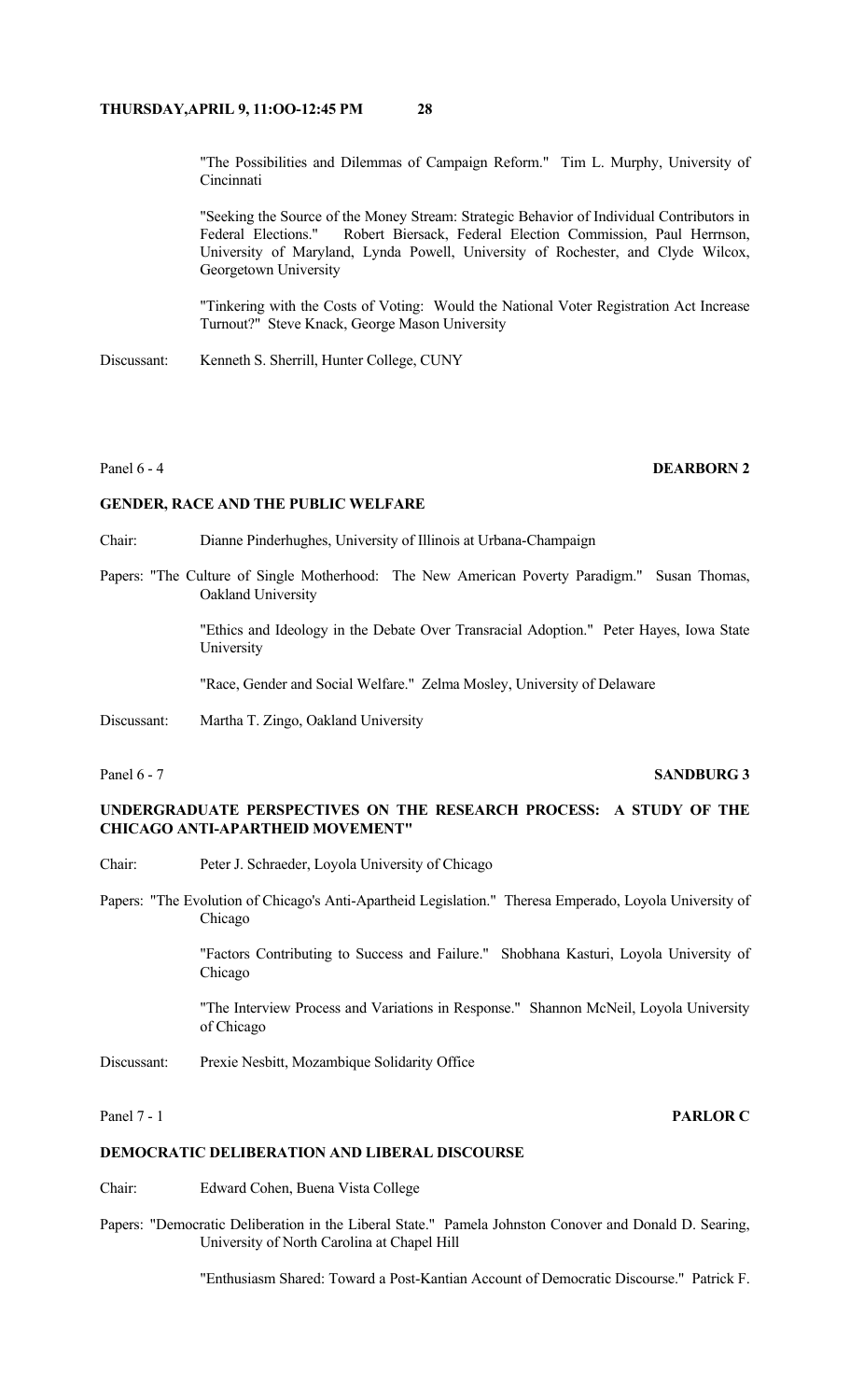McKinlay, University of Notre Dame

"Boundary Conversations." William R. Caspary, Washington University

 "Lockean Philosophy, Liberal Democracy, and the Legitimate Speaker." Mark G. Robeck, University of Chicago

Discussant: R. Michael Smith, Marietta College

#### **ALLIANCES AND CONFLICT**

Chair: James Morrow, Stanford University

Papers: "Congress and Arms Control Bargaining." James Morrow, Stanford University

"The Balance of Power and the Likelihood of War." James Fearon, University of Chicago

"Alliance Formation." Gerry Sorokin, University of Iowa

"The Second Image Reversed in Two-Level Games." Keisuke Iida, Princeton University

Discussant: James M. Lindsay, University of Iowa

# Panel 10 - 1 **MONTROSE 1**

# **DIACHRONIC PERSPECTIVES IN THE STUDY OF THE PRESIDENCY**

- Chair: Norman C. Thomas, University of Cincinnati
- Papers: "Determinants of Congressional Overrides of Presidential Vetoes." Dennis W. Gleiber and Steven A. Shull, University of New Orleans, and Albert C. Ringelstein, East Carolina University

 "Presidential Activities." Barbara Hinckley, New York University, and Paul Brace, University of Illinois-Chicago

 "Presidential Rhetoric and Positional Consistency." Jeffrey E. Cohen, University of Houston-Clear Lake

Discussants: George Edwards, Texas A&M University Dennis Simon, Southern Methodist University

#### Panel 11 - 1 **BURNHAM 1**

### **THE ROLE OF COMMITTEES IN THE LEGISLATIVE PROCESS**

- Chair: Christopher J. Deering, George Washington University
- Papers: "Jurisdictional Battles and Committee Bias in Congress." Frank R. Baumgartner, Bryan Jones, and Jeffrey C. Talbert, Texas A&M University

 "The Evolution of Specialization in State Legislative Committee Systems: A Multi-Level Exploration." Keith E. Hamm, Rice University, and Ronald D. Hedlund, University of Rhode Island

 "Committee Workload and Passage of Legislation in the House of Representatives of the Indiana General Assembly: 1987-1991." Richard L. Balkema, Valparaiso University

#### Panel 8 - 2 **MONTROSE 3**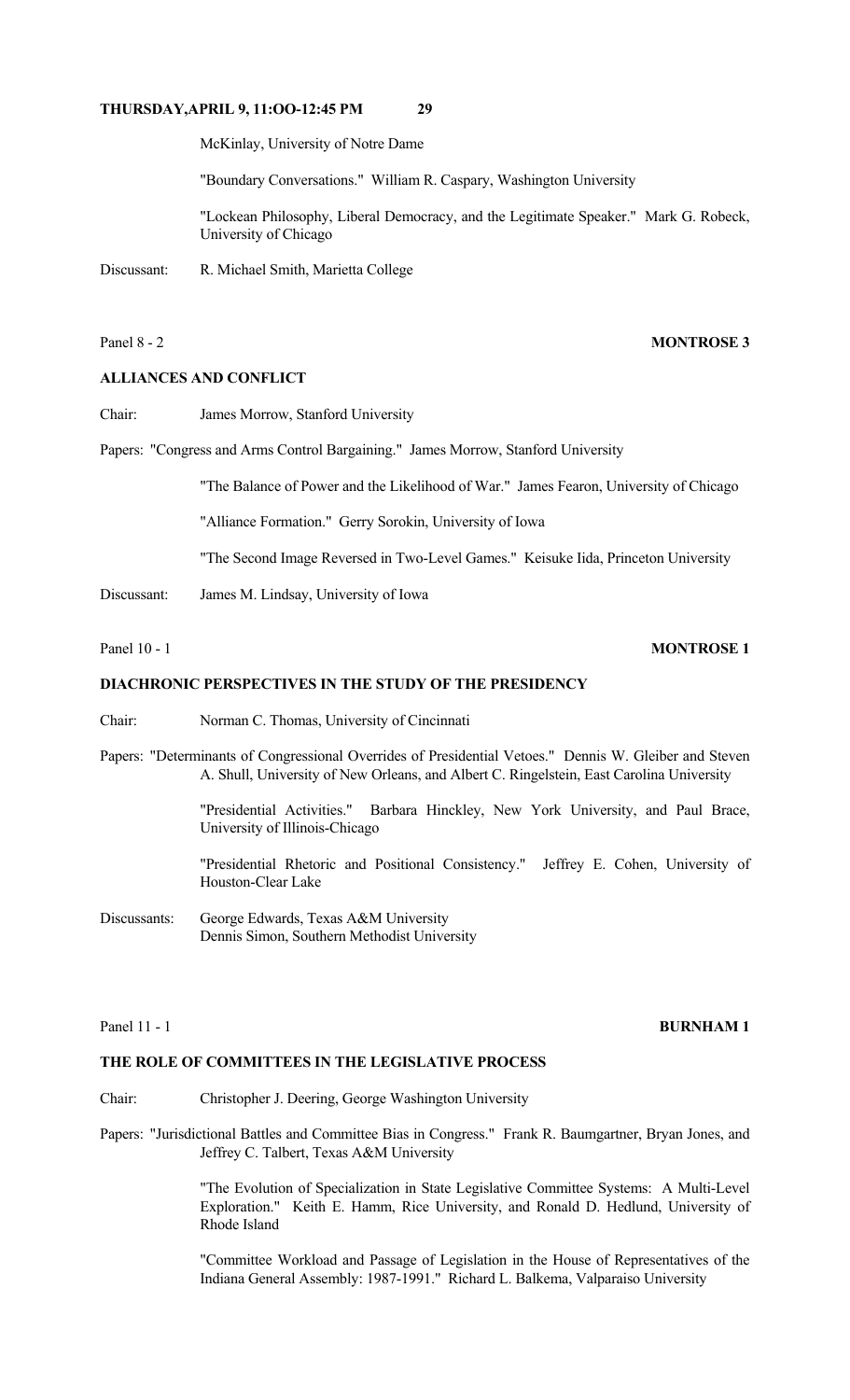"State Delegations and the U.S. House Committee System." Christopher J. Froke, Arkansas State University

Discussant: David C. King, University of Michigan

# **DISTRICT EFFECTS ON POLICY DECISIONS IN CONGRESS**

- Chair: Jon R. Bond, Texas A&M University
- Papers: "The Impact of District Based Economic Conditions on Roll Call Voting in the United States Congress." Samantha L. Durst, American University

 "In Defense of Constituent Benefit: Parochialism in Armed Services System Authorization Decisions." Harold M. Gregory, Ohio State University

 "Policy and Pork: The Use of Pork Barrel Projects in Building Policy Coalitions in the House of Representatives." Diana Evans, Trinity College

 "A Comparison of Individual Decision Making in U.S. House and Senate Committees." Daniel S. Ward, Rice University

Discussant: John B. Bader, University of Wisconsin-Madison

Panel 12 - 4 **PARLOR F** 

#### **NEW PERSPECTIVES ON JUDICIAL IMPACT**

- Chair: Jeffrey Mondak, University of Pittsburgh
- Papers: "Deciding Whether to Advertise Legal Services: A Test of Environmental Theory." Lauren Bowen, John Carroll University

 "Beyond Instrumental Legal Rhetoric: The State Legislative Abortion Debate After Webster." Susan R. Burgess, University of Wisconsin at Milwaukee

"Lower Court Responses To Oklahoma v. Dowell (1991)." Augustus J. Jones, Jr., Miami University

 "The Supreme Court, the Civil Rights Movement, and the African-American Press." Gerald N. Rosenberg and Tom Thress, University of Chicago

Discussant: Robin M. Wolpert, University of Chicago

### **DISTRICTING CONFLICTS IN URBAN AMERICA**

Chair: Richard L. Engstrom, University of New Orleans

Papers: "Councilmanic Redistricting in Dallas." Royce Hanson, University of Texas at Dallas

"Councilmanic Redistricting in Indianapolis." Gordon Henderson, Richmond, Indiana

 "Councilmanic Redistricting in New York City." Alan Gartner, New York City Districting Commission

Discussants: Rudolfo de la Garza, Harvard University Ronald E. Weber, University of Wisconsin at Milwaukee

#### Panel 11 - 8 **CLARK 10**

# Panel 14 - 1 **SANDBURG 4**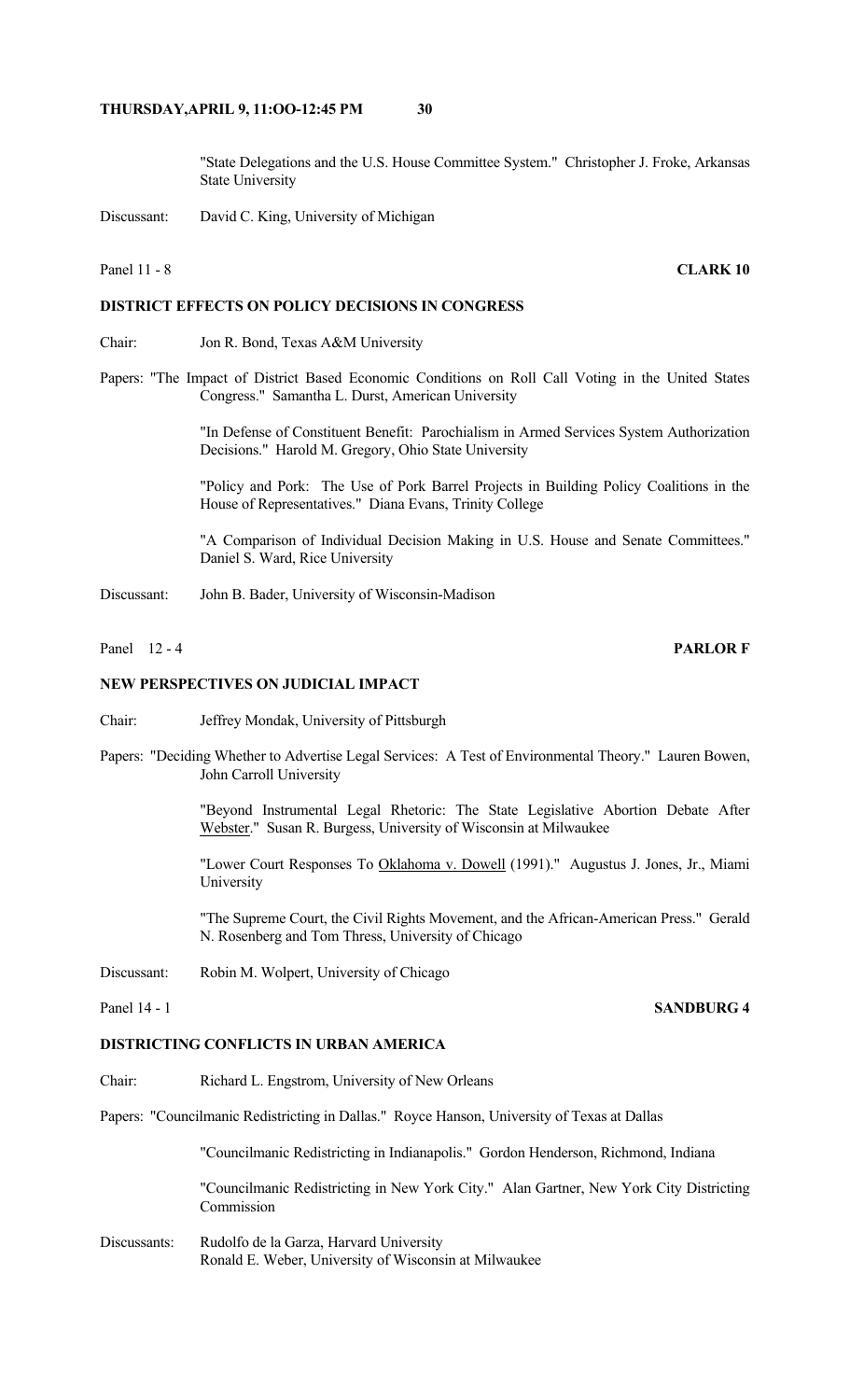# Panel 15 - 4 **MONTROSE 2**

### **THE POLITICS OF MACROECONOMIC POLICYMAKING**

- Chair: Paul Whiteley, College of William and Mary
- Papers: "Partisanship, Uncertainty, and Characteristic Mistakes in Macroeconomic Policymaking." William Keech, University of North Carolina, and Dean Lacy, Duke University

 "Partisan Monetary Policies: Presidential Influences Through the Power of Appointment." Henry W. Chappell, Jr., University of South Carolina, Thomas M. Havrilesky, Duke University, and Rob Roy McGregor, University of North Carolina at Charlotte

 "Political Control of Central Banking: Is There a Role for Bank Autonomy?" R. Michael Alvarez and Brian Lloyd, Duke University

Discussant: Paul Whiteley, William and Mary

# Panel 16 - 1 **BURNHAM 5**

### **TAX AND REVENUE SYSTEMS: COMPETING PERSPECTIVES**

Chair: Ron King, Tulane University

Papers: "Revenue Volatility in the States of the U.S." Mark Tompkins, University of South Carolina

 "Citizens Take the Initiative: The Politics of State and Local Tax Reform." Caroline Tolbert, University of Colorado

 "The Impact of Alternative Citizen Concepts of Redistributive Rationality on Policy Outcomes." Marcia Lynn Whicker, Rutgers University-Newark

 "Economic Efficiency and the Classified Property Tax." John R. Bartle, SUNY-Binghamton

Discussant: Ron King, Tulane University

#### Panel 18 - 1 **DEARBORN 3**

# **THE POLITICIZATION OF FAMILY LIFE: COMPARATIVE ANALYSIS SPONSORED BY THE MIDWEST WOMEN'S CAUCUS FOR POLITICAL SCIENCE**

Chair: Jean C. Robinson, Indiana University

Papers: "Women, Religion, and Political Participation in El Salvador and Nicaragua." Anna Peterson, St. Norbert's College

> "Too Little Space, Too Much Work: The Politicization of Domestic Life in Poland and China." Jean C. Robinson, Indiana University

> "Women, Family and the Democratic Transition: A Comparative Study of Female Participation in Andean Countries." Gratzia Smeall, St. Norbert's College

"The Gender Factor in Soviet Mass Politics." Kent Tedin, University of Houston

Discussant: Vicki L. Hesli, University of Iowa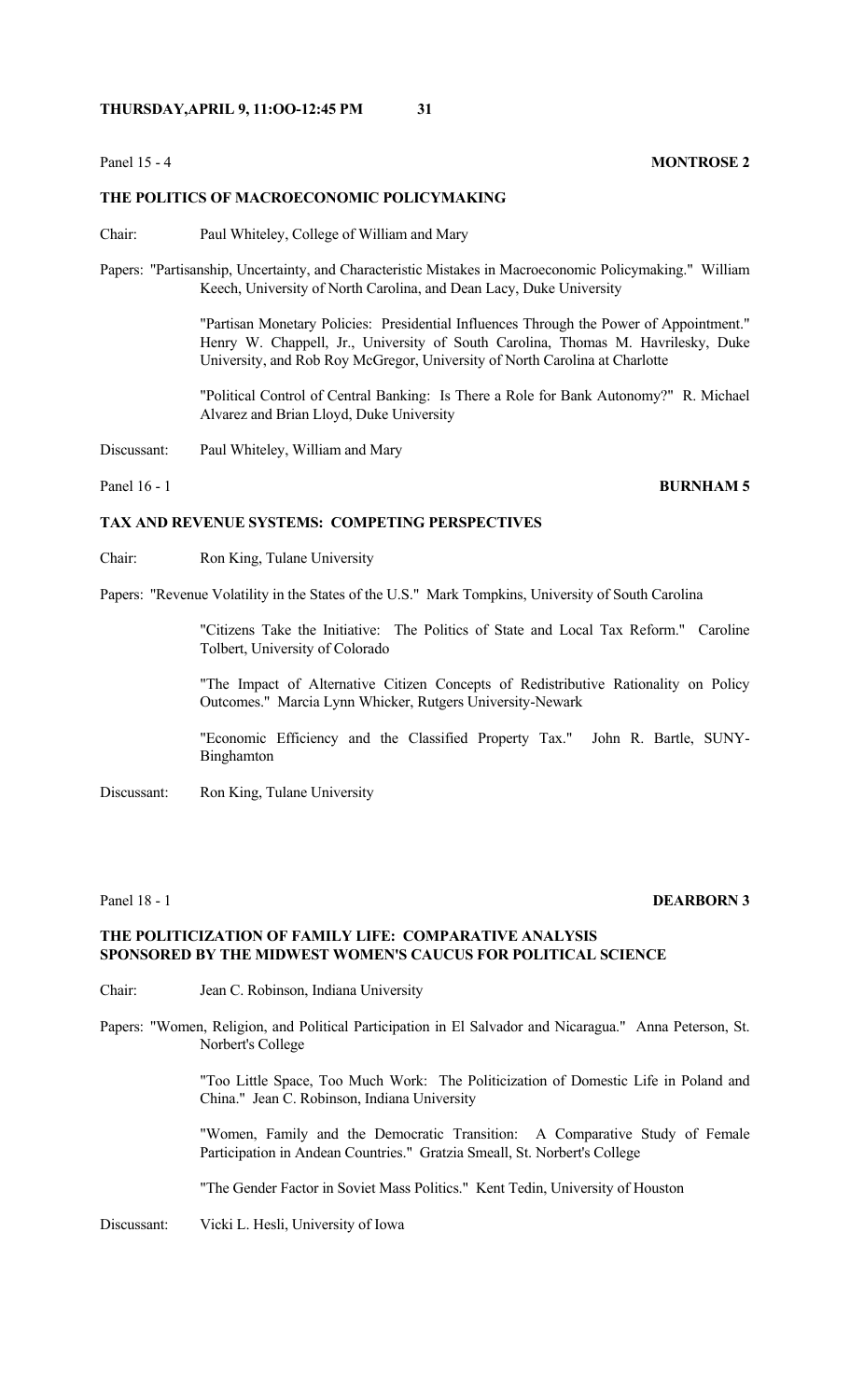# PLEASE VISIT THE

# MIDWEST COOPERATIVE BOOTH #40

# IN THE EXHIBIT HALL

# FEATURING FINE BOOKS FROM

Aldine Publishers Northwestern University Press University of Nebraska Press Duke University Press Northern Illinois University Press University of Oklahoma Press University of North Carolina Press Iowa State University Press University of New Mexico Press Foundation Press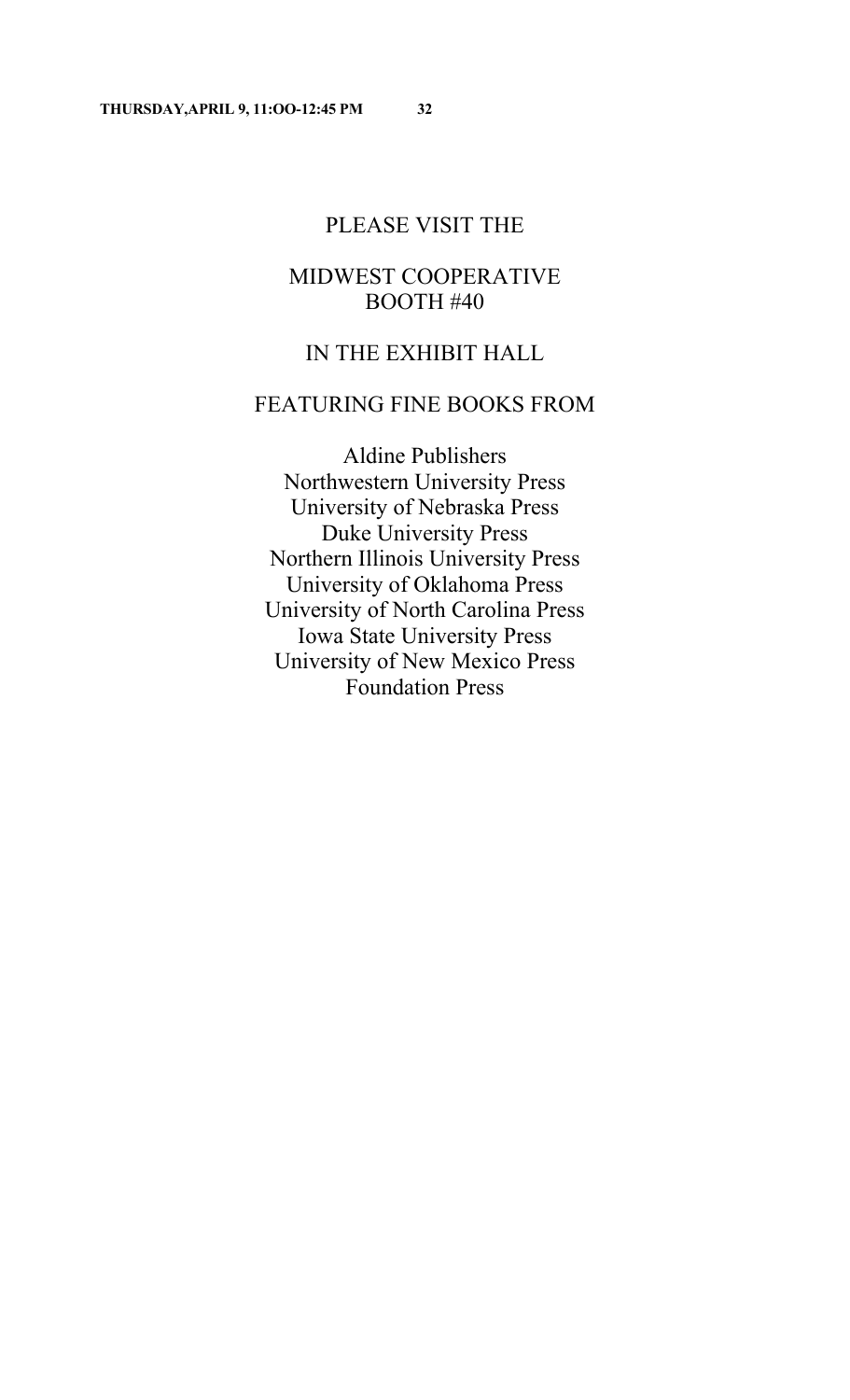# Thursday, April 9, 1:30-3:15 pm

Panel 1 - 1 **MONTROSE** 7

## **AFTER UNIFICATION: A DIFFERENT GERMANY?**

Chair: Melvin Croan, University of Wisconsin-Madison

Papers: "Economic Aspects of German Unification." Daniel Hamilton, Carnegie Endowment for Peace

"Domestic Political Development and Change." Donald Hancock, Vanderbilt University

"Germany, Europe, and the Transatlantic Alliance." Gary Geipel, Hudson Institute

Discussants: Helga Welsh, University of Arizona Melvin Croan, University of Wisconsin-Madison

# Panel 2 - 2 SANDBURG 8

# **PERSPECTIVES ON PUBLIC POLICY IN LDCs**

- Chair: Lawrence Howard, University of Pittsburgh
- Papers: "Structural Adjustment Programs, Patterns of Politics, and Regime Change: Selected West African Cases, 1988-1992." Daniel Green, Indiana University

 "Training Administrative Reform: The Bahamas." Lawrence Howard, University of Pittsburgh

 "Developing Nations, Public Policy, and Super Optimum Solutions." Stuart S. Nagel, University of Illinois at Urbana-Champaign

 "African Political Reform and International Assistance: What Can and Should Be Done." James S. Wunsch, Creighton University

Discussant: Anita Raturi, University of Cincinnati

#### Panel 3 - 2 **BURNHAM 2**

# **CONCEPTUALIZING WESTERN DEFENSE POSTURES IN A POST-COLD WAR SECURITY ENVIRONMENT**

Chair: Richard J. Harknett, University of Cincinnati

Papers: "Look Before You Leap: The Case Against Reducing Reliance on Nuclear Deterrence." Richard J. Harknett, University of Cincinnati

> "The Problem of Deterrence: A Metaphysical or Societal Paradigm." William C. Martel, Harvard University

> "North-South Security Regimes and the Limits of Stable Security Structures in the Post-Cold War Era." David Mussington, Harvard University

"Deterrence After the Cold War." James J. Wirtz, Naval Postgraduate School

Discussant: John S. Mearsheimer, University of Chicago

Panel 4 - 1 **BURNHAM 4**

# **PUBLIC OPINION AND DEMOCRATIZATION IN THE USSR**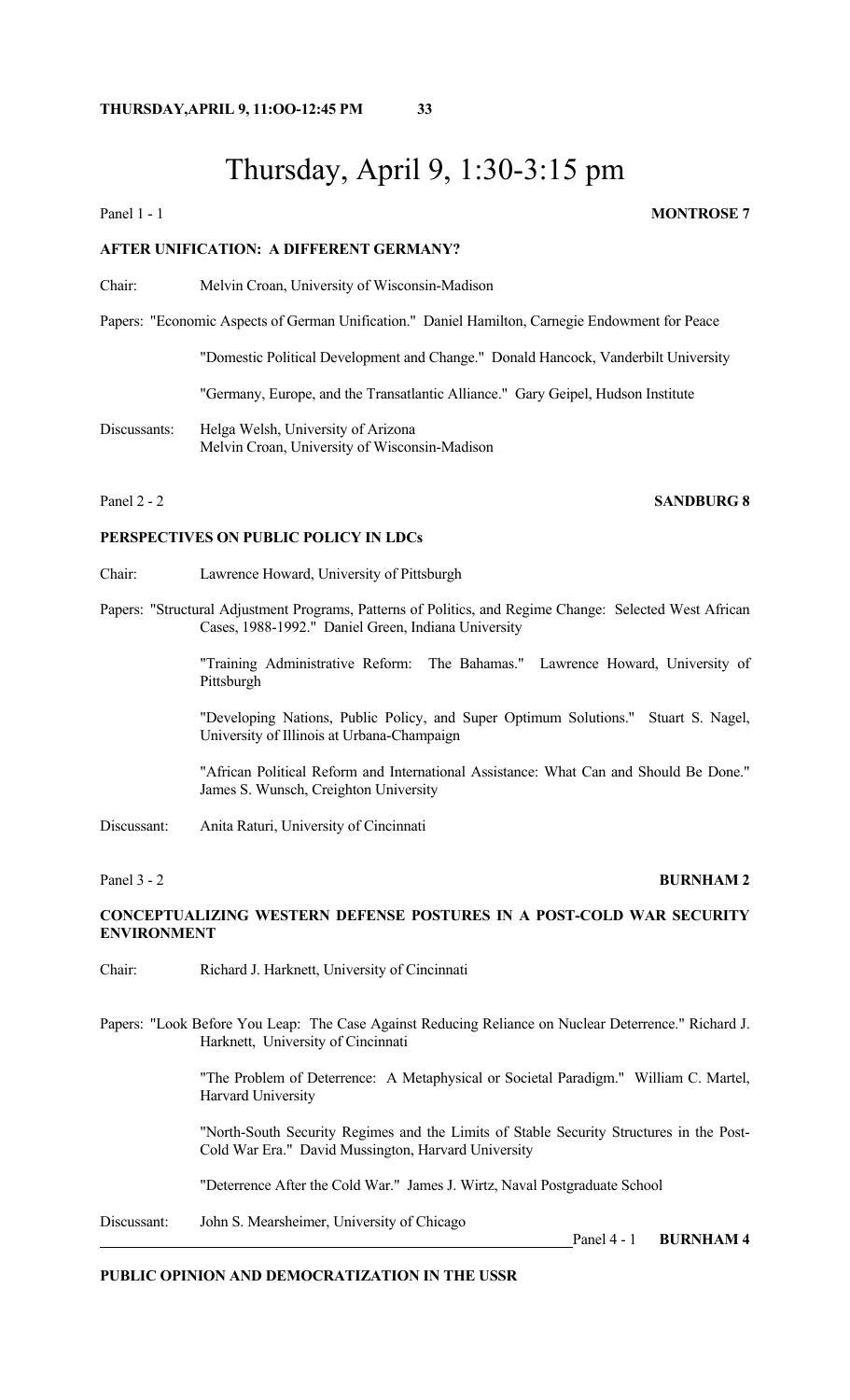- Chair: Robert D. Grey, Grinnell College
- Papers: "Regime Legitimacy and the Transition from Authoritarian Rule." Arthur H. Miller, Vicki L. Hesli, and William M. Reisinger, University of Iowa

 "Changing Values, Cognitive Mobilization, and Democratization in the Soviet Union." Ronald Inglehart, University of Michigan

 Changes in Democratic Values in the USSR: An Analysis of Panel Data, 1990-1991." James L. Gibson and Raymond M. Duch, University of Houston

Discussants: Thomas Remington, Emory University Robert D. Grey, Grinnell College

# Panel 5 - 2 **DEARBORN 1**

### **BASES FOR RATIONAL VOTING**

Chair: Donald M. Freeman, University of Evansville

Papers: "I Voted for Old What's His Name: Americans' Knowledge of Candidates for the National Legislature, 1978-1990." Linda L. M. Bennett, Wittenberg University, and Stephen Earl Bennett, University of Cincinnati

> "The Dynamics of Information Acquisition in Subpresidential Contests." Aage R. Clausen, Lawrence Baum, Paul Allen Beck, and Charles E. Smith, Jr., Ohio State University

> "It Isn't What You Know, It's How You Know It: The Effects of Differential Media Usage on Voters' Responses to Campaign Messages." J. David Gopoian and Thom Yantek, Kent State University

> "Concepts of Emotion in The American Voter: The Missing Dimension in Theories of Political Behavior." Carolyn Lewis, University of Houston

Discussant: Michael M. Gant, University of Tennessee at Knoxville

# Panel 6 - 2 **DEARBORN 2**

#### **THEORIES OF EQUALITY AND WOMEN**

Chair: Judith A. Baer, Texas A&M University

Papers: "Political Community, Embodied Characteristics and the Encumbered Self." Emily Gill, Bradley University

"Women and Political Violence." Tamara Waggoner, University of Texas at Austin

 "Corporal Sovereignty and Abortion Rights: A Comparative Analysis of Legal Precedents Protecting Liberty." Eileen L. McDonagh, Northeastern University and Radcliffe College

 "Analyzing Indicators: Supreme Court Decisional Factors Protecting Women in the Labor Force." Michelle Donaldson Deardorff, Millikin University

Discussant: Sally Kenney, University of Iowa Judith A. Baer, Texas A&M University

#### Panel 7 - 2 **PARLOR C**

### **REMEMBERING MADISON AND THE CONSTITUTION**

Chair: George J. Graham, Jr., Vanderbilt University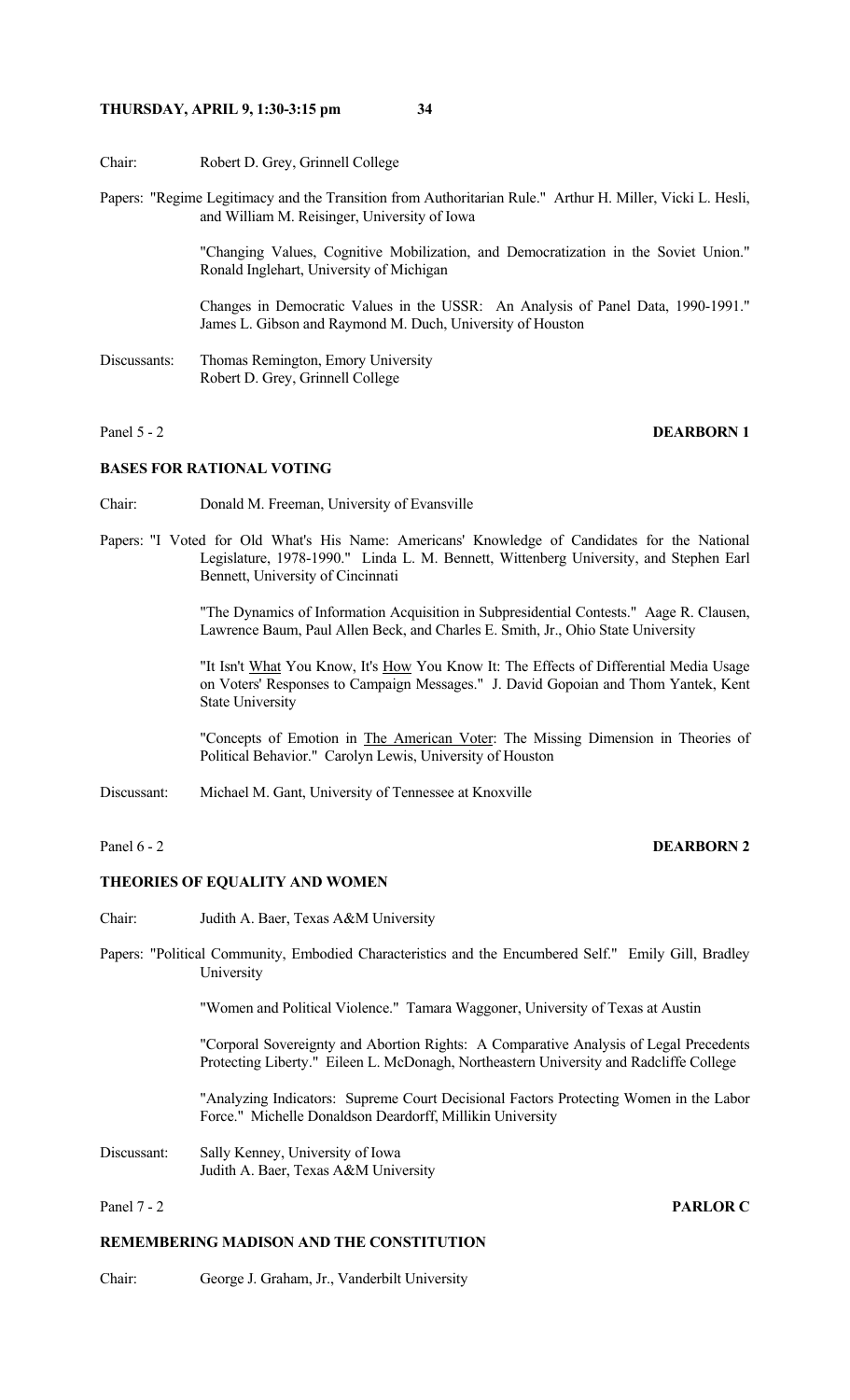Papers: "James Madison and 'Praxis'." Bradley Kent Carter, Southern Methodist University

 "The Problem of Federalism and the Framing of the Constitution." Francis Greene, Rutgers University

 "Rituals of Rights: Constitutional Commemoration and Mass Media Displays." Daniel Levin, University of Wisconsin-Madison

Discussant: Dennis J. Goldford, Drake University

#### Panel 7 - 10 **PARLOR E**

## **PUNISHMENT AND POLITICAL THEORY**

Chair: Larry W. Chappell, Mississippi Valley State University

Papers: "Bentham's Panopticon: The 'Great Subversive's' Greatest Attempted Subversion." Allison Dube, University of Calgary

> "Letting Go: On Looking Without Watching." Larry W. Chappell, Mississippi Valley State University

> "Power Questions: The Possibilities of Drawing Modes of Punishment into Question." Bernard Bray, Talladega College

"Frontiers and Inhabitants." Carle L. Jackson, Louisiana State University

Discussant: Daniel Skidmore-Hess, University of Wisconsin-Madison

# Panel 8 - 1 **MONTROSE 3**

# **DOMESTIC POLITICS AND TRADE POLICY**

- Chair: Ray Riezman, University of Iowa
- Papers: "Delegation, Elections and International Trade Policy." Ray Riezman, University of Iowa and J. Wilson, University of Indiana

 "Electoral Cycles and International Policy Coordination." Susanne Lohmann, Stanford University

 "Delegation and Accomodation in U.S. Trade Policy." Sharyn O'Halloran and Susanne Lohmann, Stanford University

 "Free Trade and Fast Track: Why Does Congress Delegate?" Elizabeth Martin, University of Iowa

Discussant: James Rogers, University of Iowa

Panel 9 - 1 **DEARBORN 3** 

### **PARTISAN CHANGE**

Chair: Alan D. Monroe, Illinois State University

 "Partisan Change During the 1920s and 1930s: A Review and Critique of Current Research." Kristi Andersen, Syracuse University, and Timothy Fackler, University of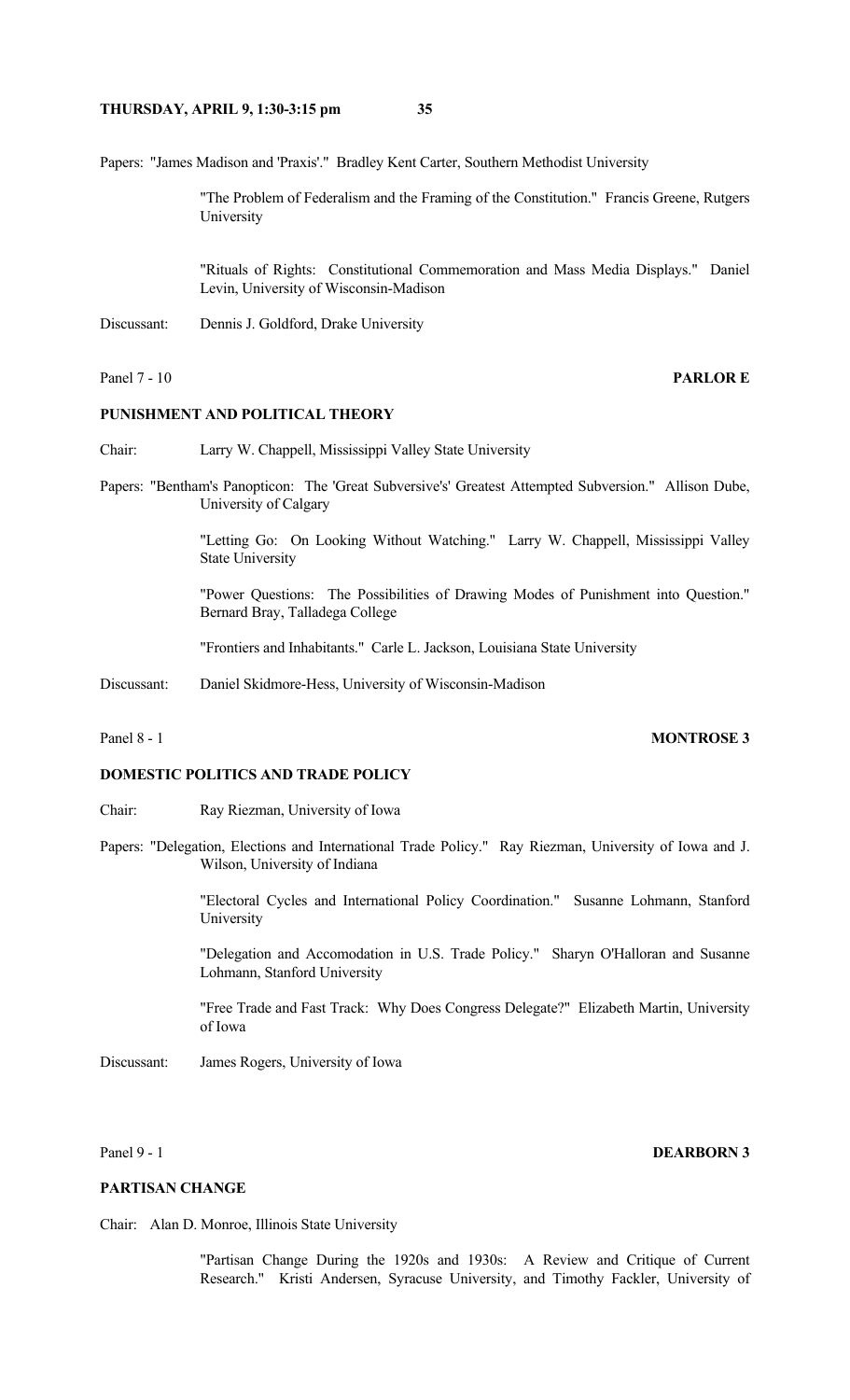Texas at Austin

 "Changing Partisanship Among Voters of the Mountain West." Theresa Marchant-Shapiro, Union College, and Kelly Patterson, Franklin and Marshall

 "The New Parties of the Right: Variations in Type and Explanation." Robert Harmel, Texas A&M University, Lars Svasand, University of Bergen, and Rachel Gibson, Texas A&M University

"The Electoral Realignments of 1968 and 1996." Dale Hathaway, Butler University

Discussants: James Simmons, University of Wisconsin at Oshkosh Alan D. Monroe, Illinois State University

#### Panel 10 - 2 **MONTROSE 1**

#### **RACE AND GENDER, BUREAUCRACY AND POLITICS**

- Chair: Joseph Stewart, Jr., Educational Testing Service
- Papers: "Local Women's Rights Policy Networks and the New Federalism." Janet K. Boles, Marquette University

 "Bureaucracy and Employment Equity: The Role of Administrators in Mexican American Municipal Employment." Robert D. Wrinkle and J.L. Pollinard, University of Texas-Pan American, and Tomas Longoria, Texas A&M University

 "Motivations, Gender, and Organizational Change: Lessons from the Careers of State Administrators." Georgia Duerst-Lahti, Beloit College, and Cathy Marie Johnson, Williams College

 "Asian Representation in the American Civil Service." Pan S. Kim, Old Dominion **University** 

Discussant: Allen Brierly, University of Northern Iowa

Panel 11 - 2 **BURNHAM 1** 

# **MONEY AND MEDIA IN CONGRESSIONAL ELECTIONS**

- Chair: Ruth S. Jones, Arizona State University
- Papers: "Strategic Politicians and Competition for Open Seat Races." Jon R. Bond, Texas A&M University, and Richard Fleisher, Fordham University

 "A Friend in Need: The Impact of Money on Competitive Congressional Campaigns." Joel A. Thompson, Appalachian State University, and R. Kirby Goidel and William E. Cassie, University of Kentucky

"Television Advertising in Senate Races." Darrell M. West, Brown University

Discussant: Jonathan Nagler, Texas A&M University Patrick J. Fett, Vanderbilt University

#### Panel 12 - 8 **PARLOR F**

# **ROUNDTABLE WORKSHOP: AN AGENDA FOR JUDICIAL ADMINISTRATION RESEARCH**

Chair: Stephen L. Wasby, SUNY at Albany

Panelists: Keith O. Boyum, Editor-in-Chief "The Justice System Journal", California State University, Fullerton Collins Fitzpatrick, Circuit Executive, Seventh U.S. Judicial Circuit Kenneth Gillis, First Assistant State's Attorney, Cook County State's Attorney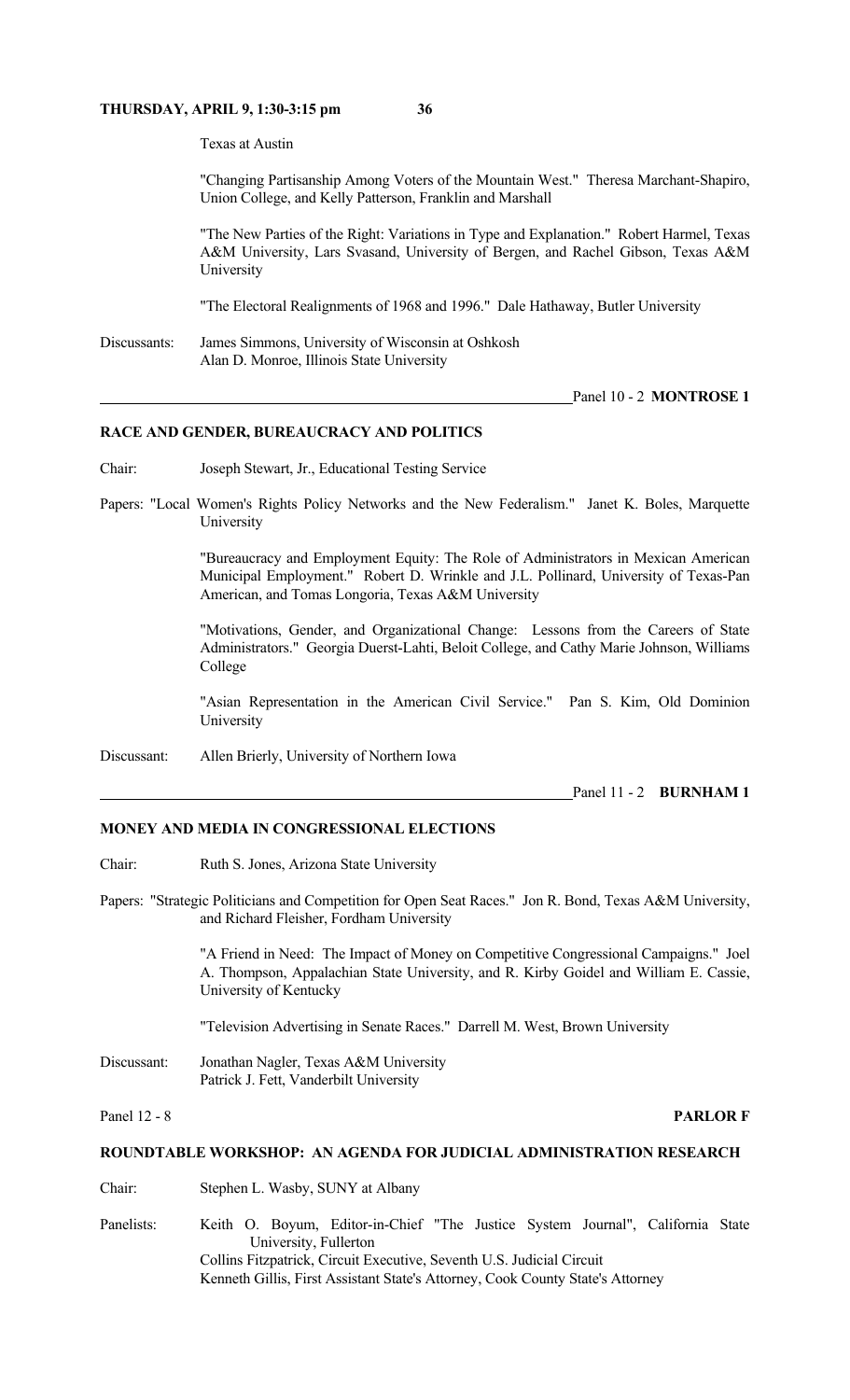Rita M. Novak, Chief, Civil Appeals Division, Illinois Attorney General Frances Kahn Zemans, Executive Vice-President, American Judicature Society Judge Benjamin Mackoff, Chief Judge Domestic Relations Division, Cook County Circuit Court

### Panel 13 - 1 **SANDBURG 3**

# **HEALTH AND WELFARE POLICY IN THE STATES**

- Chair: Glen Halva-Neubauer, Furman University
- Papers: "Does Medicaid Crowd Out Welfare? Reconsidering the Politics of Welfare Financing." Sanford F. Schram and Margaret Schultz, Macalester College

 "Implementation of the Disabilities Act of 1990." Augustus J. Jones, Jr. and Peter Bishop, Miami University

 "Determinants of State Abortion Policies: A Post Webster Analysis." Michael Berkman and Robert O'Connor, Pennsylvania State University

Discussant: Carol Weissert, Michigan State University Peter Kobrak, Western Michigan University

# Panel 14 - 4 **SANDBURG 4**

# **NEIGHBORHOODS AND URBAN DEVELOPMENT POLICIES**

- Chair: Fred Meyer, Ball State University
- Papers: "Making a Difference: Variations in Interest Representation Modes and Local Development Policy Choices." Susan E. Clarke, University of Colorado at Boulder

 "Community Controversy and the Adoption of Local Economic Development Policies." Todd Donovan, Western Washington University

 "Urban Developmental Conflict in the Neighborhood: A Test of Competing Explanations." David R. Elkins, Cleveland State University

 "Community Participation in Urban Development Policy: Directions and Possibilities in the Post-Urban Renewal Age." Janice K. Tulloss, University of North Carolina at Greensboro

Discussant: Roger K. Oden, Governors State University

# Panel 15 - 2 **MONTROSE 2**

# **MACROECONOMIC INFLUENCES ON POLITICAL BEHAVIOR**

- Chair: Helmut Norpoth, SUNY at Stony Brook
- Papers: "Economic Voting in Western Democracies: The Contextual Effects of Objective Economic Conditions." James C. Garand and Cynthia Hall, Louisiana State University

 "The Dynamic of Voter Sophistication and Macroeconomic Policy Strategies." Clavin J. Mouw, University of Missouri-St. Louis, and Ronald E. Langley, University of Kentucky

 "Partisan Dealignment and the Dynamics of Independence in the American Electorate, 1953-88." Harold Clarke and Motoshi Suzuki, University of North Texas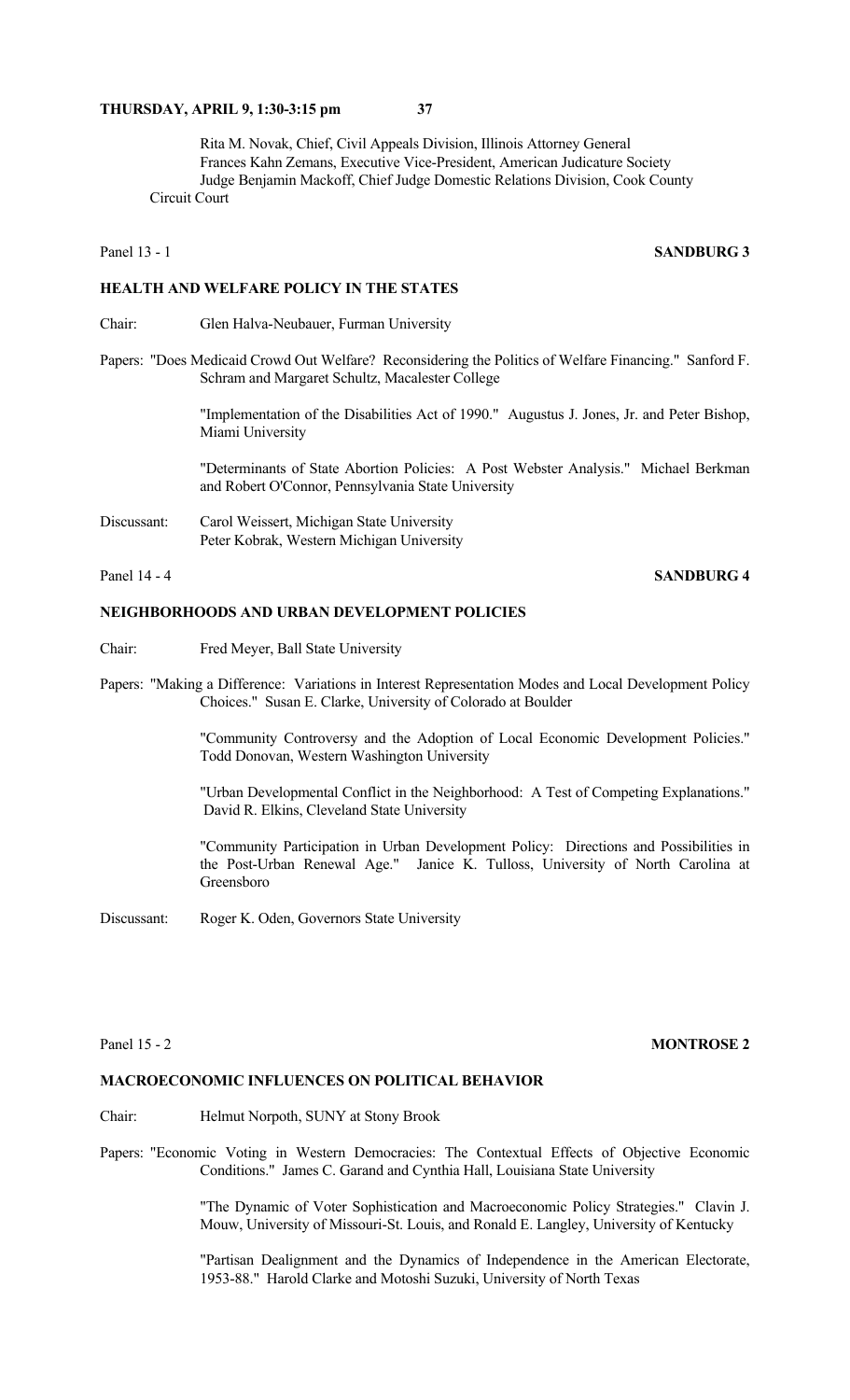Discussants: Helmut Norpoth, SUNY-Stony Brook Marianne C. Stewart, The University of Texas at Dallas

# Panel 16 - 2 **BURNHAM 5**

# **REGULATION AND DEREGULATION: STATE EXPERIENCES**

Chair: Roger Durand, University of Houston-Clear Lake

Papers: "The Death and Resurrection of Cal OSHA." Barbara Headrick, Texas A&M University

 "The Politics of Intrastate Trucking Regulation." Paul Teske, Michael Minton, Sam Best and Clark Hubbard, SUNY at Stony Brook

 "Cooperation in Deregulation of Interstate Banking." Andrew Skalaban, University of California, Davis, and Mark Somma, Texas Tech

Discussant: Roger Durand, University of Houston-Clear Lake

Panel 18 - 4 **CLARK 5**

## **TARGETING THE WHITE HOUSE SPONSORED BY POLITICAL SCIENTISTS FOR A PROGRESSIVE DEMOCRATIC PARTY**

Chair: James L. Hutter, Iowa State University

Papers: "Targeting the White House: The States Needed for Victory." James L. Hutter, Iowa State University

> "Targeting the White House: Campaign Plan for Victory." John Fitzpatrick, American University

> "Targeting the White House: The DNC and Nomination Reforms." Lawrence D. Longley, Lawrence University

Discussant: Fred R. Harris, University of New Mexico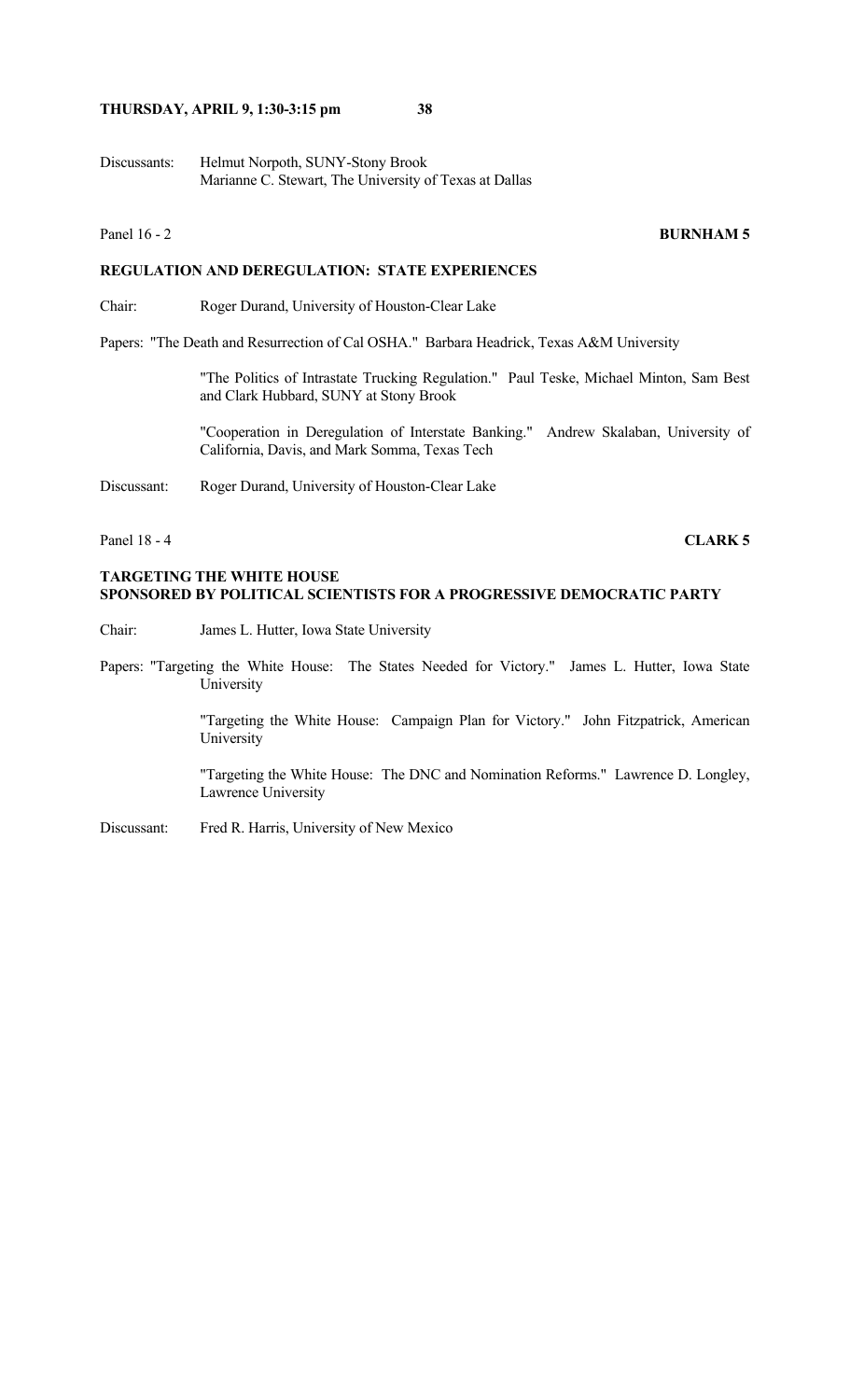# Thursday, April 9, 3:30-5:15 pm

Panel 1 - 2 **MONTROSE** 7

## **CHANGE IN EAST EUROPEAN COUNTRIES**

Chair: Donald Pienkos, University of Wisconsin at Milwaukee

Papers: "The Disintegration of the Yugoslav State." Valerie J. Assetto, Colorado State University

 "Privatization and Interest Articulation in Czechoslovakia." Josef Burger, University of Wisconsin-Waukesha

 "The Emergence of Political Parties in Post-Communist Poland." Donald Pienkos, University of Wisconsin at Milwaukee

 "Institutional Change in Post-Revolutionary Romania." Trond Gilberg, Pennsylvania State University

Discussant: Roger Hamburg, Indiana University-South Bend

#### **GOVERNANCE AND AFRICAN POLITICAL CHANGE**

- Chair: Louis A. Picard, University of Pittsburgh
- Papers: "The Nature of Negotiations and the Politics of Transition in South Africa." Louis A. Picard, University of Pittsburgh

 "Botswana: Model Democracy at a Crossroad." Marilyn E. Lashley, Washington State University

 "The Tension Between Democracy and State Guided Development in Nigeria's Transition to Civilian Rule." William Reno, University of Wisconsin

"Impediments to Democracy in Nigeria." Agber Dimah, Aquinas College

Discussant: Tristan Borer, University of Notre Dame

### **POSTMODERN READINGS OF GLOBAL CHANGE**

Chair: Diane Rubenstein, Purdue University

Papers: "Antidiplomacy: 1992 and After." James Der Derian, University of Massachusetts, Amherst

 "Discourses of Disintegration/Texts of Transformation: Taking the Post-structuralist Road to Understanding Global Change." Timothy W. Luke, Virginia Polytechnic Institute and State University

 "Reading Interventions and Spheres of Influence: Policing Panama." Cynthia Weber, Purdue University

Discussant: R.B.J. Walker, University of Victoria

# **POLITICAL SOCIALIZATION**

# **Panel 3 - 3 BURNHAM 2**

#### Panel 4 - 3 **BURNHAM 4**

# Panel 2 - 3 **SANDBURG 8**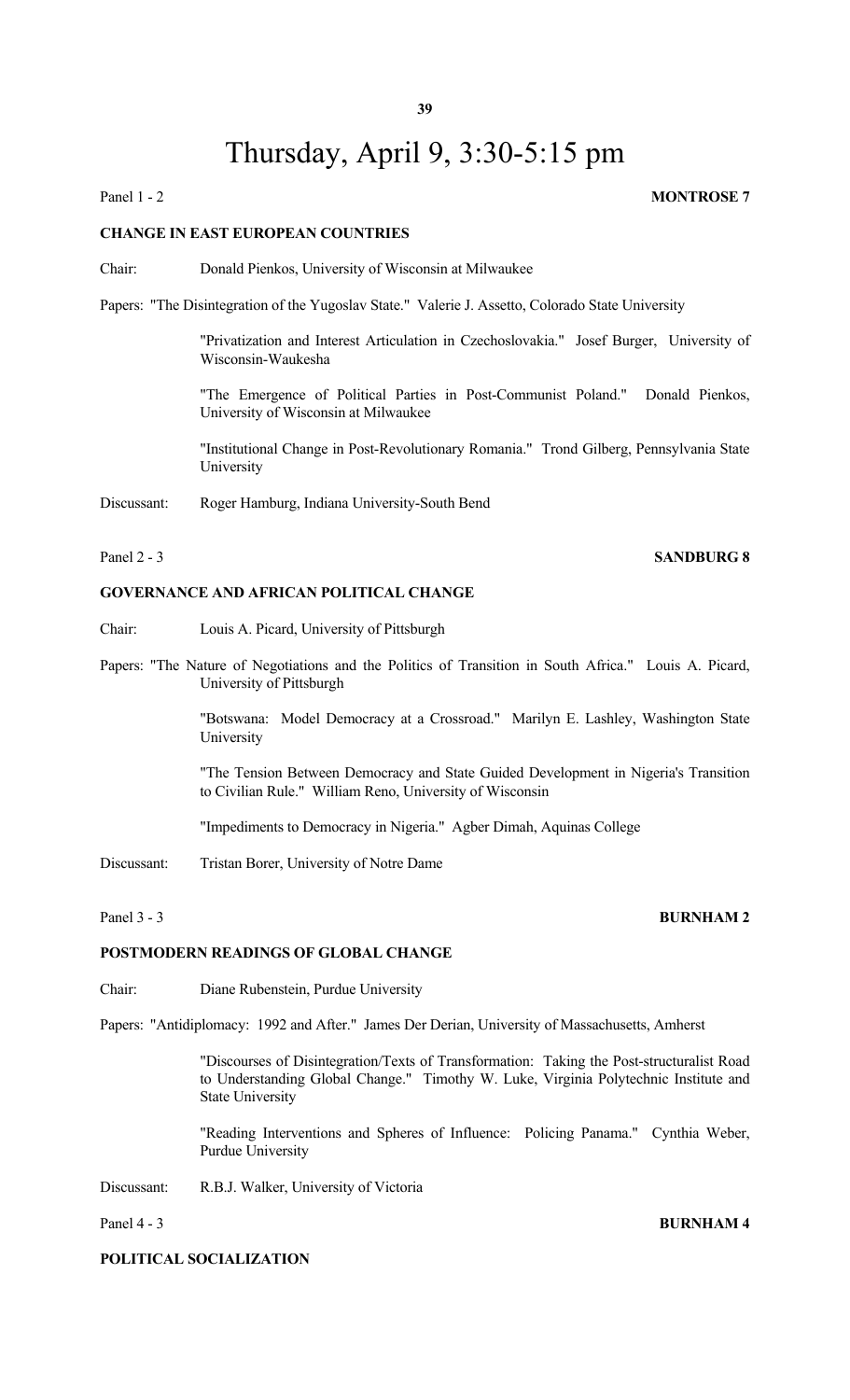Chair: Leonie Huddy, SUNY at Stony Brook

Papers: "Is a 'Revolution' a Critical Life Event? The Salience of Politics." Meredith Watts, University of Wisconsin at Milwaukee

> "Political Trust, Efficacy, and Optimism Among Japanese and American Pre-Adults." Jack Dennis, University of Wisconsin-Madison; Toshikazu Aiuchi, Hokkaido University; and Jungil Gill, University of Wisconsin-Madison

> "Defining and Understanding Politics: A Re-examination of Adolescent Attitude Dimensions." Lynne E. Ford, College of Charleston, and Kathleen Dolan, Library of Congress

> "Young vs. Old: Intergenerational Conflict in the Sunbelt." James Button and Walter Rosenbaum, University of Florida

Discussant: Leonie Huddy, SUNY at Stony Brook **Panel 4 - 10 CLARK 10** 

#### **MODELING PUBLIC OPINION**

Chair: William G. Jacoby, University of South Carolina

Papers: "Public Attitudes Toward Government Spending." William G. Jacoby, University of South Carolina

 "A LISREL Model of Public Opinion on Abortion." Matthew E. Wetstein, Northern Illinois University

 "From Outputs to Inputs: The Feedback of Budgetary Policy on Public Opinion." Christopher Wlezien, University of Houston

 "The Impact of Partisanship and Metropolitan-Outstate Residence on Missouri Public Issue Votes During the 20th Century." David Leuthold, University of Missouri-Columbia, and William J. Ball, Trenton State College

Discussant: Kenneth A. Rasinksi, National Opinion Research Center

#### Panel 5 - 5 **DEARBORN 1**

# **PATTERNS OF VOTER TURNOUT**

Chair: Alan D. Monroe, Illinois State University

Papers: "Voter Turnout in U. S. Gubernatorial Elections, 1978-1990: A Pooled Analysis." Ronald E. Weber, University of Wisconsin at Milwaukee

> "The Effect of Registration Laws on Voting Participation: 1788-1988." Jerrold G. Rusk, William J. Dixon, University of Arizona

> "The Impact of Candidate Variables on Voter Turnout in Louisiana's Judicial Elections." Olethia Davis, University of Wisconsin at Milwaukee

> "A Cultural Theory of Voting Turnout: A New Answer for an Old Problem." Joel Lieske, Cleveland State University

Discussant: Michael A. Maggiotto, Bowling Green State University

Panel 6 - 3 **DEARBORN 2**

# **THE STATE AND REPRODUCTIVE ISSUES**

Chair: Ira Carmen, University of Illinois at Urbana-Champaign

Papers: "Reproductive 'Rights': Decisions Under Uncertainty in the Lottery of Life, The Case of the Self-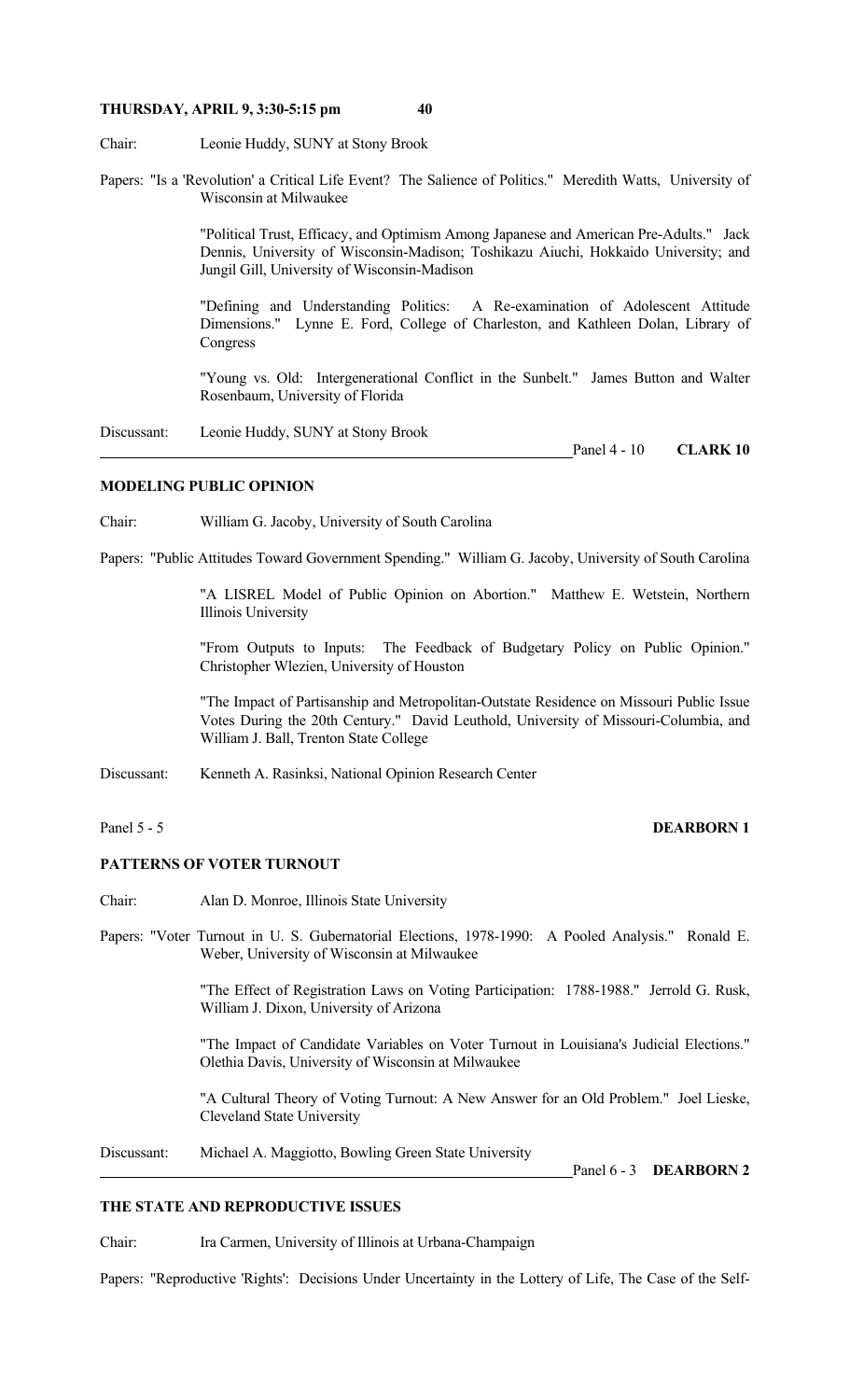Obstructing Prerogative." Virgilio Rodriguez

"The Politics of Abortion in Louisiana After the Webster Decision." Christine L. Day, University of New Orleans

 "What if Abortion were Illegal: Would the Public Support State Funded Alternatives?" Ellen M. Dran, Northern Illinois University, and James R. Bowers, St. John Fisher College

 "The Impact of Gender: State Legislators and Abortion Policy." Patricia Bayer Richard, Ohio University

Discussant: Doris Jean Burton, Indiana University

# Panel 7 - 3 **PARLOR C**

# **CONTEMPORARY CITIZENSHIP AND THE THEORETICAL RESOURCES OF THE PAST**

- Chair: William J. Meyer, University of Michigan-Flint
- Papers: "Citizenship as a Discourse Between the Public and the Private: Hegel's Reading of 'Antigone'." Mary Wong, Drake University

"Liberal Citizenship and Ethnic Identity." Jeff Spinner, University of Michigan

"Thoreau's Theory of Individual Moral Obligation." Eric Olive, Indiana University

 "Theoretical Issues in the Transformation of the Nation-State." William J. Meyer, University of Michigan-Flint

Discussant: Adolf Kirst-Gundersen, Texas A&M University

#### **SOCIAL CHOICE AND ELECTORAL POLITICS**

Chair: Jeffrey Banks, University of Rochester

Papers: "Uncertainty and New Political Parties." Simon Hug, University of Michigan

 "Deterring Strong Challengers: A Model of War Chests in Congressional Campaigns." David Epstein, Columbia University and Peter Zemsky, Stanford University

 "Institutionally-Derived Stability: Cores in Two-Dimensional Voting Games." Cheryl L. Eavey and Gary J. Miller, Washington University

 "A Fuzzy Set Model of Collective Decision Making." Gregory Sanjian, Bucknell University

Discussant: Jeffrey Banks, University of Rochester

#### Panel 9 - 2 **DEARBORN 3**

#### **POLITICAL PARTIES, PRESIDENTIAL ELECTIONS, AND THE MEDIA**

Chair: John Kessel, Ohio State University

Papers: "Coverage of the 1992 Primaries on Network and Cable Television." Matthew R. Kerbel, Villanova University

"Competition and Presidential Campaigns." John Geer, Arizona State University

#### Panel 8 - 3 **MONTROSE 3**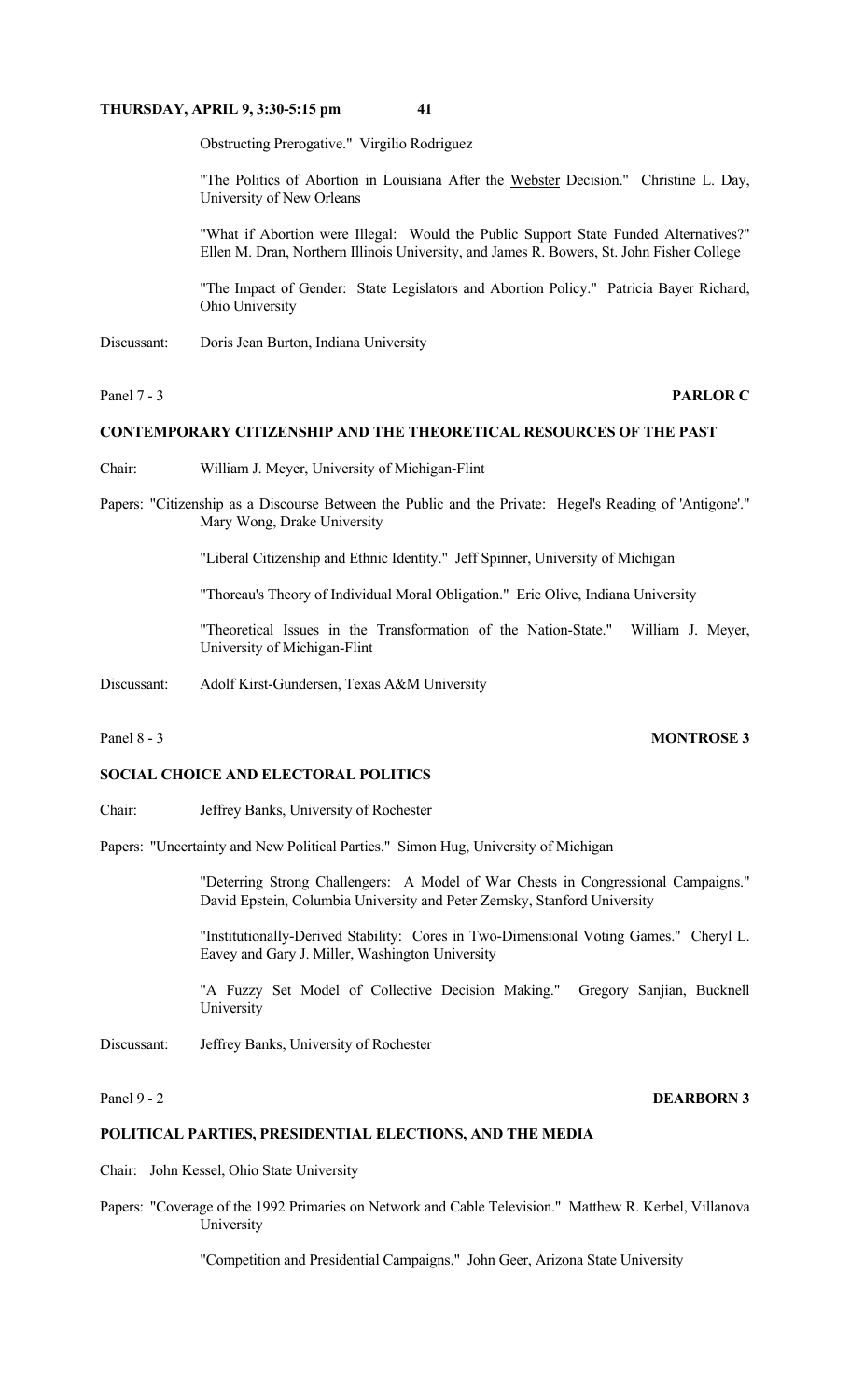"Parties, Candidates or Issues: Perceptions of the Presidential Campaign, 1900-1988." Jon K. Dalager, University of Illinois at Urbana-Champaign

 "Local Press Coverage and Democracy in the 1988 Iowa Caucuses." Graham Ramsden, Creighton University

Discussants: John Kessel, Ohio State University Barbara Trish, Grinnell College

# Panel 10 - 4 **MONTROSE 1**

#### **S&M AND POLICY IMPLEMENTATION: TESTING THE SABATIER/MAZMANIAN THEORY**

Chair: Rebecca Martin Hendrick, University of Wisconsin at Milwaukee

 "Policy Implementation at the Local Level: Three Models of Administrative Decision Making." Carolyn Lea Clark-Daniels, Mississippi State University

 "Implementing Family Planning Policies in the States: The Sabatier/Mazmanian Framework." Deborah R. McFarlane, University of New Mexico

 "Administrative Challenges in Implementing Welfare Reform: The Learnfare Experiment in Wisconsin." Stephen L. Percy and Marcus Ethridge, University of Wisconsin at Milwaukee

 "Implementation Analysis of Risk Communication Legislation." Thomas H. Hatfield, California State University-Northridge

Discussant: Paul A. Sabatier, University of California, Davis Charles J. Barrilleaux, University of New Orleans

Panel 11 - 9 **BURNHAM 1**

### **LEGISLATIVE ELECTIONS: RUNNING AND RETIRING**

- Chair: Richard Fleisher, Fordham University
- Papers: "Excuses, Excuses: Congressional Adjournment Dates and Incumbency Return Rates, 1946-1990." L. Marvin Overby and Timothy B. Krebs, Loyola University of Chicago

 "Congressional Retirement Decisions." D. Roderick Kiewiet and Langche Zeng, California Institute of Technology

 "Unfastening the Electoral Connection: The Behavior of U.S. Representatives When Reelection is No Longer a Factor." Michael K. Moore and John R. Hibbing, University of Nebraska-Lincoln

Discussant: Patrick Sellers, Duke University Christine DeGregorio, American University

#### Panel 12 - 1 **PARLOR F**

#### **BEHAVIORAL STUDIES OF THE MODERN SUPREME COURT**

- Chair: Melinda Gann Hall, University of Wisconsin at Milwaukee
- Papers: "Interpretive Theory and Judicial Behavior on the Rehnquist Court, 1986-1990." John R. Rink, Washington College

 "Opinion Assignment and Opinion Writing on the Warren, Burger, and Rehnquist Courts." Jeffrey A. Segal, SUNY at Stony Brook, and Harold J. Spaeth, Michigan State University

"Federalism and the Supreme Court." Richard C. Kearney, University of Connecticut, and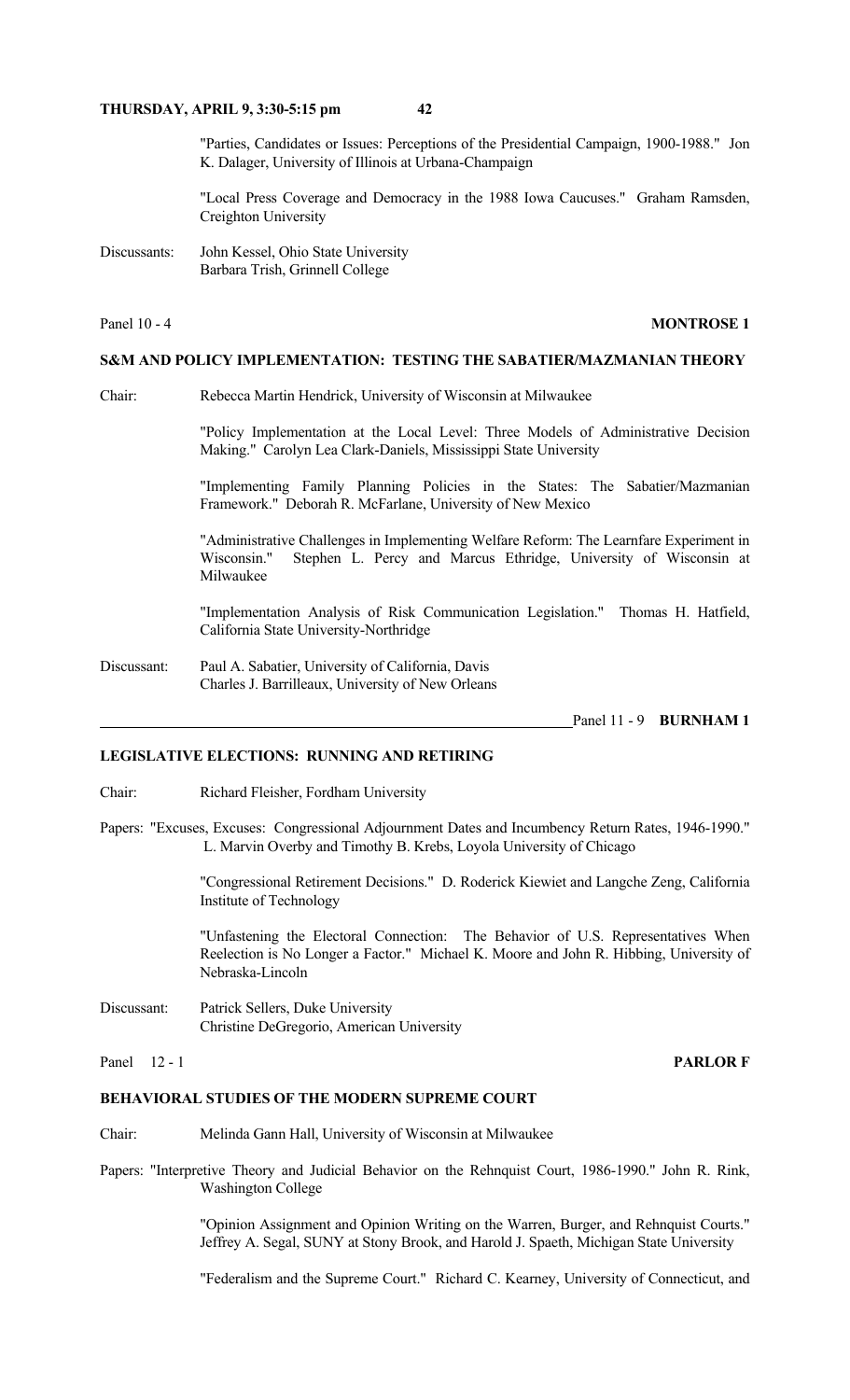Reginald S. Sheehan, University of North Texas

 "Subgroup Stability on the Rehnquist Court." John W. Winkle, III, and Kevin Axelrod, University of Southern California

Discussant: Lawrence Baum, The Ohio State University

# Panel 13 - 2 **SANDBURG 3**

# **THE EVOLUTION AND DYNAMICS OF STATE LEVEL INTEREST GROUPS**

- Chair: Robert Huckfeldt, Indiana University
- Papers: "Lobbyists and State Legislative Professionalization." Christopher Mooney, West Virginia University

 "The Evolution of State Organized Interests in the 1990s." Virginia Gray, University of Minnesota, and David Lowery, University of North Carolina

 "The Dynamics of Interest Group Mobilization." William DeSoto, Southwest Texas State University

 "Politics and Professionals: Municipal Administrator Demand For Intergovernmental Lobbying." Patrick Donnay, Bemidji State University

Discussants: Michael Berkman, Pennsylvania State University John P. Frendreis, Loyola University of Chicago

### Panel 14 - 3 **SANDBURG 4**

### **STRUCTURAL VARIATION IN URBAN GOVERNANCE**

- Chair: James Zoetewey, Hope College
- Papers: "Metropolitan Organization and Local Politics: The Indianapolis-Marion County Experience." William Blomquist, Indiana University, Indianapolis

"Metropolitan Reform in Grand Rapids." Glenn Barkan, Aquinas College

 "The Impact of Political Structure Upon Public Policy in American Counties." Tari Renner, Duquesne University and Victor DeSantis, University of North Texas

 "Solid Waste Disposal Districts in Indiana: New Political Movements and the Politics of Growth Regimes." Austin Works, Indiana University

Discussant: W. E. Lyons, University of Kentucky

#### **CAUSES AND CONSEQUENCES OF CONGRESSIONAL ECONOMIC POLICY MAKING**

- Chair: William Keech, University of North Carolina
- Papers: "The Changing Meaning of Partisanship in House Voting on Trade Policy." Kyoungsan Pak, Yonsei University

 "The Politics of Agricultural Policy Reform: The Case of the U.S. Sugar Program." Philip Grone, Staff of U.S. Representative Willis D. Gradison

 "Where You Look Shapes What You See: Did The Tax Reform Act of 1986 Really Change Anything." James L. Curtis, Pennsylvania State University

Panel 15 - 3 **MONTROSE 2**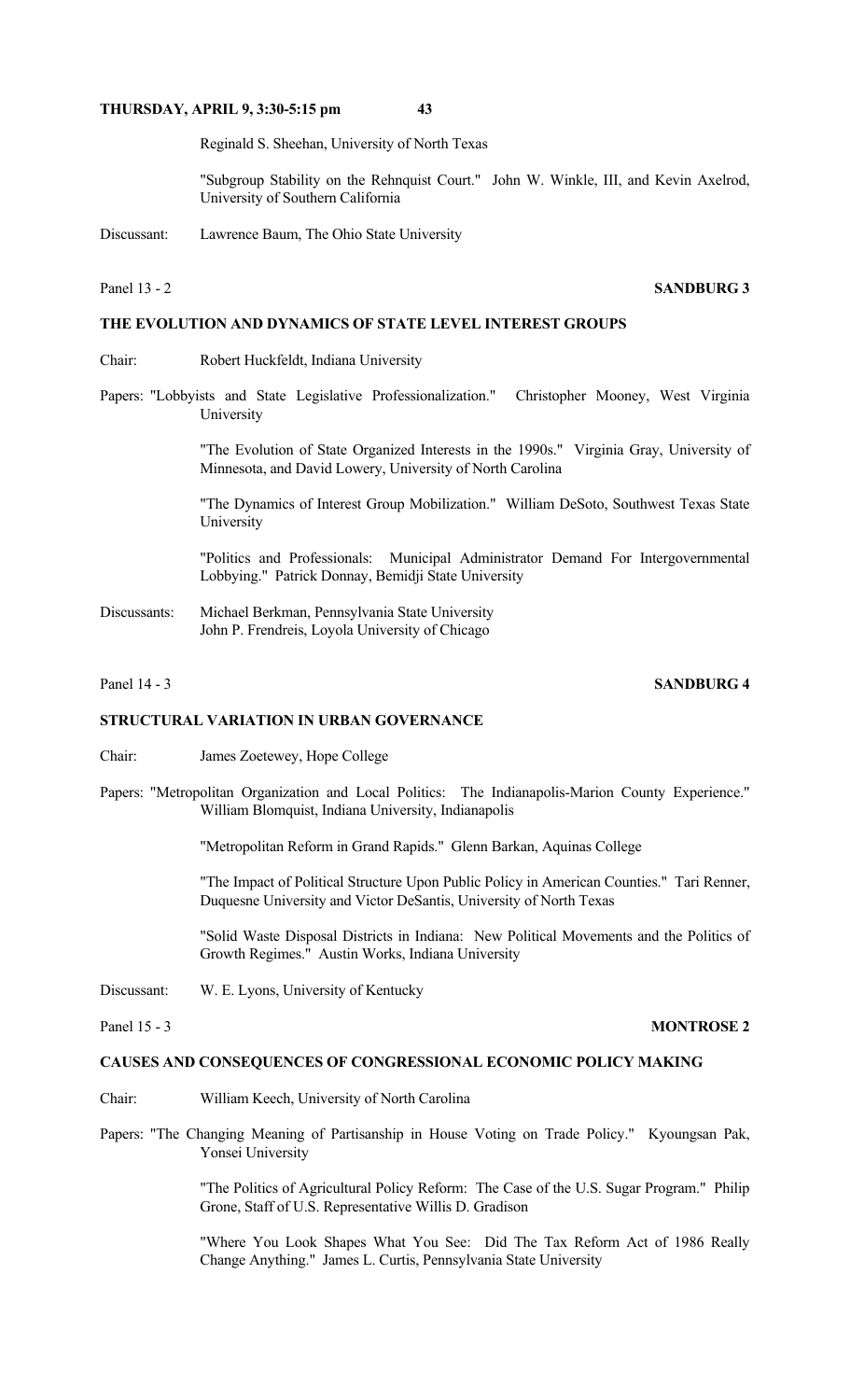Discussant: Paul Gehman, Temple University

### **PUBLIC POLICY AND THE ENVIRONMENT**

Chair: Joseph F. Coughlin, Boston University

Papers: "Does Federal Control Make a Difference? The Impact of New Federalism Initiatives on Clean Air Enforcement." Evan J. Ringquist, Texas Tech

 "The Organizational Shield: How Culture and Values Influence Environmental Management." Anita Raturi, University of Cincinnati

 "The Political Economy of Risk: Superfund Policy in the 1980's." John A. Hird, University of Massachusetts-Amherst

Discussant: Joseph F. Coughlin, Boston University Robert V. Bartlett, Purdue University

Panel 18 - 5 **CLARK 5**

# **TARGETING THE MIDWEST: A ROUNDTABLE SPONSORED BY POLITICAL SCIENTISTS FOR A PROGRESSIVE DEMOCRATIC PARTY**

Chair: John S. Jackson, III, Southern Illinois University

Panelists: David H. Everson, Sangamon State University Nancy H. Zingale, University of St. Thomas Robert H. Salisbury, Washington University Robert F. Sittig, University of Nebraska-Lincoln Morton Sipress, University of Wisconsin at Eau Claire

#### **Panel 16 - 3 BURNHAM 5**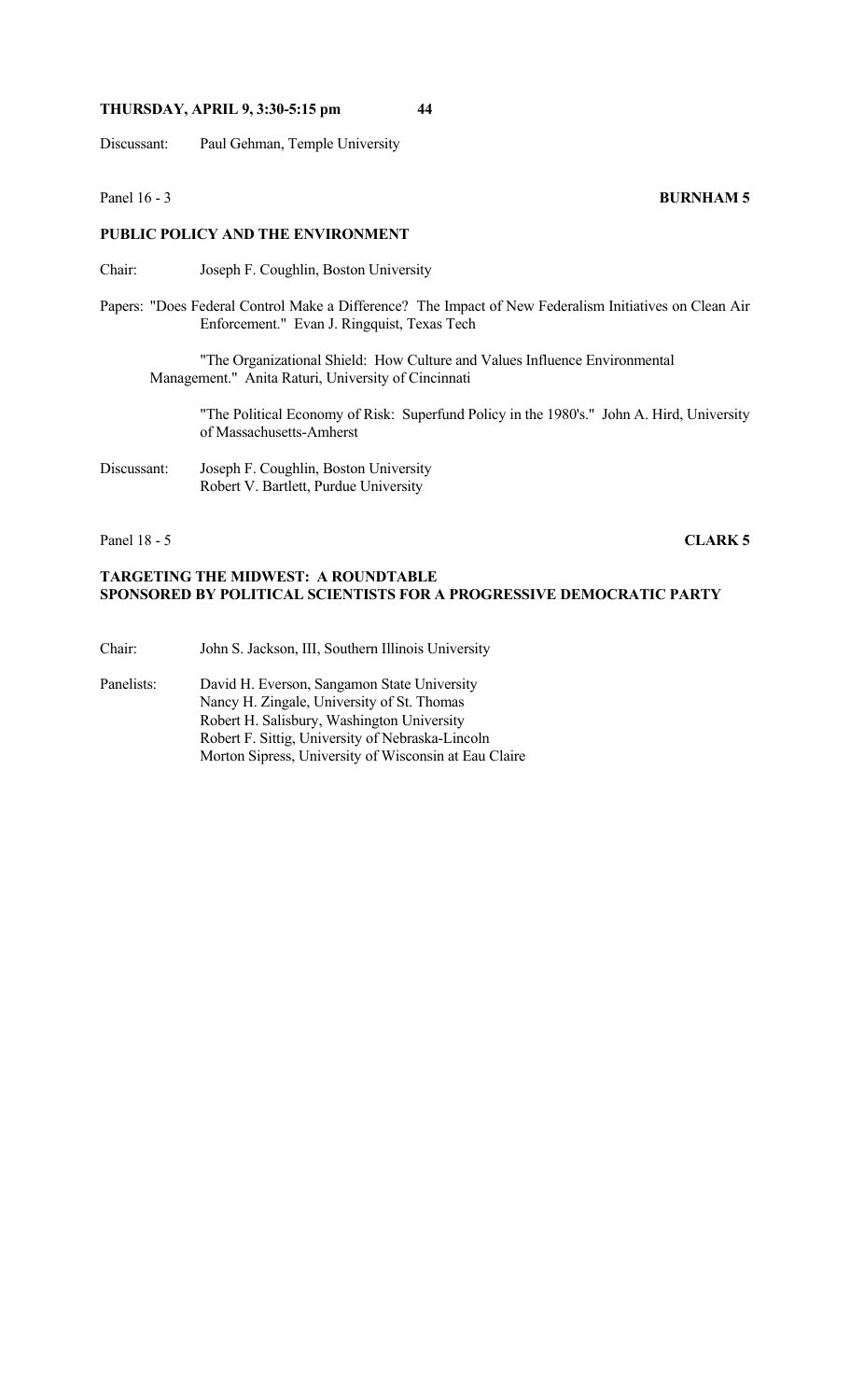# Thursday, April 9, 5:30 pm (tentative)  **GRAND BALLROOM**

# **THE PI SIGMA ALPHA LECTURE:**

(To be announced)

Thursday, 6:00-8:00 pm **UNIVERSITY OF IOWA RECEPTION PDR 18 GAY AND LESBIAN CAUCUS FOR POLITICAL SCIENCE RECEPTION PARLOR C**

Thursday, 7:00-9:00 pm

**UNIVERSITY OF MICHIGAN RECEPTION PDR 17**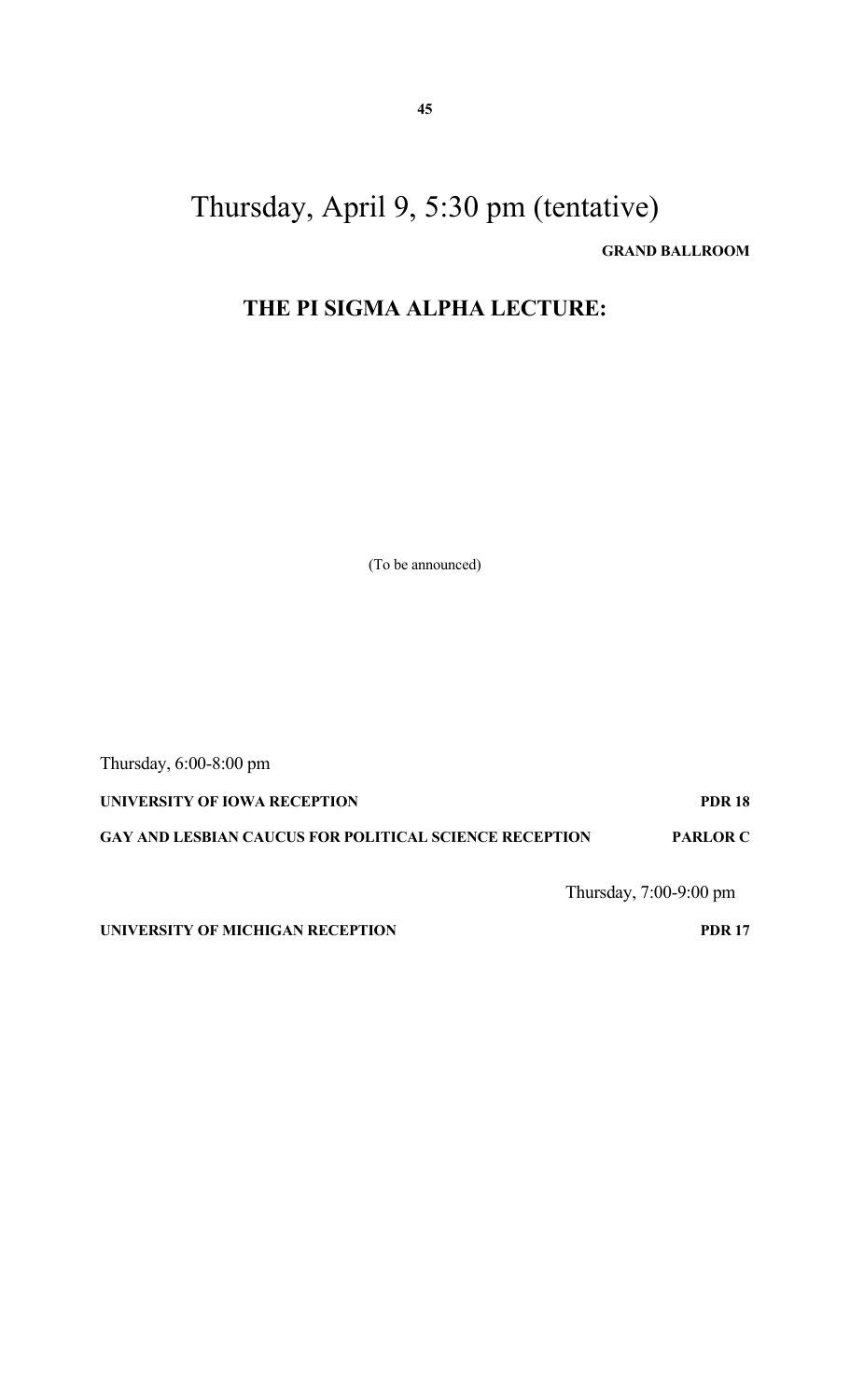# Friday, April 10

# Friday, 7:45-9:00 am **MPSA/MWCPS MEETING WITH MIDWEST PH.D. CHAIRS CRESTHILL 11 AJPS EDITORIAL BOARD MEETING PARLOR E PARLOR E**

Friday, 8:00-9:15 am

# **MIDWEST WOMEN'S CAUCUS FOR POLITICAL SCIENCE BUSINESS MEETING DEARBORN 2**

# Friday, April 10, 9:00-10:45 am

# Panel 1 - 3 **MONTROSE** 7

# **CHANGE IN JAPANESE POLITICS**

Chair: Steven R. Reed, University of Alabama

Papers: "Japan's Changing Political Culture." Scott C. Flanagan, Florida State University

 "The Evaluation of Japanese Government Performance." John Creighton Campbell, University of Michigan

 "The Evolution of Recruitment Patterns in Postwar Japan." Steven R. Reed, University of Alabama

# **ECONOMICS IN REFORM: ASIAN APPROACHES**

Chair: John Dadmun, University of Wisconsin-Madison

Papers: "Decentralization and Disintegration: The Dilemma of Reform and Regionalism in China." Shitao Huo, University of Wisconsin-Madison

> "The State and Sectoral Development: The Semi-Conductor Industries in Taiwan and South Korea." Sung Gul Hong, Northwestern University

> "State Policy and Dependent Development: The Taiwan Experience." Te-Yu Wang, Illinois State University

> "Legal Mechanisms of Decentralization in China: Reform and Control." John Dadmun, University of Wisconsin-Madison

# Panel 2 - 4 **SANDBURG 8**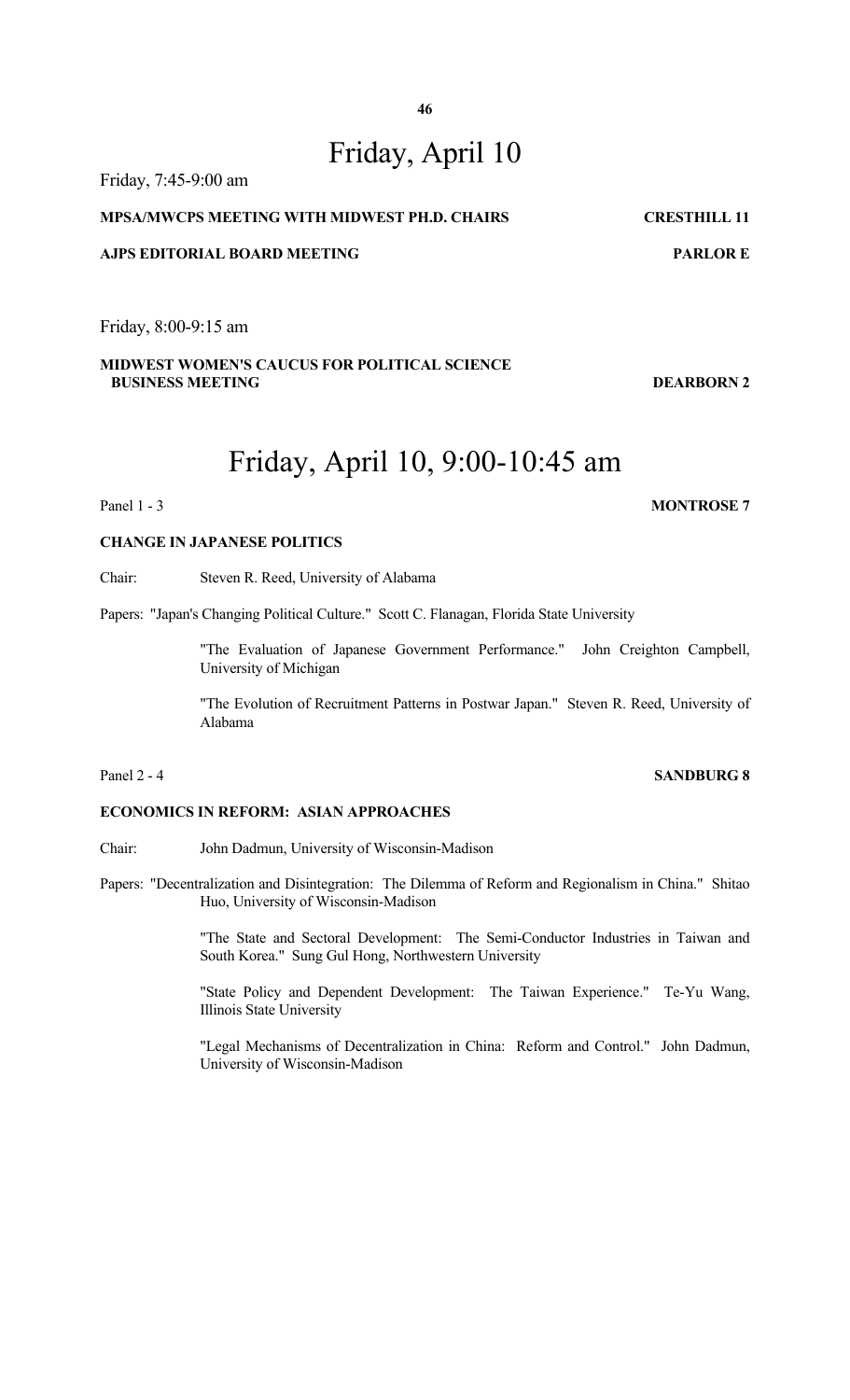### **ETHNIC-NATIONALIST DIMENSIONS OF INTERNATIONAL RELATIONS**

- Chair: Martin Slann, Clemson University
- Papers: "Diasporas and Their Influence on American Foreign Policy." Lynn Berat, Yale University and Yossi Shain, Middlebury College

 "The Native American Movement and International Relations." Franke Hess, Montana State University

 "Democracy and Democratization as a Possible Solution to Middle East/North African Ethnic Politics." Bernard Schechterman, University of Miami

 "Theorizing about Ethnopolitics and International Politics." Joseph S. Joseph, University of Cyprus

Discussants: Martin Slann, Clemson University Charlie MacDonald, Florida International University

#### Panel 4 - 4 **BURNHAM 4**

### **POLITICAL SOPHISTICATION AND INFORMATION**

- Chair: Michael X. Delli Carpini, Barnard College
- Papers: "Developing a Measure of Political Knowledge: Evidence from the 1991 National Election Study Pilot Survey." Michael X. Delli Carpini, Barnard College, and Scott Keeter, Virginia Commonwealth University

 "Determinants of Mass Policy Preferences: The Comparative Impact of Substantive Information and Peripheral Cues." Jeffrey Mondak, University of Pittsburgh

 "Viability, Decision Rules and Information Processing in Multi-Candidate Contests." Philip Paolino, Duke University

 "The Effects of Information Presentation on Attitude Formation and Information Recall: An Experimental Study of Televised Congressional Hearings." Richard H. Marshall, University of Illinois at Urbana-Champaign

Discussant: Wendy M. Rahn, University of Wisconsin

Panel 5 - 4 **DEARBORN 1**

# **CHOOSING THE PRESIDENT**

Chair: Lawrence D. Longley, Lawrence University

Papers: "Political Substance and the Primary Voter: Why 'Issues Matter' in Presidential Primaries." John H. Aldrich and R. Michael Alvarez, Duke University

> "The Relationship between Spending and Vote Outcomes in Presidential Prenomination Contests." Audrey A. Haynes, Ohio State University, and Paul-Henri Gurian, University of Georgia

> "Negative Voting in Presidential Elections: An Explanation of the Decline of the Coattail Effect." Michael M. Gant and Lilliard Richardson, University of Tennessee at Knoxville, and Richard W. Waterman, University of New Mexico

"Press Treatment of Presidential Front-Runners." Michael G. Hagen, Harvard University

Discussant: Wayne Parent, Louisiana State University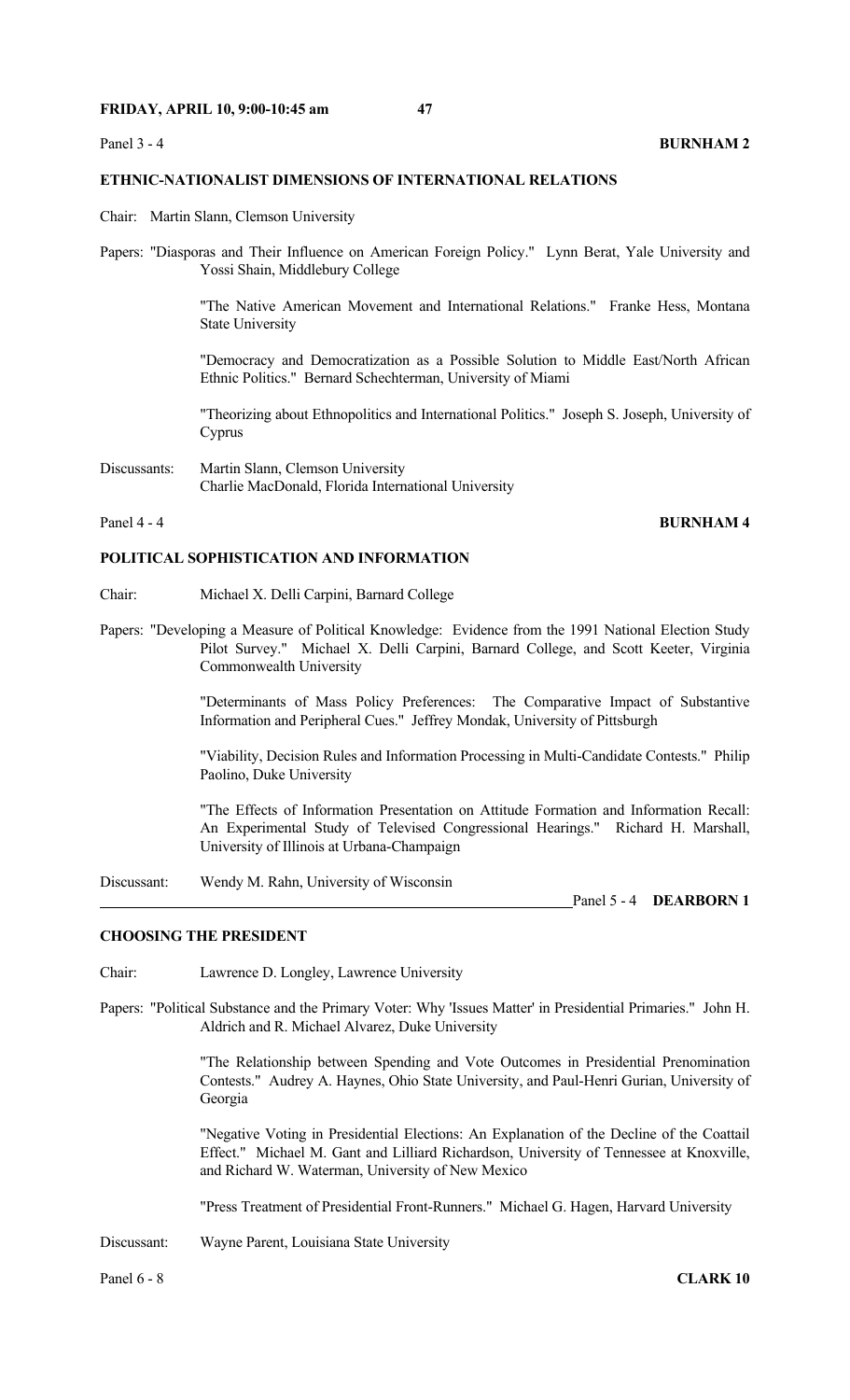#### **GENDER AND POLITICAL IDEOLOGY IN COMPARATIVE PERSPECTIVE**

- Chair: Sue Thomas, Georgetown University
- Papers: "The Gender Gap in Comparative Perspective." Ted G. Jelen, Illinois Benedictine College and Sue Thomas and Clyde Wilcox, Georgetown University

"Gender and Political Ideology in American Politics." Salvatore Lombardo, Siena College

 "Woman and Development: A Case Study of Iran." Zoreh Ghavm Shahidi, University of Wisconsin at Whitewater

Discussant: MaryAnne Borrelli, Knox College Garth Katner, University of Illinois at Urbana-Champaign

Panel 7 - 9 **PARLOR C** 

### **REASSESSING MARX(ISM)**

- Chair: Claudio Katz, Loyola University of Chicago
- Papers: "Marx and the Logic of Social Theory: The Capitalist State." Ted W. Meckstroth, University of Wisconsin at Milwaukee

 "Marx's Concept of Alienation Revisited." Craig C. Hagensick, University of Wisconsin at Milwaukee

"Althusser on Ideology: A Reassessment." Leonard Williams, Manchester College

Discussant: Peter Hayes, Iowa State University Jeffrey Isaac, Indiana University

# Panel 7 - 11 **DEARBORN 3**

### **PUBLIC POLICIES AND POLITICAL THEORIES**

- Chair: Joe Bowersox, University of Wisconsin-Madison
- Papers: "Adam Smith and Environmental Ethics." John Barkdull and Denis Collins, University of Wisconsin-Madison

"Natural Law and the Right to Die." Raymond A. Whiting, Augusta College

 "Rawls and the Domestic Impact of the Nuclear Weapons Infrastructure." Douglas Prostorog, Purdue University

"Healing the World's Pain." Wade Sikorski

Discussant: Joe Bowersox, University of Wisconsin-Madison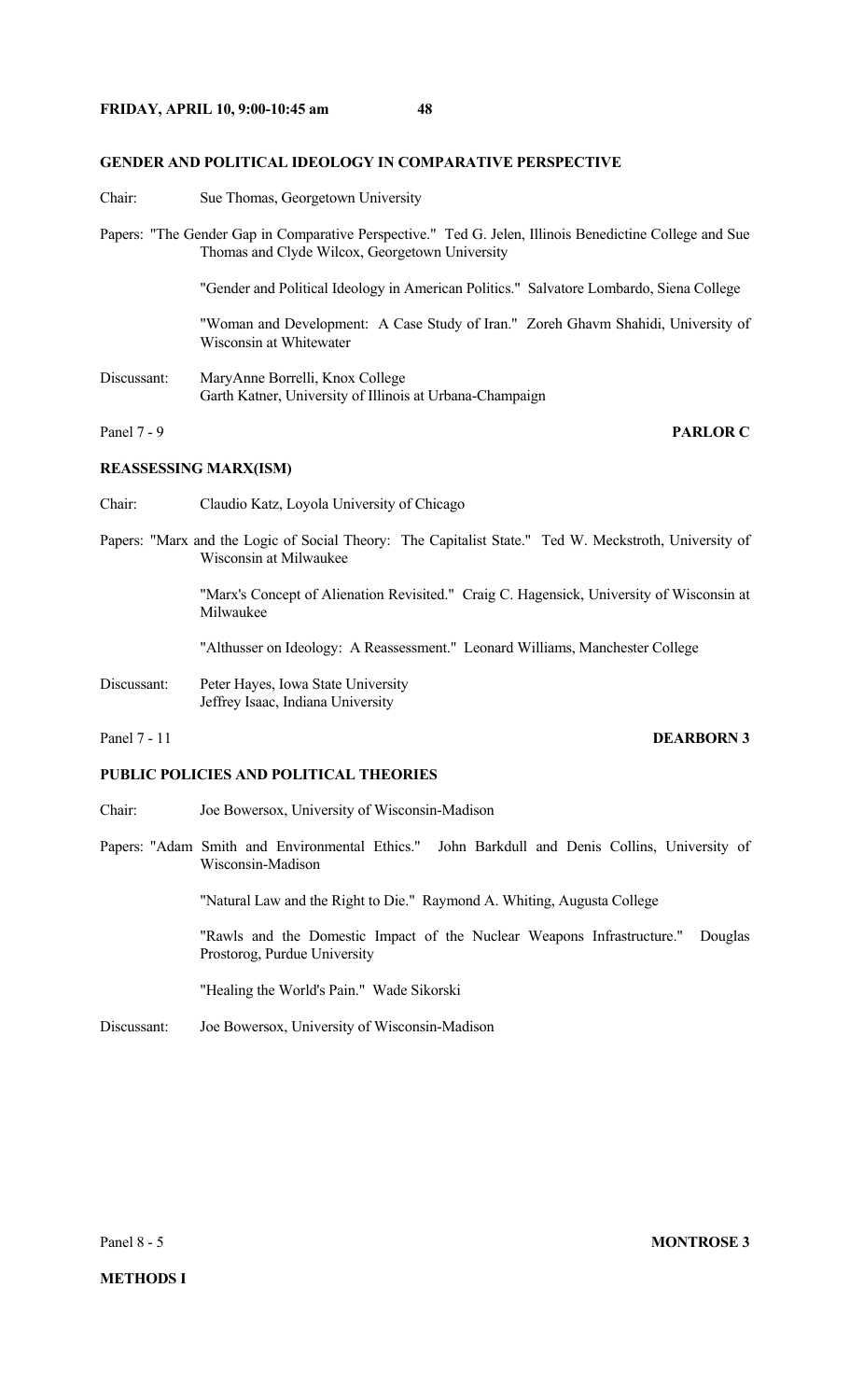# **FRIDAY, APRIL 10, 9:00-10:45 am 49**

Chair: James Stimson, University of Iowa

Papers: "Testing the Lucas Critique: The Use of Super Exogeneity Tests." Tim Amato, University of Rochester, and James Granato, Michigan State University

> "Spatial Autocorrelation in Urban Contexts." Carol Kohfeld, University of Missouri and John Sprague, Washington University

> "Testing the Symmetry Assumption of Nonlinear Models." Jonathan Nagler, Texas A&M University

Discussant: John Freeman, University of Minnesota

# Panel 10 - 5 **MONTROSE 1**

### **THE PRESIDENT AND WORLD CHANGE, 1992**

Chair: Shirley Anne Warshaw, Gettysburg College

Papers: "Presidential Power After the Cold War." Ryan J. Barilleaux and Gary L. Gregg, Miami University

"The Conservative Presidency." John J. Harrigan, Hamline University

 "Presidential Decision Making and the Political Use of Military Force." James Meernik, University of North Texas

 "Access as Influence: Foreign Policy Advising in the Carter Administration." Michael W. Link, University of South Carolina

Discussant: David M. Barrett, Villanova University

# Panel 11 - 3 **BURNHAM 1**

# **INCUMBENTS AND CHALLENGERS IN CONGRESSIONAL ELECTIONS**

- Chair: Thomas Kazee, Davidson College
- Papers: "Casework, Incumbent Issue Positions, and Voting in Congressional Elections." George Serra and David Moon, University of Miami

 "Things That Go Bump in the District: Partisanship, Contacting, and Electoral Payoffs, 1978-1990." Bradford S. Jones, SUNY at Stony Brook

 "Repeat Challengers: Are They the Best Challengers Around?" W. R. Mack, Texas A&M University

Discussant: Victoria A. Farrar, University of Illinois at Urbana-Champaign

Panel 12 - 7 **PARLOR F** 

# **COMPARATIVE PERSPECTIVES ON JUDICIAL POLITICS**

Chair: Micheal W. Giles, Emory University

Papers: "Judicial Policy-Making in Comparative Perspective." Charles R. Epp, University of Wisconsin-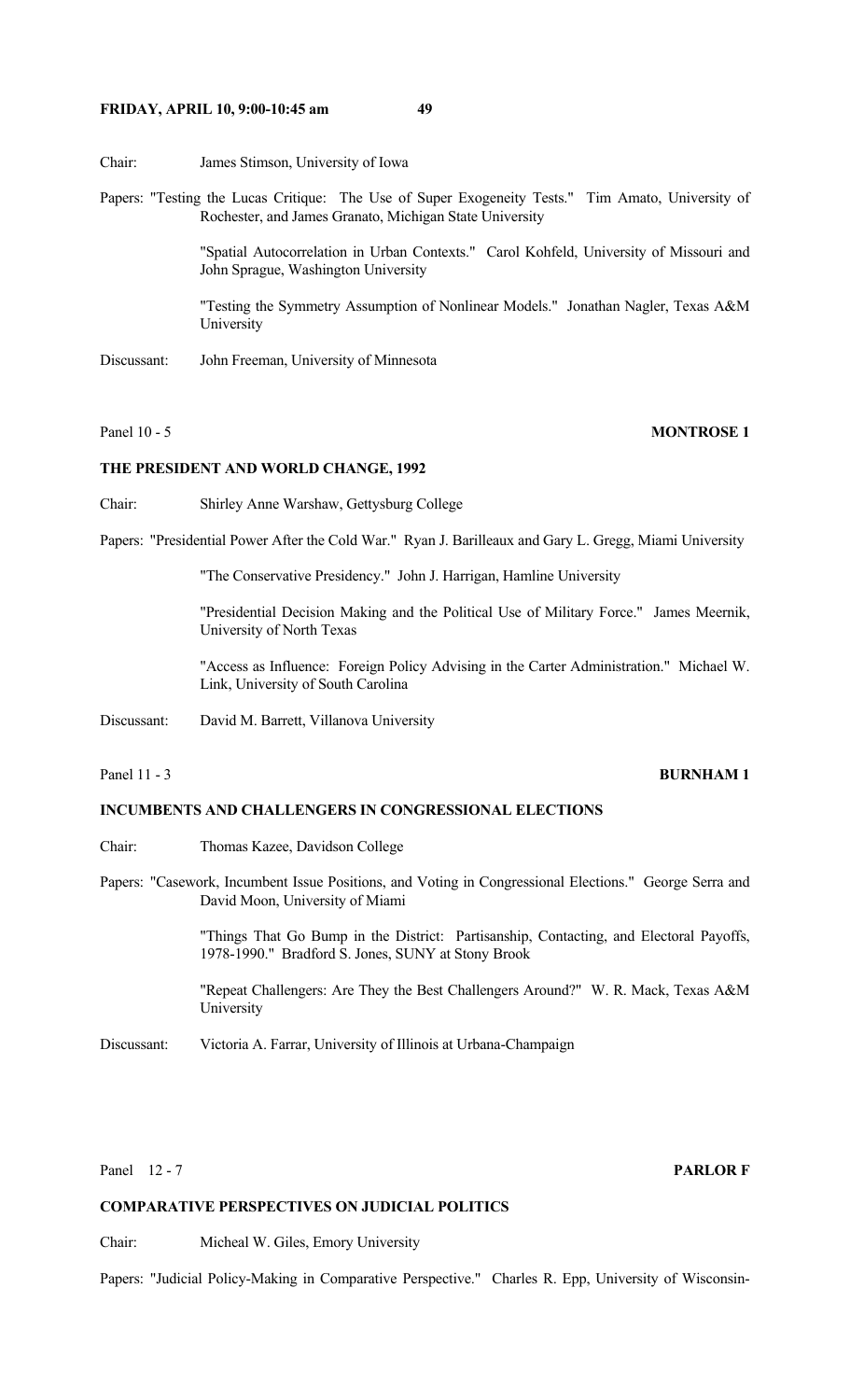### **FRIDAY, APRIL 10, 9:00-10:45 am 50**

Madison

 "Authoritarianism and Judicial Support of Government: The Marcos Regime." Stacia L. Haynie, Louisiana State University

 "Court-Legislative Relations: The Policy Role of the Courts in Three American Governmental Systems." Mark C. Miller, Clark University

 "International Influences on the Canadian Supreme Court." Shannon K. Smithey, The Ohio State University

Discussant: C. Neal Tate, University of North Texas

#### **Panel 12 - 5 CLARK 5**

### **RESEARCH ON STATE COURTS**

- Chair: Susan Gluck Mezey, Loyola University of Chicago
- Papers: "The California Supreme Court and the Death Penalty." Craig F. Emmert, University of Alabama and Carol Ann Traut, University of South Dakota

 "The New Judicial Federalism and State Supreme Courts." Michael Esler, Southern Illinois University at Carbondale

 "Out of the Closets and Into the Courts: Should Abolishing Sodomy Statutes Be Pursued in Court or at the Legislature?" Chuck Smith, University of Kentucky

 "The Impact of Amici Briefs in Southern Supreme Courts." Donald R. Songer and Ashlyn Kuersten, University of South Carolina

Discussant: Robert C. Bradley, Illinois State University

### Panel 13 - 3 **SANDBURG 3**

#### **STATE ELECTORAL BEHAVIOR**

- Chair: Robert M. Stein, Rice University
- Papers: "Comparing Gubernatorial and Senatorial Elections." Peverill Squire and Christine Fastnow, University of Iowa

 "Media Coverage of State Elections." Thad Beyle and Pat Lynch, University of North Carolina

 "Economic Effects Upon Incumbency Decisions: Gubernatorial Races, 1969-1987." Ronald Vogel, University of Rochester

Discussants: Frederick Zurcker, University of South Dakota Gerald Wright, Indiana University

Panel 14 - 7 **SANDBURG 4**

# **ROUNDTABLE ON POWER AND URBAN REGIMES CO-SPONSORED BY LEADERSHIP, AGENDA-MAKING, AND POWER (LAMP)**

Chair: Bryan Jones, Texas A&M University

Panelists: Marion Orr, Brookings Institution and University of Maryland Douglas Rae, Yale University Paul Schumaker, University of Kansas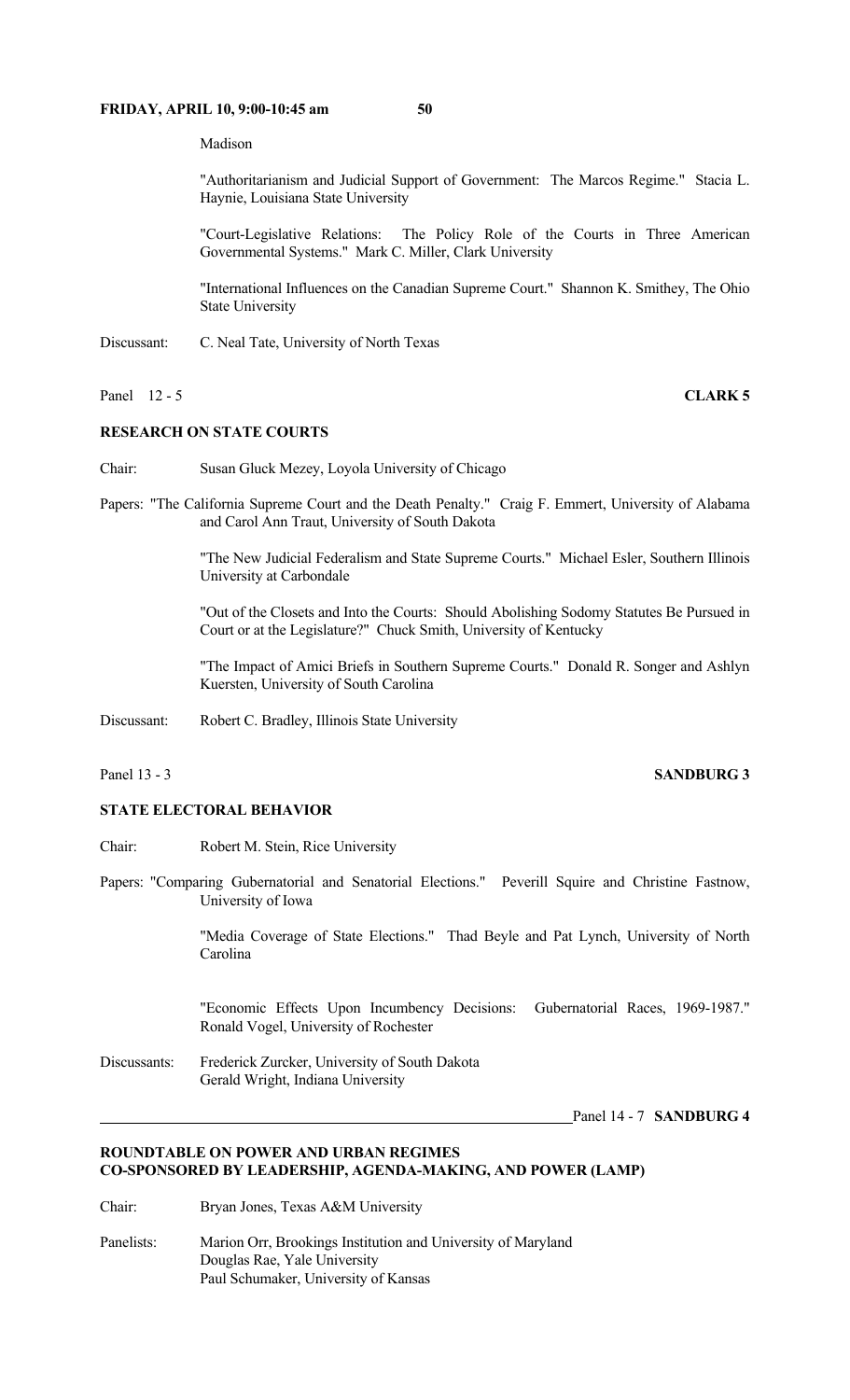# **FRIDAY, APRIL 10, 9:00-10:45 am 51**

Clarence Stone, University of Maryland

**Panel 16 - 4 BURNHAM 5** 

# **EDUCATION POLICY IN THE AMERICAN STATES**

- Chair: John Witte, University of Wisconsin-Madison
- Papers: "State Variation in Education Reform Initiatives During the 1980's." Gail Sunderman, University of Chicago

 "Autonomy Vs. Accountability: State Government Regulation of Higher Education." Paula L.W. Sabloff and Susan B. Hansen, University of Pittsburgh

 "Why Efforts to Equalize School Finance Have Failed: A Political Economy Approach." Michael Mintrom, SUNY at Stony Brook

Discussant: Kenneth Wong, University of Chicago John Witte, University of Wisconsin-Madison

# Panel 18 - 6 **SANDBURG 2**

# **LEGISLATIVE COALITIONS IN EUROPE AND THE UNITED STATES SPONSORED BY THE CONFERENCE GROUP ON ITALIAN POLITICS AND SOCIETY**

- Chair: Carol Mershon, Washington University
- Papers: "The Strategy of Disagreement in Bargaining Between the Congress and the President." John Gilmour, Washington University

 "The Emergence of Informal Rules in Coalition Formation." Carol Mershon and Barbara Salert, Washington University

 "Equilibria in Weighted Voting Games in Two Dimensional Spaces." Itai Sened, Tel Aviv University

Discussant: George Tsebelis, University of California, Los Angeles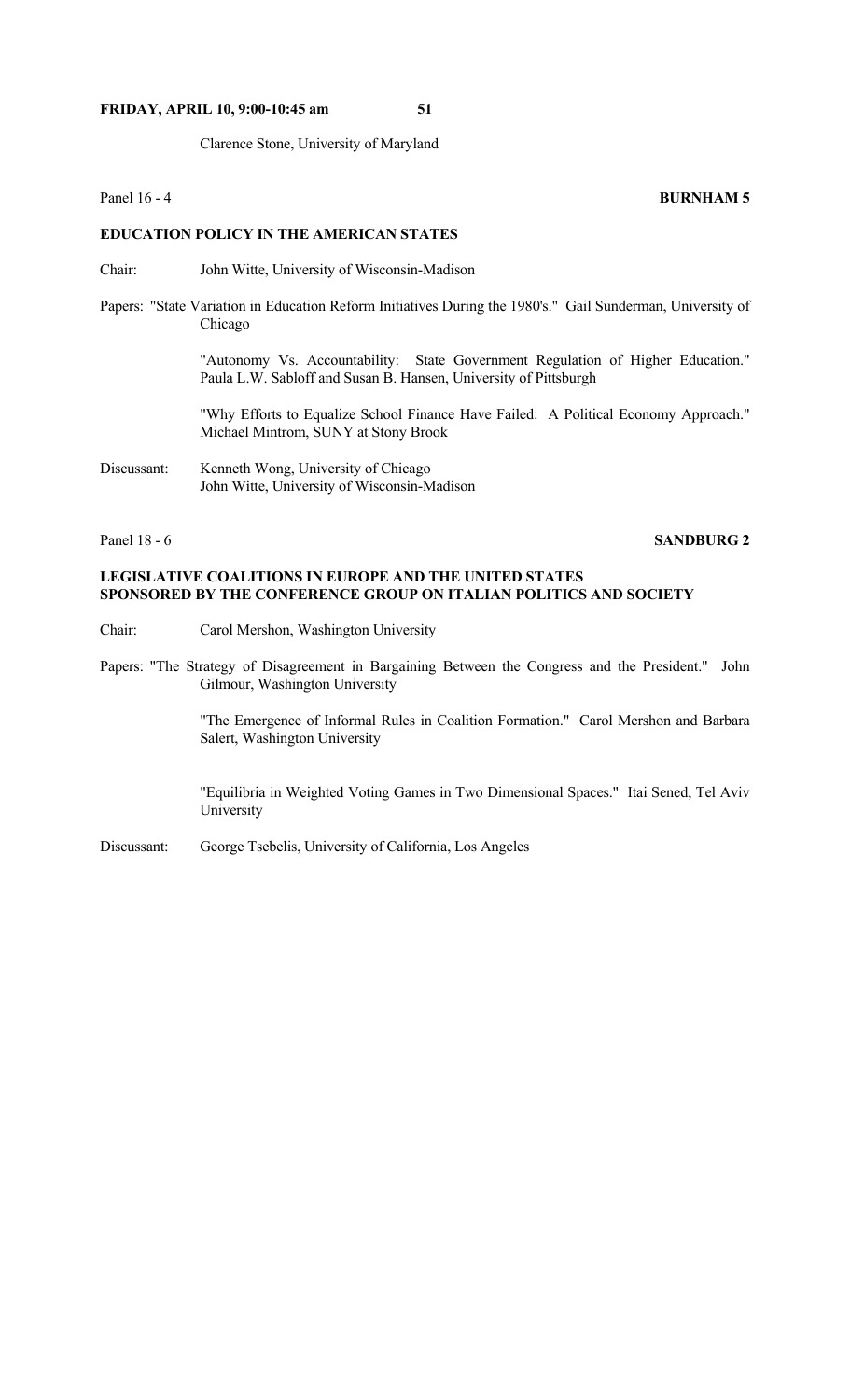# Friday, April 10, 11:00-12:45 pm

#### Panel 1 - 4 **MONTROSE** 7

# **POSTMATERIALISM AND ENVIRONMENTALISM**

Chair: Donley T. Studlar, Oklahoma State University

Papers: "Postmaterialism and Environmental Activities in Western Europe." Debra Holzhauer, Purdue University

> "Is Environmentalism Necessarily a Component of Postmaterialism?" Jerold L. Waltman, University of Southern Mississippi

> "On the Durability of Green Politics: Evidence from the 1989 European Election Study." Mark N. Franklin, University of Houston, and Wolfgang Rudig, University of Strathclyde

> "Post-Materialism and the Economic Condition." Raymond M. Duch and Michael A. Taylor, University of Houston

Discussant: Donley T. Studlar, Oklahoma State University

### Panel 2 - 5 **SANDBURG 8**

# **INWARD AND OUTWARD ORIENTATIONS: A LOOK AT TRADE, RESTRUCTURING AND THE ROLE OF THE STATE IN DEVELOPING NATIONS**

Chair: Jeffrey Cason, University of Wisconsin-Madison

Papers: "Political Performance and Economic Growth." David A. Leblang, Vanderbilt University

 "Trade and Economic Orientation in Third World Countries." Gawdat Bahgat, Florida State University

 "Privatization and Non-Privatization Paths to Public Sector Reform: The Case of Egypt." Sami Baroudi, Indiana University

 "The Relationship Between the European Community and North Africa, 1957-1987: The International Context of Maghrebi Domestic Development." Gregory White, University of Wisconsin-Madison

Discussant: Jeffrey Cason, University of Wisconsin-Madison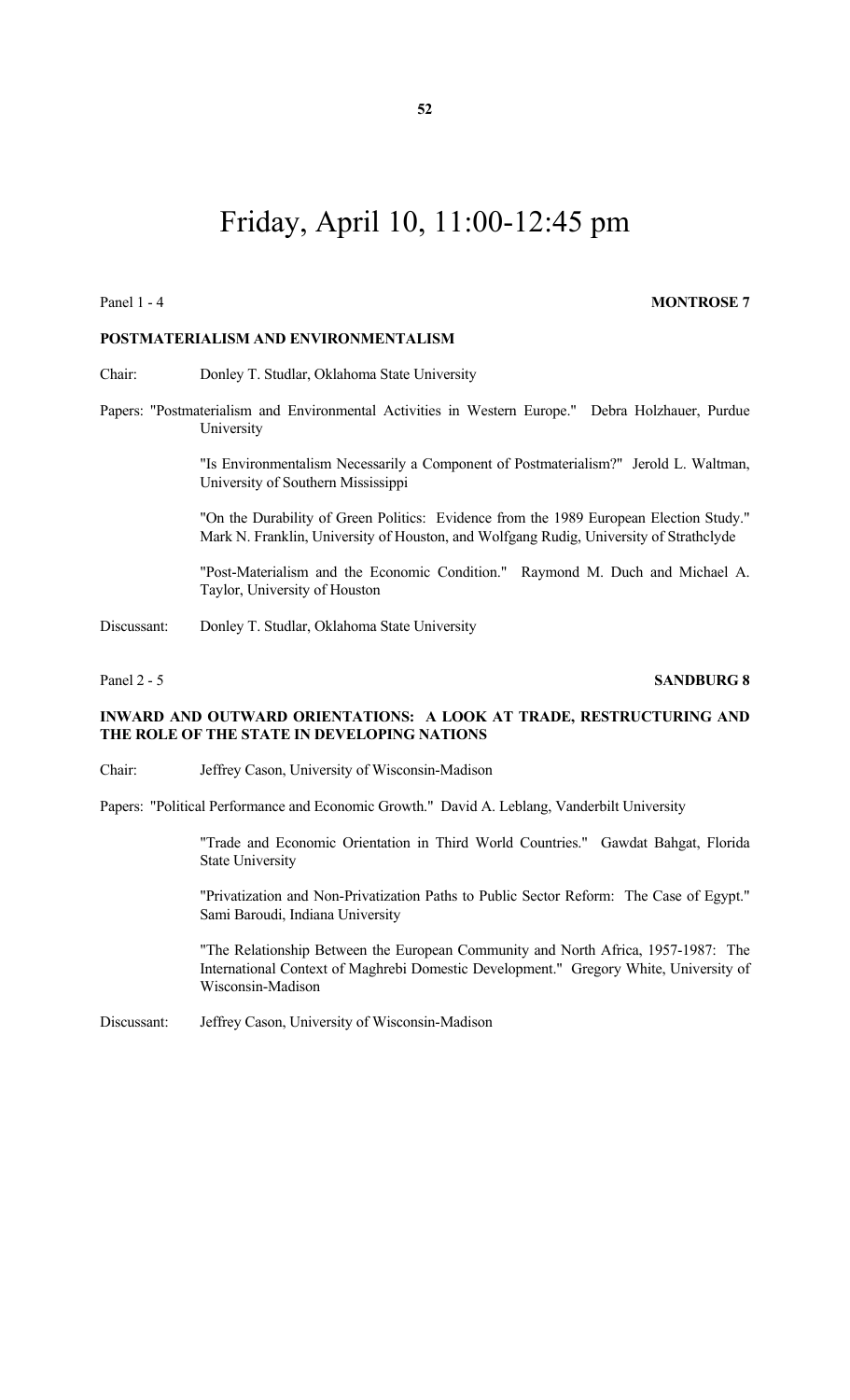#### **Panel 3 - 8 <b>BURNHAM 2**

# **EXPLAINING CHOICE IN SOVIET AND AMERICAN FOREIGN POLICY**

- Chair: Joe D. Hagan, West Virginia University
- Papers: "German Unification, Soviet Fragmentation: The New Challenges of Bipolarity's Demise." Steve D. Boilard, University of California, Santa Barbara

 "A Nested Game Analysis of Soviet Crisis Behavior During the War Era." Marita Kaw, University of California, Riverside

 "The Rise and Decline of the U.S. Military Activity in Central America." James Meernik, University of North Texas; Charles W. Ostrom, Jr., Michigan State University; and Sherry Quinones, Michigan State University

 "Presidents, Politburos, and Pershings: The Role of Leader Perceptions in Arms Race Dynamics." Robert Duvall and Joe D. Hagan, West Virginia University

Discussants: Paul F. Diehl, University of Illinois at Urbana-Champaign Patrick Haney, Indiana University

# Panel 4 - 5 **BURNHAM 4**

# **PERSPECTIVES ON POLITICAL VALUES**

Chair: Elizabeth Theiss-Morse, University of Nebraska-Lincoln

Papers: "Individualistic Values in the American Public." Gregory Markus, University of Michigan

 "Value Change and Partisan Realignment in the United States." Edward G. Carmines and Geoffrey C. Layman, Indiana University

 "Abstract and Practical Conceptualizations of Good Citizenship: Consensus/Dissensus and the Nature of Attitude Structures." Elizabeth Theiss-Morse, University of Nebraska-Lincoln

"Citizenship and Ollie North." Amy Fried, Colgate University

Discussant: Stanley Feldman, SUNY at Stony Brook

Panel 4 - 11 **SANDBURG 2**

# **MASS MEDIA AND POLITICS**

Chair: Silvo Lenart, Purdue University

Papers: "Ronald Reagan's 'Issue of the Day' Strategy and Differences in Its Impact on Television and the Print Media During the 1980 Election." Cary R. Covington, Kent Kroeger, Glenn Richardson, University of Iowa; and J. David Woodard, Clemson University

> "Prestige Newspaper Coverage of Foreign Policy Issues in the 1990 Congressional Campaigns." Erika G. King and Robert A. Wells, Chatham College

> "News Coverage and the Framing of the 1988 Presidential Nominating Campaign." Donna Pritchard Wasserman, University of Michigan

> "Strategic Framing and the Presentation of the Self." Jeremy Wood, University of Michigan

Discussant: Silvo Lenart, Purdue University

Panel 5 - 3 **DEARBORN 1**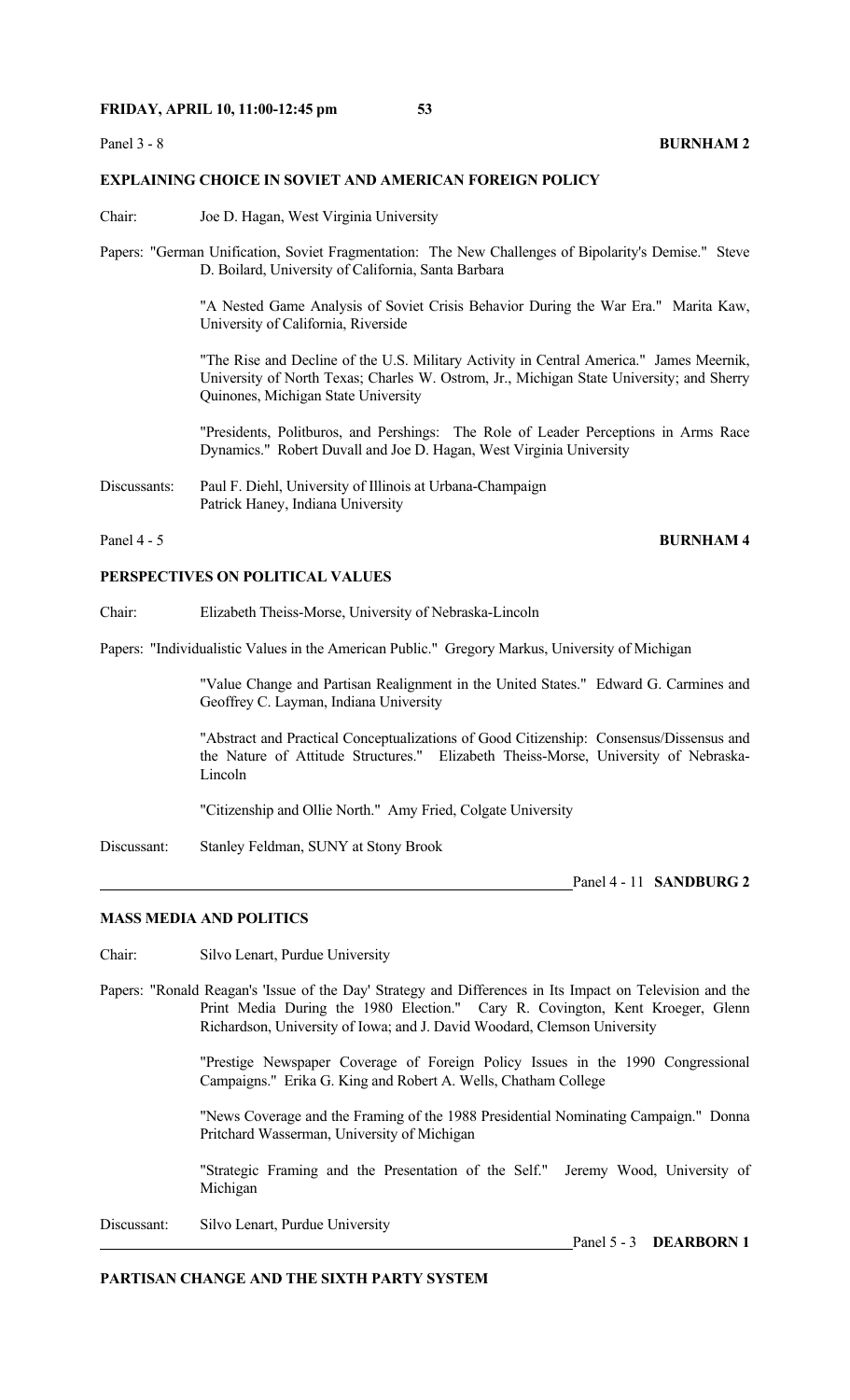- Chair: Herbert F. Weisberg, Ohio State University
- Papers: "Uncontested Congressional Elections and the Rise of Split-Ticket Voting, 1952-1988." James E. Campbell and Mark A. Baldwin, Louisiana State University

 "Southern Partisan Changes, 1952-1990." Richard Nadeau, University of Montreal, and Harold W. Stanley, University of Rochester

 "The Rise and Fall of Republican Fortunes in Southern Senate Races, 1980-1986," John P. Frendreis and L. Marvin Overby, Loyola University of Chicago

Discussant: Robert S. Erikson, University of Houston

Panel 6 - 10 **CLARK 5** 

# **ROUNDTABLE: BLACK CONSERVATIVES AND NEOCONSERVATIVES: SEPARATING THE MYTHS FROM THE REALITY"**

- Chair: Robert T. Starks, Northeastern Illinois University
- Panelists: Aldon Morris, Northwestern University Frederick C. Harris, Northwestern University Donna Franklin, University of Chicago Barbara L. Graham, University of Missouri Betty Brown Chappel, University of Michigan

### Panel 6 - 11 **DEARBORN 2**

### **THE CONSTRUCTION OF RACE, ETHNICITY AND GENDER IN POLITICAL SETTINGS**

- Chair: Berenice Carroll, Purdue University
- Papers: "The Cuban American Enclave and the Construction of Ethnicity." Louis Desipio and James Henson, University of Texas at Austin

 "A Dream Deferred: The Aborted Efforts of the Parliamentary Black Caucus." Charles E. Jones, Old Dominion University

 "Women in the Illinois State Legislature: Advocates for Women's Issues?" Barbara L. Poole, Eastern Illinois University

Discussant: Sally Friedman, SUNY at Albany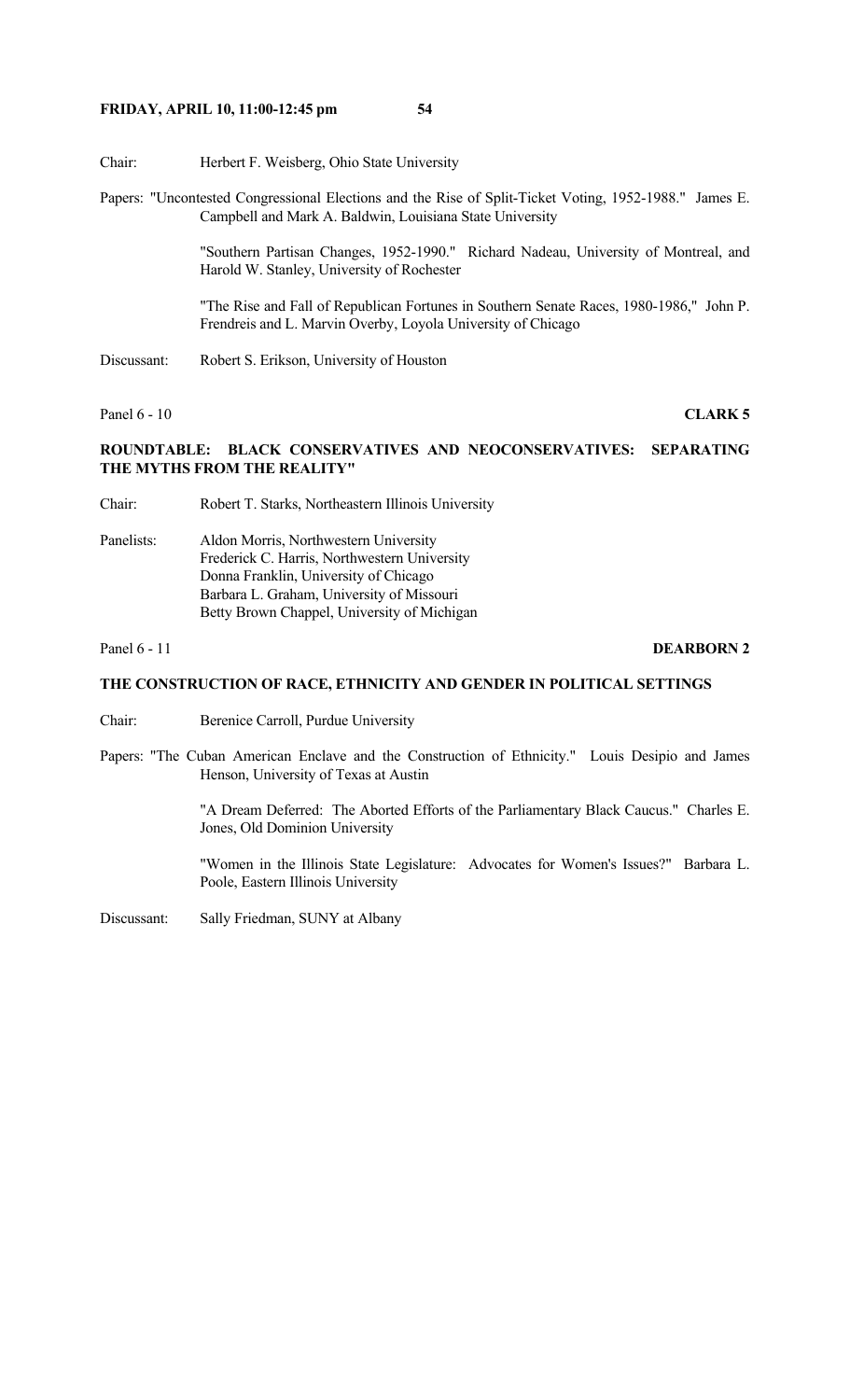# **RELIGION, SKEPTICISM, AND TOLERATION IN EARLY MODERN POLITICAL THOUGHT**

- Chair: Patrick Riley, University of Wisconsin-Madison
- Papers: "Hobbes's Attack on Aristotle and His Treatment of the Bible." Paul D. Cooke, Harvard University

 "Secularization and Toleration in the Political Philosophy of Pierre Bayle." Kenneth R. Weinstein, Hudson Institute

 "Skepticism and Anti-Skepticism in David Hume's Political Thoughts." Dana Chabot, University of Minnesota

Discussant: Patrick Riley, University of Wisconsin-Madison

# Panel 8 - 4 **MONTROSE 3**

# **INTEREST GROUPS AND CAMPAIGN CONTRIBUTIONS**

Chair: Brian Roberts, University of Texas at Austin

Papers: "Long Term Investment in Politicians." James Snyder, University of Chicago

 "Campaign Contributions and Intercandidate Transfers: A Simultaneous Equations Analysis." Jay Dow, University of Texas at Austin

 "Persistence and Evolution in the Market for Senate Campaign Contributions, 1978-1990." Robert Cull, California Institute of Technology

 "The Logic of Collective PACs: Trade Association Campaign Contributions." James Endersby, University of Missouri

Discussant: Brian Roberts, University of Texas at Austin

# Panel 9 - 4 **DEARBORN 3**

# **LOBBYING AND CAMPAIGN CONTRIBUTIONS**

Chair: Richard L. Hall, University of Michigan

Papers: "Lobbying Legislative Allies." Scott Ainsworth, University of Georgia and Itai Sened, Tel-Aviv University

> "Lobbying for Private, Process, and Collective Goods." Ken Godwin and Nancy Kucinski, University of North Texas

> "Counteractive Lobbying." David Austen-Smith, University of Rochester, and John R. Wright, University of Iowa

Discussants: David Austen-Smith, University of Rochester Richard L. Hall, University of Michigan

#### Panel 10 - 6 **MONTROSE 1**

# **BUREAUCRACY, REGULATION, AND POLITICAL POWER**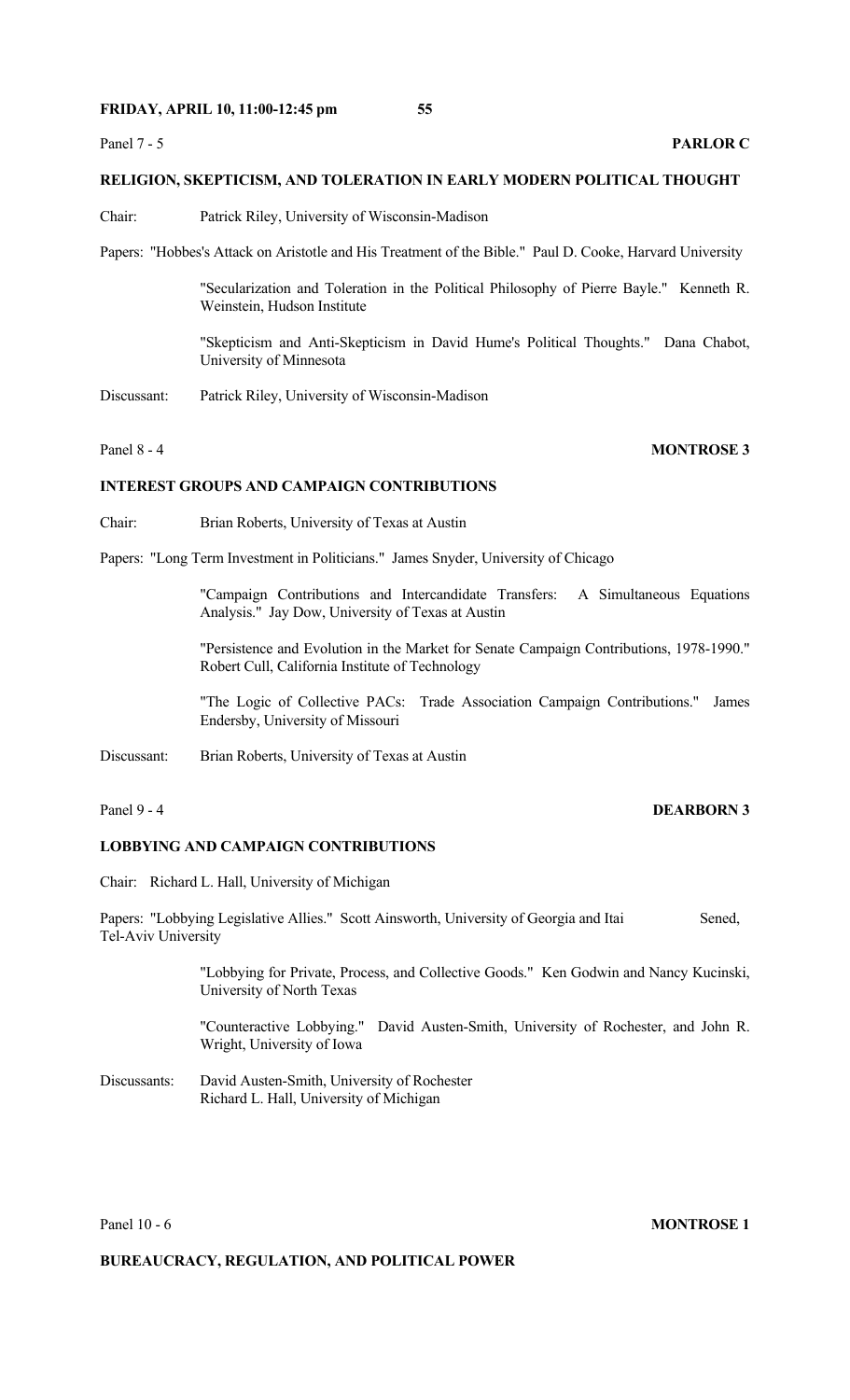Chair: Paul Quirk, University of Illinois at Urbana-Champaign

Papers: "Maintaining Competition and Protecting Consumers: Politics and Economic Policymaking at the Federal Trade Commission." B. Dan Wood and James E. Anderson, Texas A&M University

> "Consensus Building and Bureaucratic Control Within the Federal Reserve System." George A. Krause, West Virginia University

> "Agency Professionalization and Policy Change: The Case of the FTC." Marc Allen Eisner, Wesleyan University

> "The Mechanics of Executive Control over Regulatory Agencies." Daniel P. Carpenter, University of Chicago

Discussant: Kenneth J. Meier, University of Wisconsin at Milwaukee Roger Durand, University of Houston-Clear Lake

# Panel 11 - 4 **BURNHAM 1**

### **THE EVOLUTION OF CONGRESS: DIACHRONIC ANALYSES**

Chair: Rick K. Wilson, Rice University

Papers: "The Twentieth Century Senate." Sara Brandes Crook, Peru State College

 "Electoral Forces and Institutional Change in the United States House of Representatives: Two Case Studies." Brian D. Humes and Evelyn C. Fink, University of Nebraska

 "Committee Tenure and Electoral Accountability: Reexamining The Seniority Norm." Jonathan Katz and Brian Sala, University of California, San Diego

 "A Partisan Theory of Procedural Change: Creation of Minority Rights in the House, 1789-1991." Sarah Binder, University of Minnesota

Discussant: Patricia A. Hurley, Texas A&M University

#### Panel 11 - 10 **CLARK 10**

**ISSUES IN LEGISLATIVE RESEARCH: LEADERSHIP, COMPETITION, AND REDISTRICTING**

- Chair: Sarah M. Morehouse, University of California, Berkeley and University of Connecticut
- Papers: "The Effects of Leadership Position on Electoral Outcomes in State Legislative Races." Thomas Holbrook, University of Wisconsin at Milwaukee, and Charles Tidmarch, Union College

 "Comparing Leadership Styles in Congress and States Legislatures." Malcolm Jewell, University of Kentucky, and Marcia Lynn Whicker, Rutgers University

 "Temporal Competition in State Legislative Districts Between Apportionments." Norman R. Luttbeg and Samuel Hudson, Texas A&M University

 "Decision Models of the Congressional Redistricting Process." Donald Ostdiek, University of North Carolina

Discussant: Anthony Gierzynski, Northern Illinois University

Panel 12 - 10 **PARLOR F** 

#### **CONTEMPORARY ISSUES IN CONSTITUTIONAL LAW**

Chair: Richard L. Pacelle, Jr., University of Missouri-St. Louis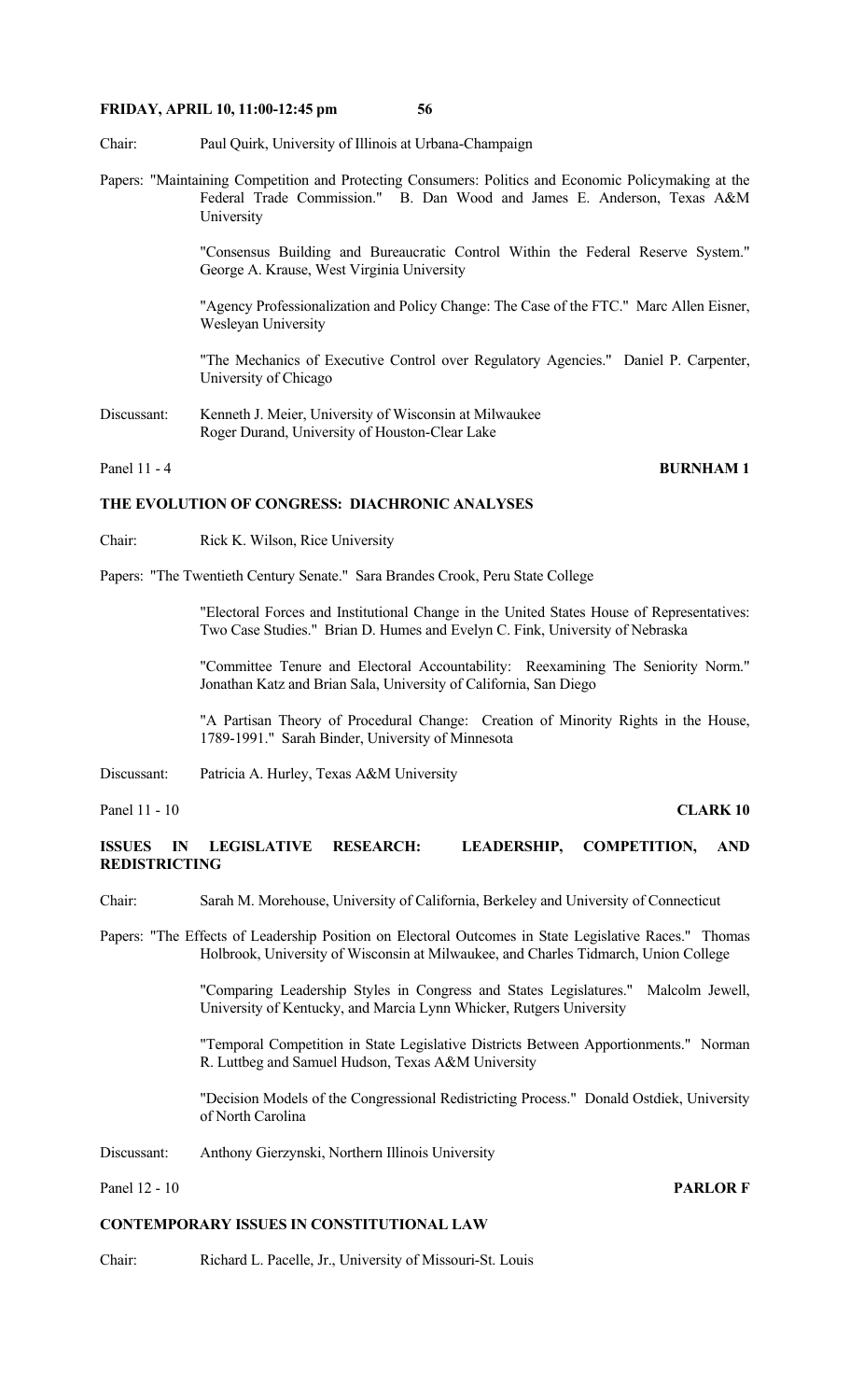Papers: "Privacy in Decline: A Conceptual Analysis." Patricia Ann Boling, Illinois Weslyan University

"Wither Religious Free Exercise." Gregg Ivers, The American University

 "Civil Liberties, the Modern Court, and Public Opinion." Thomas R. Marshall, University of Texas at Arlington

 "The National Endowment for the Arts Controversy: Freedom of Expression Censored." Martha T. Zingo, Oakland University

Discussant: Gayle Binion, University of California, Santa Barbara

Panel 13 - 4 **SANDBURG 3** 

## **CAMPAIGN FINANCING IN THE STATES**

- Chair: Diane Blair, University of Arkansas
- Papers: "The Circulation of Political Money in Illinois Legislative Elections." Kent D. Redfield and Jack Van der Slik, Sangamon State University

 "Public Finance Laws and Competition in State Races" Margaret Gust, University of Nebraska-Lincoln

 "A Comparison of National and State Political Action Committees." James King, Memphis State University, and Helenan Robin, Western Michigan University

Discussant: Frank Sorauf, University of Minnesota

# **GENDER, RACE, AND PARTY IN URBAN POLITICAL BEHAVIOR**

- Chair: Lois Lovelace Duke, Clemson University
- Papers: "New Evidence Regarding Citizen Cognition of Local Government." Timothy Bledsoe, Wayne State University and Gerry Stoker, Strathclyde University

 "Racial Polarization and Strategic Voting in Detroit Municipal Elections, 1957-1989." Mary Herring and John Forbes, Wayne State University

 "Race and Party in Elections with Black Candidates." Thomas Carsey and Robert Huckfeldt, Indiana University

Discussants: Lorn Foster, Pomona College James Vanderleeuw, Lamar University

Panel 15 - 1 **MONTROSE 2** 

## **THE POLITICAL ECONOMY OF DEMOCRACY AND MARKETS: A ROUNDTABLE ON THEORY AND METHOD**

Chair: James Alt, Harvard University

Panelists: John Freeman, University of Minnesota Adam Przeworski, University of Chicago Barry Ames, Washington University

Panel 16 - 5 **BURNHAM 5** 

# Panel 14 - 2 **SANDBURG 4**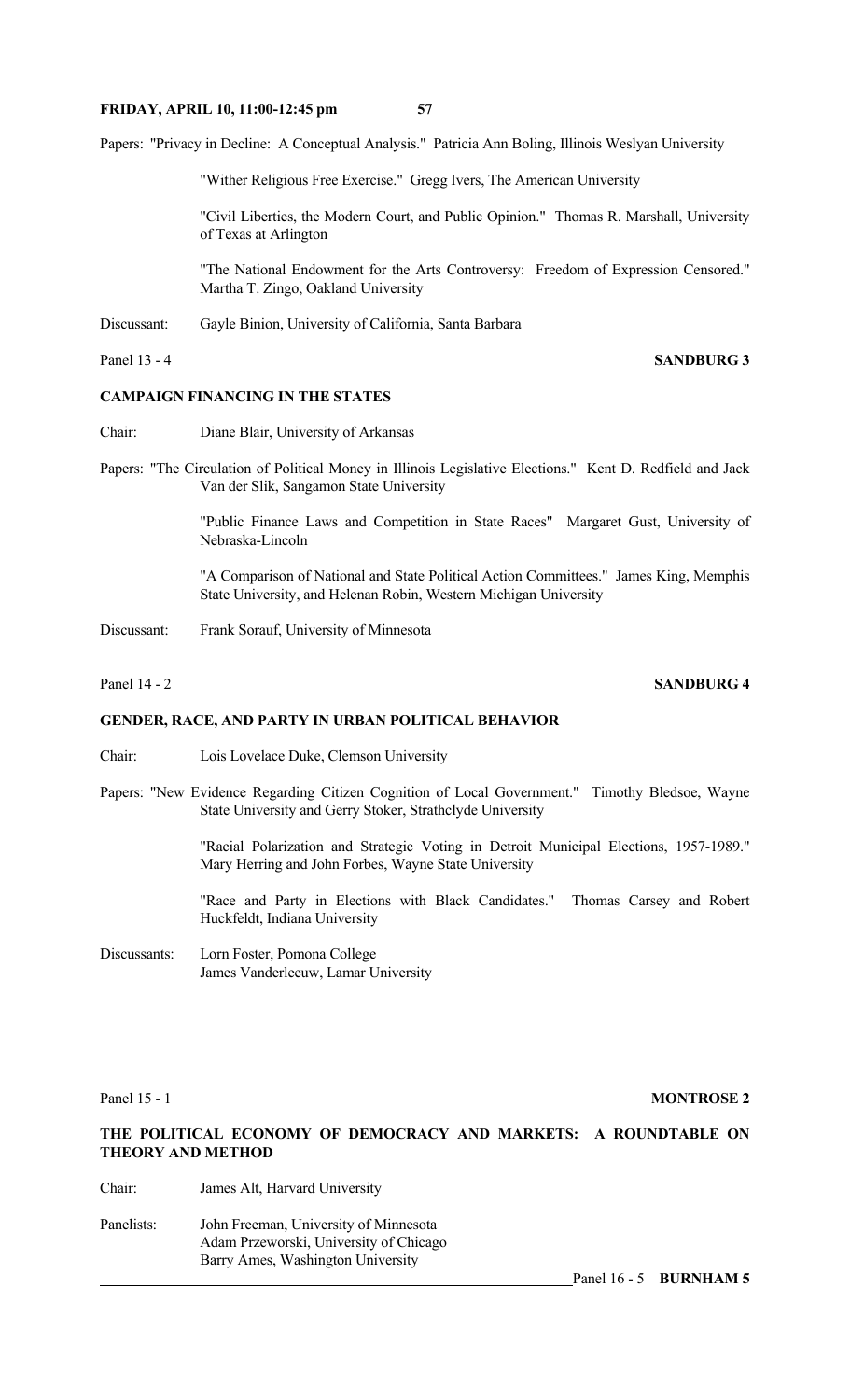### **POLICY BETWEEN CONGRESS AND THE BUREAUCRACY**

Chair: Barry Rundquist, University of Illinois at Chicago

Papers: "Land of the Free: Fee Increases and the National Parks." William R. Lowry, Washington University

> "Partisanship and Institutions in the Budgetary Process." Kathleen A. Kemp and Stephanie Lee, Florida State University

> "Congressional Policy-Making: The Case of Air Pollution." Lucy Drotning, University of Rochester

Discussant: Barry Rundquist, University of Illinois at Chicago

### Panel 17 - 3 **SANDBURG 6**

**ROUNDTABLE ON THE ROLE OF INTERCOLLEGIATE ATHLETICS IN HIGHER EDUCATION** 

Chair: Charles Walcott, VPI & SU

Panelists: Bruce Oppenheimer, University of Houston Dennis Simon, Southern Methodist University William Tolone, Illinois State University Nancy S. Lind, Illinois State University

### **Panel 18 - 3 SANDBURG 7**

### **WOMEN IN THE JUDICIAL PROFESSION SPONSORED BY THE WOMEN'S MIDWEST CAUCUS FOR POLITICAL SCIENCE**

Chair: Martin Gruberg, University of Wisconsin at Oshkosh

Papers: "Gender Bias in the Courtroom: A Comparison of Male and Female Judges." Karen O'Connor, Emory University, and Amy Weinhaus

> "Entering the Judicial Profession: A Comparison of Access in Electoral and Appointive Systems." Barbara J. Hayler, Sangamon State University

"Women in the Judiciary: Does it Change Anything?" Judge Janine P. Geske, Milwaukee

 "Justice O'Connor and the Equal Protection Clause." Jilda M. Aliotta, University of Hartford

Discussants: Liane C. Kosaki, Washington University M.C. Porter

Friday, 12:45-2:00 pm

POLITICAL ORGANIZATIONS AND PARTIES EXECUTIVE COUNCIL LUNCH **PARLOR E**

# Friday, April 10, 2:00-3:45 pm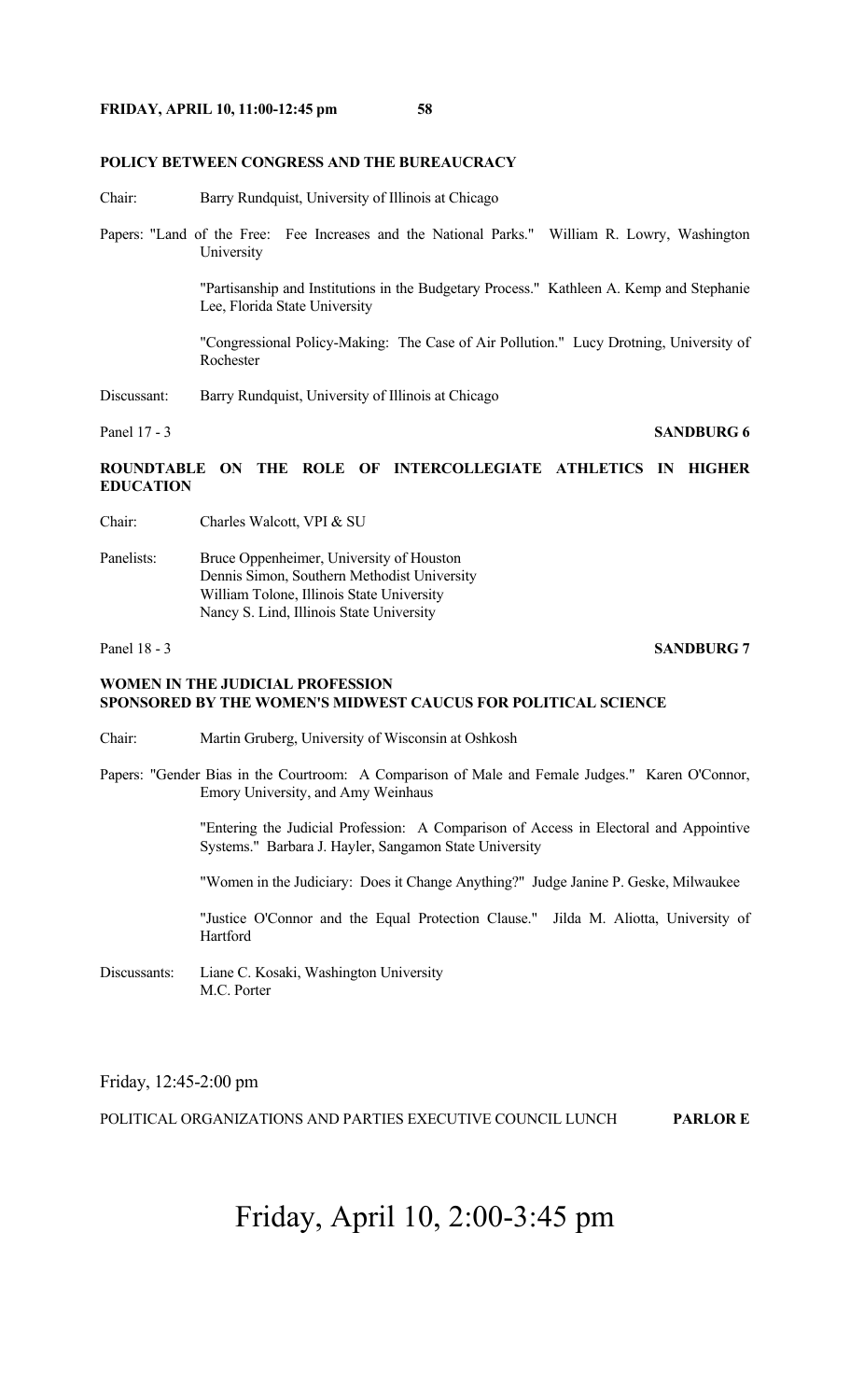### **ELECTIONS AND REPRESENTATION**

- Chair: Shrikant Dash, Vanderbilt University
- Papers: "Voter Choice and the Mandate for Reform in Post-Communist Eastern Europe." Alexander C. Pacek, Texas A&M

 "Party, Party Disaffection, and Tactical Voting." Nitish Dutt, University of Alaska-Fairbanks and Euel Elliott, University of Texas at Dallas

 "Bringing About Correspondence Between Citizens and Policymakers: A Test of Two Visions of Democracy." John D. Huber, Ohio State University, and G. Bingham Powell, Jr., University of Rochester

 "Left-Right Orientations of Party Election Programs in Modern Democracies: Some Unanticipated Findings." Sean Blinn and Richard I. Hofferbert, SUNY-Binghamton

Discussant: Shrikant Dash, Vanderbilt University

### Panel 2 - 6**SANDBURG 8**

### **THE CHALLENGE AND THE TRANSFORMATION OF REGIMES**

- Chair: Gretchen Casper, Texas A&M University
- Papers: "Soft Landings versus Hard Crashes: A Cross-Regional Test of Regime Collapse." Randolph Stevenson, University of Rochester, Gretchen Casper, Texas A&M University

 "Social Movement Organizations and Democratic Transitions: South Korea 1980-1987." Chulhee Chung, SUNY, Buffalo

 "Current Political Change in China: A Transition from Totalitarianism to Authoritarianism." Jie Chen, Teikyo Loretto Heights University

 "Modes of Transition and Their Legacies: Chile's Transition from Authoritarian Rule in Comparative Perspective." Gerardo Munck, University of Illinois at Urbana-Champaign

Discussant: Cecilia G. Manrique, University of Wisconsin-La Crosse

#### **Panel 3 - 7 <b>BURNHAM 2**

# **INTERNATIONAL COOPERATION AND THE POLITICS OF INTERDEPENDENCE**

- Chair: Vincent A. Mahler, Loyola University of Chicago
- Papers: "The Formation of the Oil Tanker Pollution Regime: Case of Institutional Bargaining." John Barkdull, University of Wisconsin-Madison

 "Analyzing International Networks: A New Look at Cooperation in International Relations." Chetan Kumar, University of Illinois at Urbana-Champaign

 "Cooperation and Discord in International Environmental Politics: The Impact of International and Domestic Factors on the Regulation of Transboundary Acid in Europe."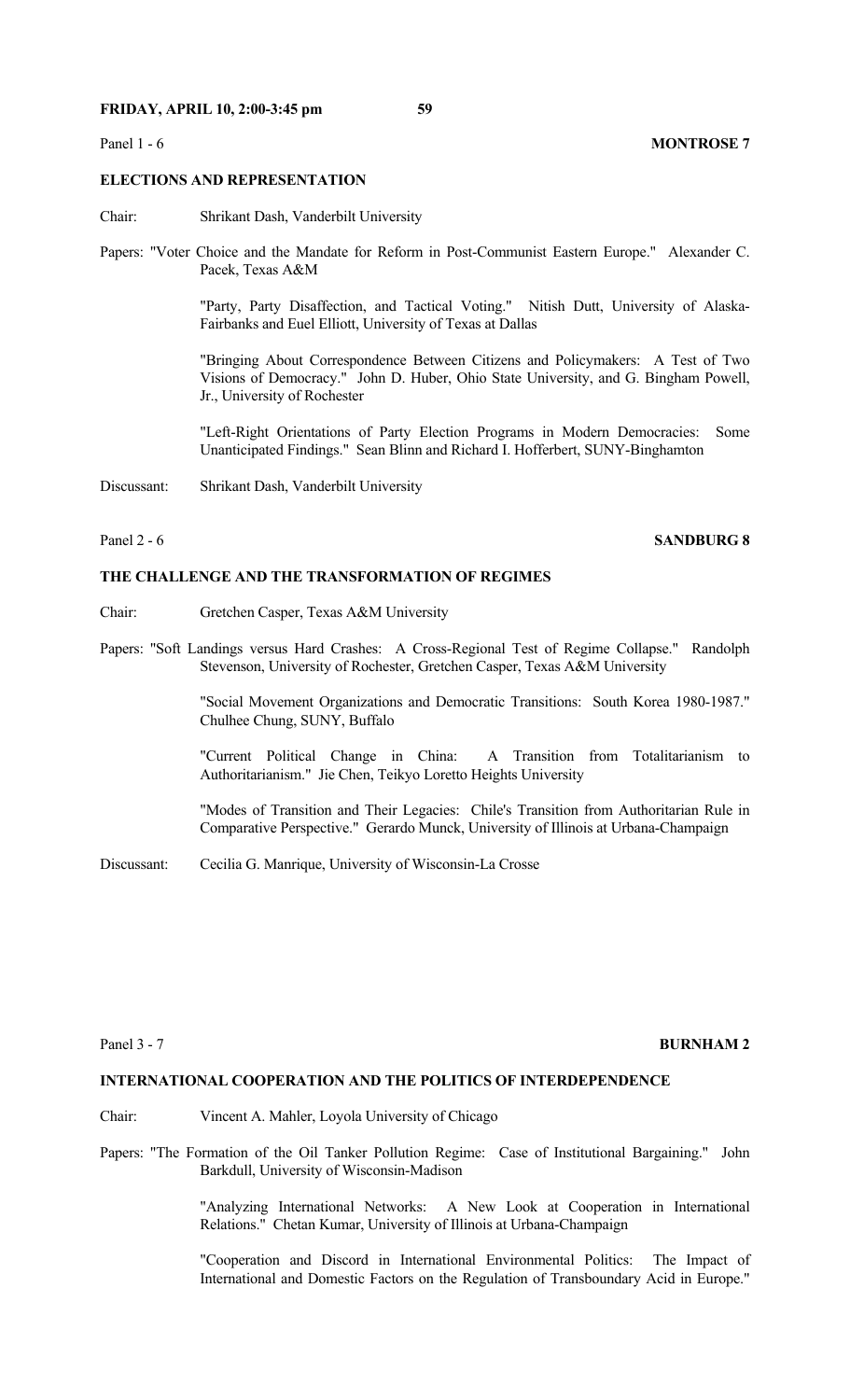Detlef Sprinz, University of Michigan

 "Domestic Priorities and European Imperatives: A Comparative Study of Farm Policy in France and Germany." Imtiaz Hussain, Philadelphia College of Textiles and Science

Discussant: Vincent A. Mahler, Loyola University of Chicago Karl Christian Kaltenthaler, Washington University

#### Panel 4 - 7 **BURNHAM 4**

# **EXPERIMENTAL INVESTIGATIONS OF THE SOURCES OF POLITICAL JUDGMENTS**

- Chair: Ellen D. Riggle, University of Kentucky
- Papers: "Mood and Tolerance: Self-Regulation in Political Judgments." Ellen D. Riggle, Todd G. Shields, and Alan L. Ellis, University of Kentucky

 "The Politics of Racial Resentment: An Experimental Investigation." Tali Mendelberg, University of Michigan

 "For What and to Whom?" The Influence of Race, Economic Hardship, and Core Beliefs on Attributions of Political Responsibility" David Moskowitz, Georgia Southern University

 "The Framing of the Abortion Issue: Core Values, Value Conflict and Attitude Strength." Frauke Schnell, SUNY at Stony Brook

Discussant: Jon Krosnick, Ohio State University

Panel 5 - 6*Dearborn 1* DEARBORN 1

## **PARTICIPATION AND REPRESENTATION**

- Chair: M. Margaret Conway, University of Florida
- Papers: "Representation in America: Opinions, Wants, Needs and Political Participation". Sidney Verba, Harvard University, Kay L. Schlozman, Boston College, Henry E. Brady, University of California, Berkeley, and Norman H. Nie, University of Chicago

 "Attitudes, Incentives and Opportunities in Political Participation." Jan E. Leighley, Texas A&M University

"Turning American Politics Inside-Out." Charles C. Euchner, College of the Holy Cross

Discussant: Marianne C. Stewart, University of Texas at Dallas

#### **RACE AND ETHNICITY IN PUBLIC URBAN POLICY**

- Chair: Wayne Parent, Louisiana State University
- Papers: "A Case Study of Police Brutality: Philadelphia MOVE." Suzanne Ife Williams, University of Illinois at Urbana-Champaign

 "The Resolution of an 'Urban Crisis': Racial Transformation in Postwar Detroit." Jeffrey Edwards, Roosevelt University

"The Policy Preferences of Ethnic Minorities in the 1990s." Lorn Foster, Pomona College

 "Gender and Ethnicity as Correlates of Responsiveness Toward Agency Clientele: An Analysis of Administrative Attitudes." Cassie Osborne and Bruce Rose, Kentucky State University, and Manindra K. Mohapatra, Indiana State University

Panel 6 - 5 **SANDBURG 6**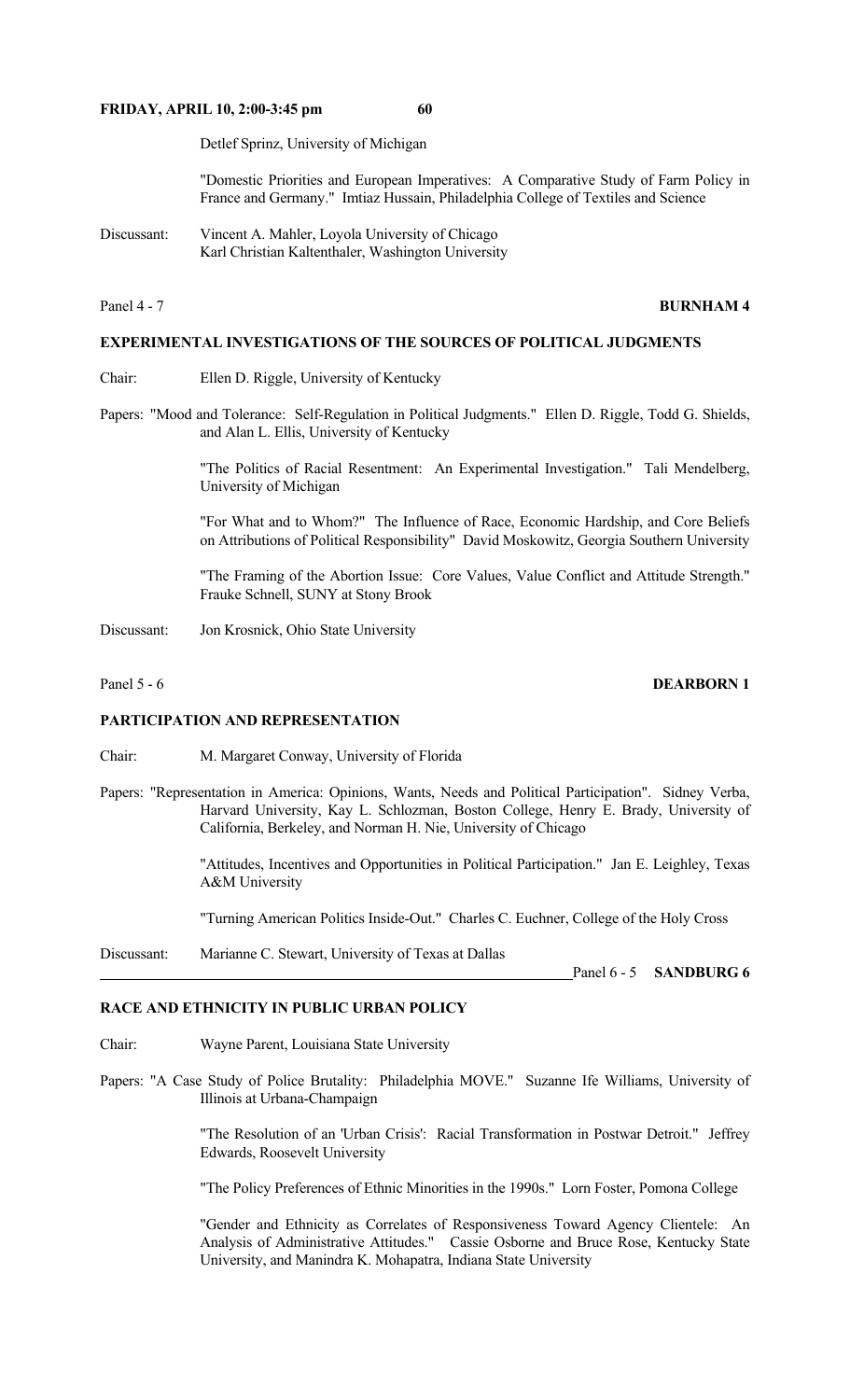Discussants: Jerry D. Stubben, Iowa State University Byran Jackson, California State University, Los Angeles

#### Panel 7 - 6 **PARLOR C**

#### **ROUSSEAU, GENDER, AND THE CANON**

- Chair: Mary Lou Kendrigan, Lansing Community College
- Papers: "The Nexus of Gender and Politics: A Comparison of Rousseau's 'La Nouvelle Heloise' and Stael's 'Corrine'." Lori Marso, University of South Dakota

 "Claire Loves Julie: Reading 'La Nouvelle Heloise' as a Story of Women's Friendship and Resistance." Lisa Disch, University of Minnesota

Discussant: Patricia Ann Boling, Illinois Wesleyan University Joanna V. Scott, Eastern Michigan University

#### Panel 8 - 6 **MONTROSE 3**

# **METHODS II**

- Chair: Christopher Achen, University of Michigan
- Papers: "An Application of Linear Programming to Ecological Inference." William Claggett, Florida State University, and J. Van Wingen

"Attitudes, No Opinions and Guesses." John Jackson, University of Michigan

"Respondent Variation in Measurement Error." Harvey Palmer, University of Rochester

 "The Asymmetric Impact of Economic Expectations on Macropartisanship: Estimating an Error Correction Model." Robert Durr, University of Iowa

Discussant: Larry Bartels, Princeton University

# **POLITICAL ORGANIZATION AND MOBILIZATION**

Chair: Valerie Martinez, University of North Texas

Papers: "Social Movements and the Politics of Constraint." Andrew Marchant-Shapiro, Union College

 "The Context of Individual Participation: Conflict as a Mobilizing Resource." Anne Hildreth, Martin B. Shaffer, and Daniel M. Shea, SUNY at Albany

Discussants: Michelle Brophy-Baermann, University of Iowa Valerie Martinez, University of North Texas

Panel 10 - 8 **MONTROSE 1** 

# **CHANGING PERSPECTIVES ON THE PRESIDENCY**

Chair: Fred W. Zuercher, University of South Dakota

Papers: "Exploring the 'Two Presidencies' Phenomenon: New Evidence from the Truman Administration."

# Panel 9 - 5 **DEARBORN 3**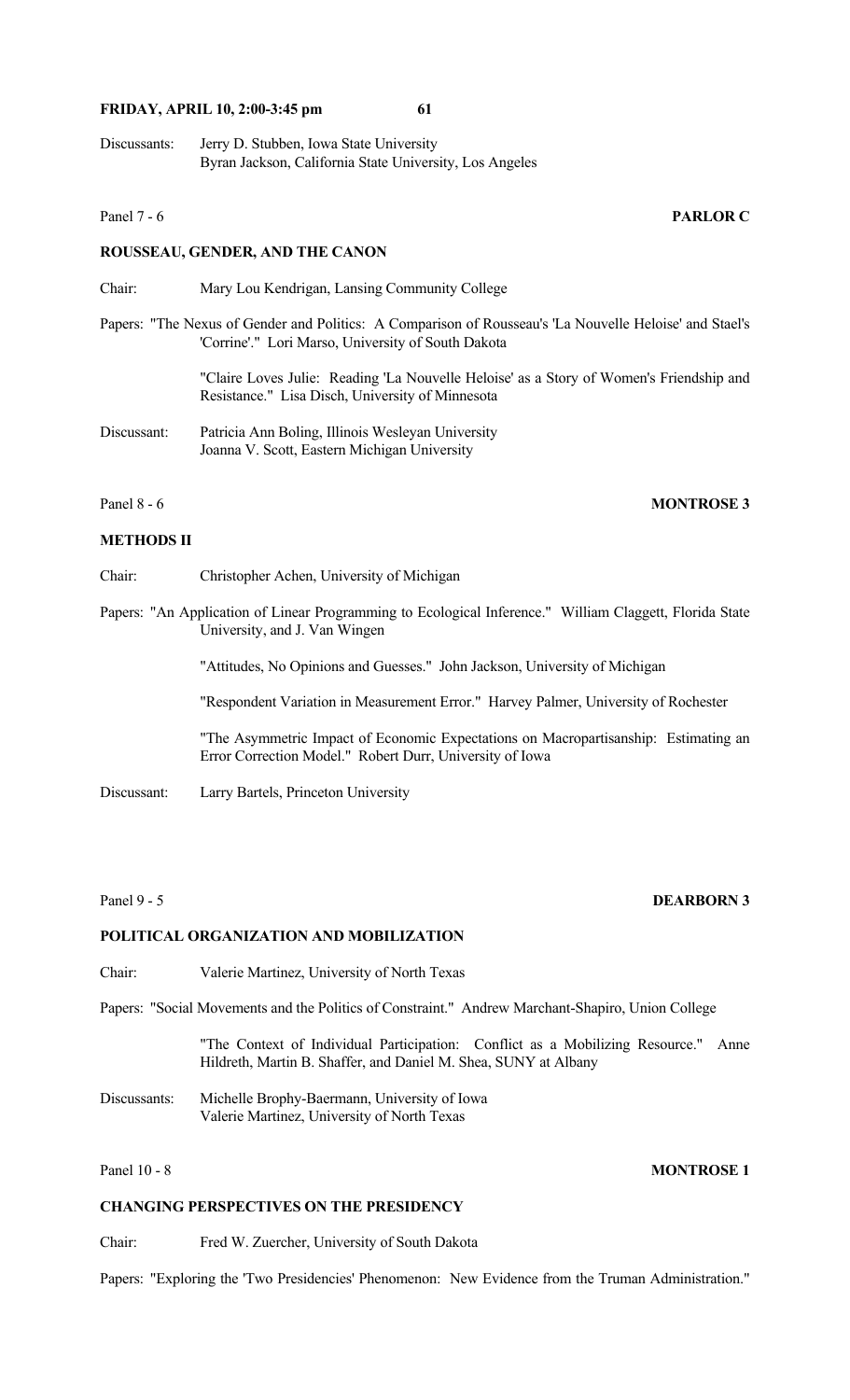Karen Toombs Parsons, Mary Washington College

 "The Presidential Veto Decision: An Investment Calculation." Jason Myers, University of Illinois at Urbana-Champaign

 "The Two Presidencies Thesis--Fact or Artifact?" James M. Lindsay and Wayne P. Steger, University of Iowa

Discussants: Frank Kessler, Missouri Western State College Wynne Moskop, Saint Louis University

| Panel 1 |
|---------|
|---------|

# **BURNHAM 1**

## **CONGRESS AND INTERNATIONAL POLICY: THE OLD AND NEW WORLD ORDER**

- Chair: Russell D. Renka, Southeast Missouri State University
- Papers: "Three Generations in Congressional Defense Politics." David L. Nixon and Rebekah Herrick, Oklahoma State University

 "Legislative and Bureaucratic Interaction on Trade Policy Decision Making." Wendy L. Hansen and Yu Lu, SUNY at Stony Brook

 "Congress and the Defense Budget: Possibilities of Change in the New World Order." Roger Handberg and Robert L. Bledsoe, University of Central Florida

 "An Empirical Test of the Defense Subgovernment Theory, 1960-1986." Karl R. DeRouen and Clay D. Hanks, Texas A&M University

Discussant: Russell D. Renka, Southeast Missouri State University Daniel S. Ward, Rice University

#### Panel 12 - 2 **PARLOR F**

### **THE SUPREME COURT AND ITS JUSTICES**

- Chair: Gregory A. Caldeira, The Ohio State University
- Papers: "Rating the Justices: Lessons From Another Court." Lee Epstein, Washington University-St.Louis, Tracey E. George, Stanford University, Micheal W. Giles and Thomas Walker, Emory University

 "Freshman and Court Effects for Justices of the Supreme Court." Timothy M. Hagle and Carolyn I. Speer, University of Iowa

 "Justice Souter and the Rehnquist Court's Conservative Revolution." Thomas R. Hensley, Kent State University

 "The Judicial Odyssey of Harry Blackmun: The Dynamics of Individual Level Change on the U.S. Supreme Court." Joseph F. Kobylka, Southern Methodist University

Discussant: Kevin T. McGuire, University of Minnesota

### Panel 13 - 5 **SANDBURG 3**

# **DIVIDED GOVERNMENT IN THE STATES**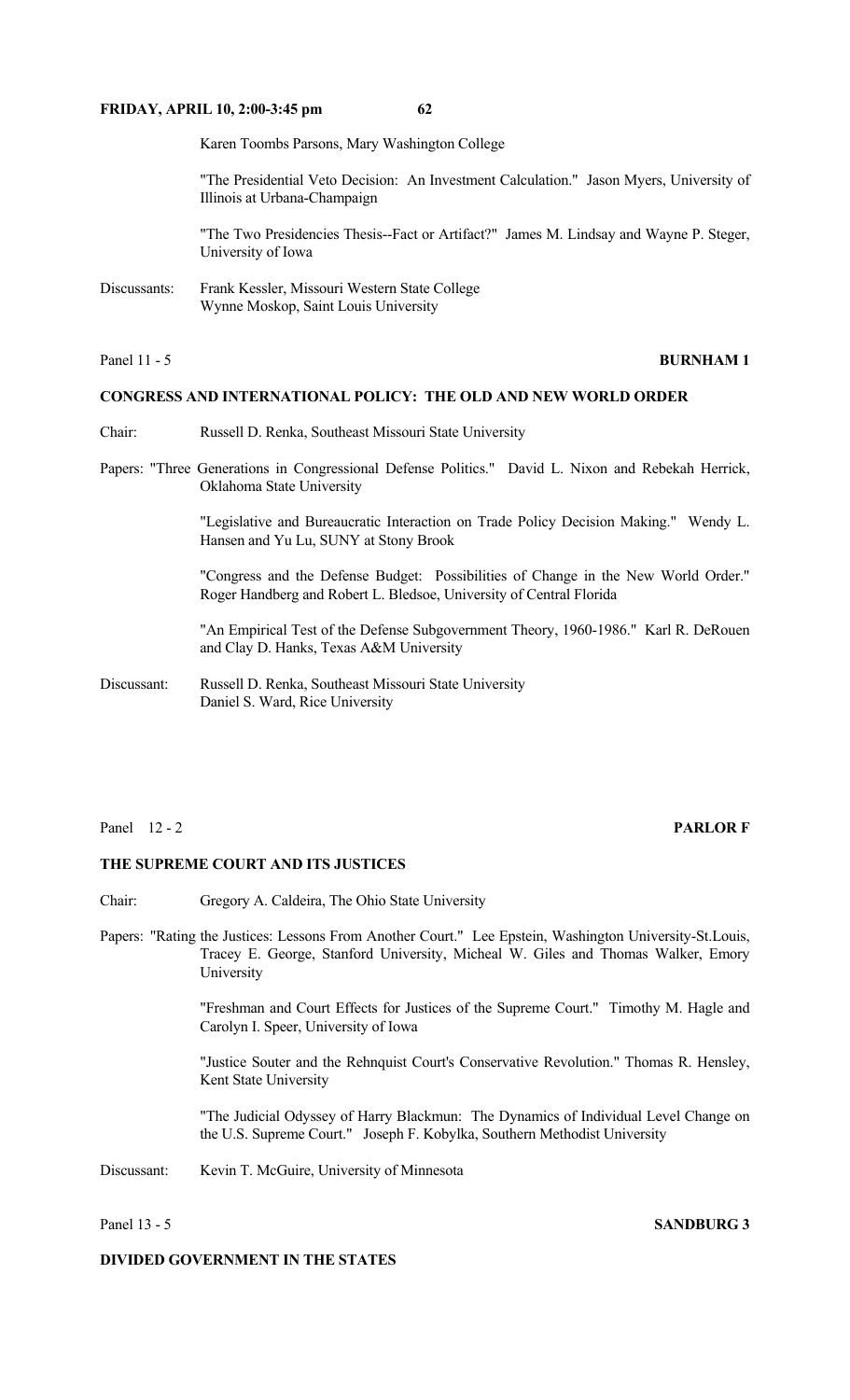Chair: Lois Lovelace Duke, Clemson University

Papers: "Mixed Government and Reapportionment." Michael Fine and Richard Clucas, University of Wisconsin at Eau Claire

"Divided Government in the U.S. States." Brian P. Smentkowski, University of Kentucky

 "An Analysis of the Political Determinants of Government." Sungeun Choi, Purdue University

- Discussant: R. Steven Daniels, University of Alabama-Birmingham
- 

### Panel 14 - 5 **SANDBURG 4**

# **EMPOWERMENT AND RESPONSIVENESS IN URBAN AREAS**

- Chair: Marshall R. Goodman, University of Cincinnati
- Papers: "Going Along and Getting More? Distributive Politics in Chicago's City Government." Rowan A. Miranda and Ittipone Tunyauong, University of Illinois at Chicago

 "Tenant Management in Public Housing Projects." Leda McIntyre Hall, Indiana University at South Bend, and Richard Hula, Michigan State University

 "Empowerment of the Poor: Old Wine in New Bottles?" Mattie Olion Chandler, Cleveland State University

Discussants: Annie Johnson Benifield, University of New Orleans Laura A. Reese, Eastern Michigan University

### **Panel 15 - 5 MONTROSE 2**

# **POLITICAL STRUCTURE AND ECONOMIC PERFORMANCE: CROSSNATIONAL PERSPECTIVES**

- Chair: Duane Swank, Marquette University
- Papers: "The Dynamics of Trade Unionism and National Economic Performance." Miriam Golden, University of California, Los Angeles

 "Constraints on Economic Transformations in Eastern Europe and Prospects for Neo-Corporatist Solutions." Richard A. Hall, Indiana University

 "Encompassing Groups and Economic Development: A Test of the Mancur Olson Thesis in Six Countries." Paul Culhane and Mahnaz Fatima, Northern Illinois University

 "Workfare in Comparative Perspective." George Tsebelis and Roland Stephens, University of California, Los Angeles

Discussant: Dwayne Swank, Marquette University

#### Panel 16 - 6 **BURNHAM 5**

# **PUBLIC POLICY IN THE NEW DEAL AND PROGRESSIVE ERAS**

- Chair: Eileen L. McDonagh, Northeastern University
- Papers: "Public Policy-Making Between the "Big Bang" Progressive and New Deal Periods." Ruth O'Brien, University of Denver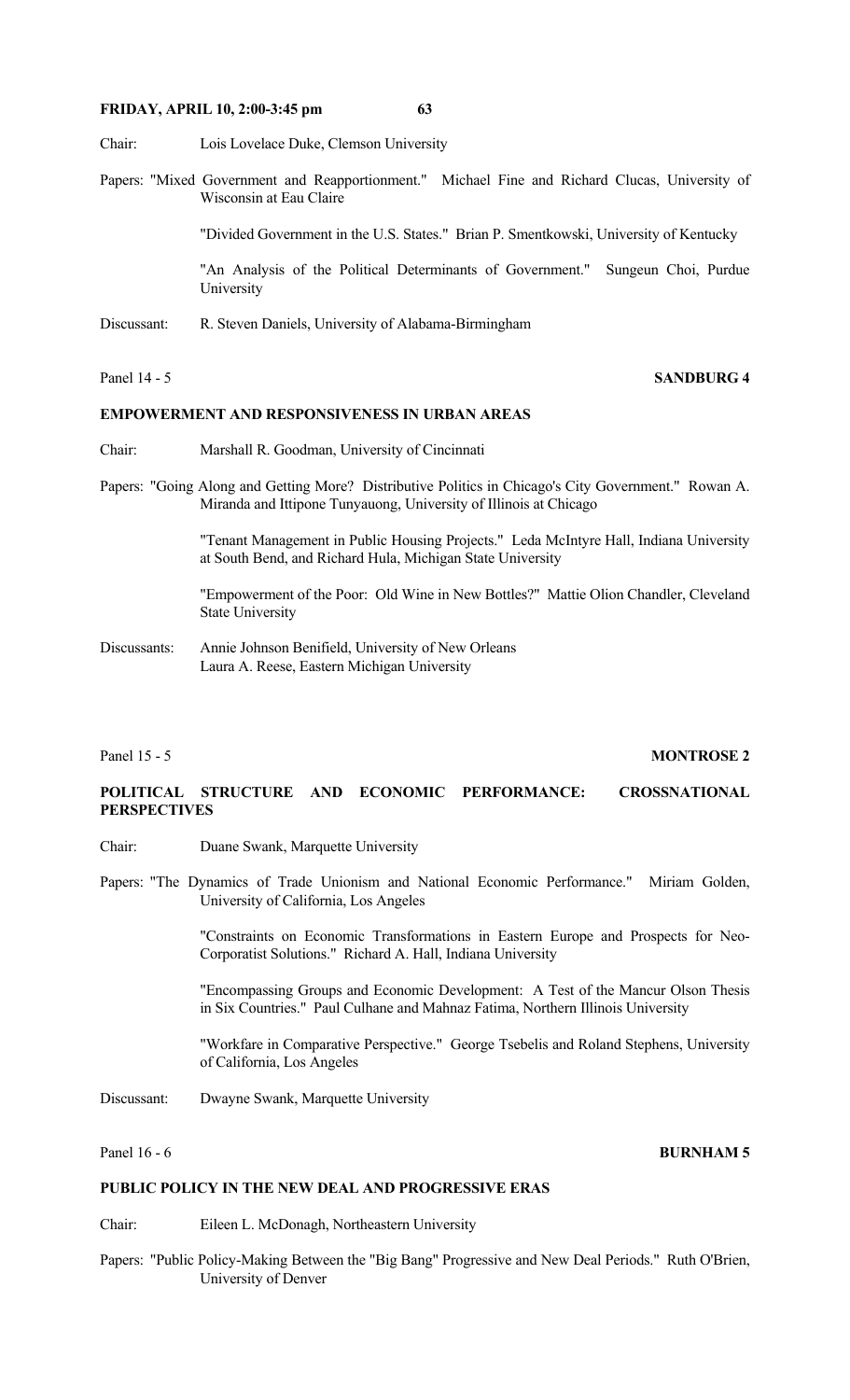"Agenda Setting vs. the Autonomous State in the New Deal." Julie Soboleski, College of St. Francis

 "Determinants of Labor Union Membership in the U.S., 1887-1990." James Lindeen, University of Toledo

Discussant: Eileen L. McDonagh, Northeastern University

Panel 17 - 1 **CLARK 10**

# **ROUNDTABLE ON THE ELECTION OF GOVERNING BOARDS IN HIGHER EDUCATION**

Chair: Samuel K. Gove, University of Illinois

Panelists: R. Daniel Sloan, University of Colorado Charles Press, Michigan State University Robert Miewald, University of Nebraska-Lincoln Peter Longo, University of Nebraska at Kearney Leonard Goodall, University of Nevada•Las Vegas David Adamany, Wayne State University Carla Curley, Wayne State University Richard T. Ingram, Association of Governing Boards of Universities and Colleges, Washington, DC Nina Shepherd, University of Illinois Board of Trustees

#### Panel 18 - 2 **CLARK 5**

# **A ROUNDTABLE ON RECRUITMENT AND ADVANCEMENT OF WOMEN FACULTY CO-SPONSORED BY THE MIDWEST WOMEN'S CAUCUS FOR POLITICAL SCIENCE AND THE MPSA COMMITTEE ON THE STATUS OF WOMEN IN THE PROFESSION**

Chair: Ardith Maney, Iowa State University

Panelists: Janet K. Boles, Marquette University Charles O. Jones, University of Wisconsin-Madison Randall Ripley, Ohio State University Gertrude Steuernagel, Kent State University Susan Welch, Pennsylvania State University Lettie M. Wenner, Northern Illinois University

#### Panel 18 - 9 **SANDBURG 2**

# **REASON, LAW, AND THE PROSPECTS FOR JUSTICE SPONSORED BY THE SOCIETY FOR GREEK POLITICAL THOUGHT**

- Chair: Mary P. Nichols, Fordham University
- Papers: "Hope, Fear, and the Power of Reason: The Speech of Hermokrates at Gela." Clifford Orwin, University of Toronto/University of Chicago

 "Aristotle on How To Preserve a Regime: Maintaining Precedent, the Private, and Peace Through the Rule of Law." Judith A. Swanson, Boston University

Discussants: Mary P. Nichols, Fordham University Laurie Johnson, Kansas State University Catherine Zuckert, Carleton College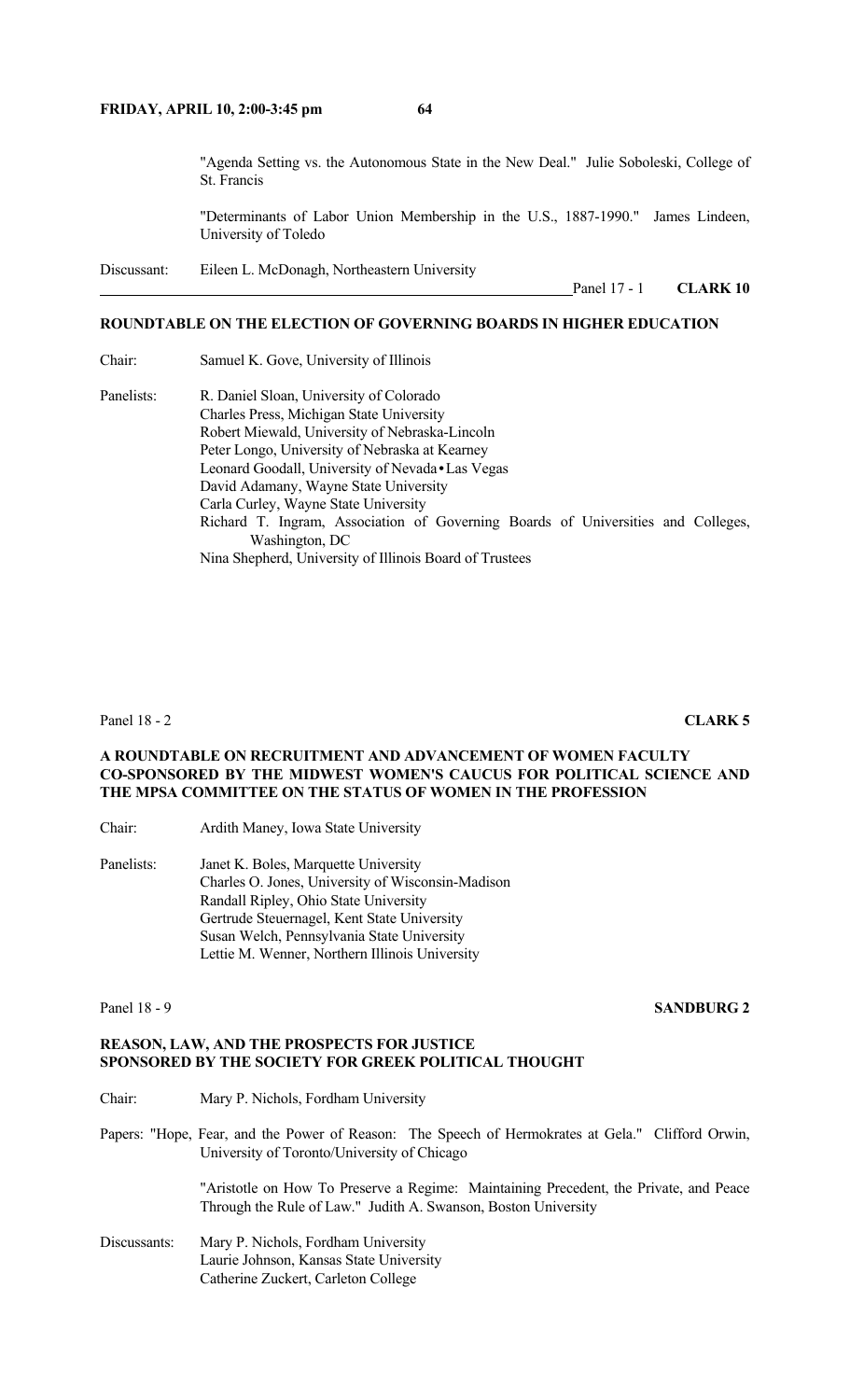# Panel 19-2<br>**RED LACQUER ROOM (4TH FLOOR)**

# **ROUNDTABLE ON "GETTING YOUR FIRST JOB IN POLITICAL SCIENCE"**

Chair: John P. Frendreis, Loyola University Chicago

Panelists: Mary Ann Steger, Northern Arizona University Edward G. Carmines, Indiana University Robert M. Stein, Rice University Carol Kohfeld, University of Missouri-St. Louis

POLICY STUDIES ORGANIZATION BUSINESS MEETING **BURNHAM 3**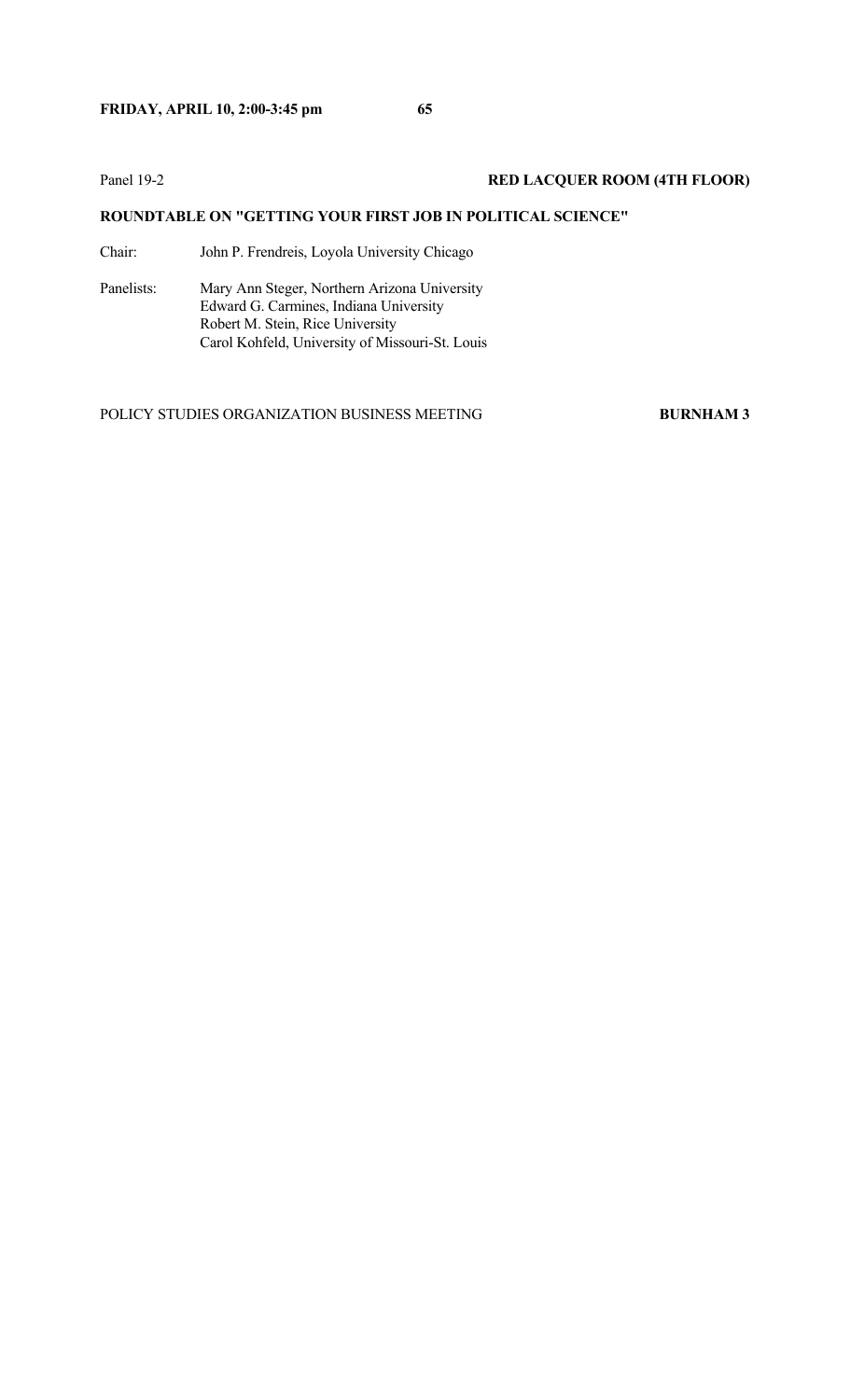**66**

Friday, April 10, 4:00-5:30 pm

# **PLENARY SESSION:**

# **1992 AND WORLD CHANGE**

Moderator: Thomas Mann The Brookings Institution

Participants:

 I. M. Destler University of Maryland

 Catherine Kelleher University of Maryland

 Norman Ornstein American Enterprise Institute

 E. J. Dionne The Washington Post

# **RED LACQUER ROOM (4TH FLOOR)**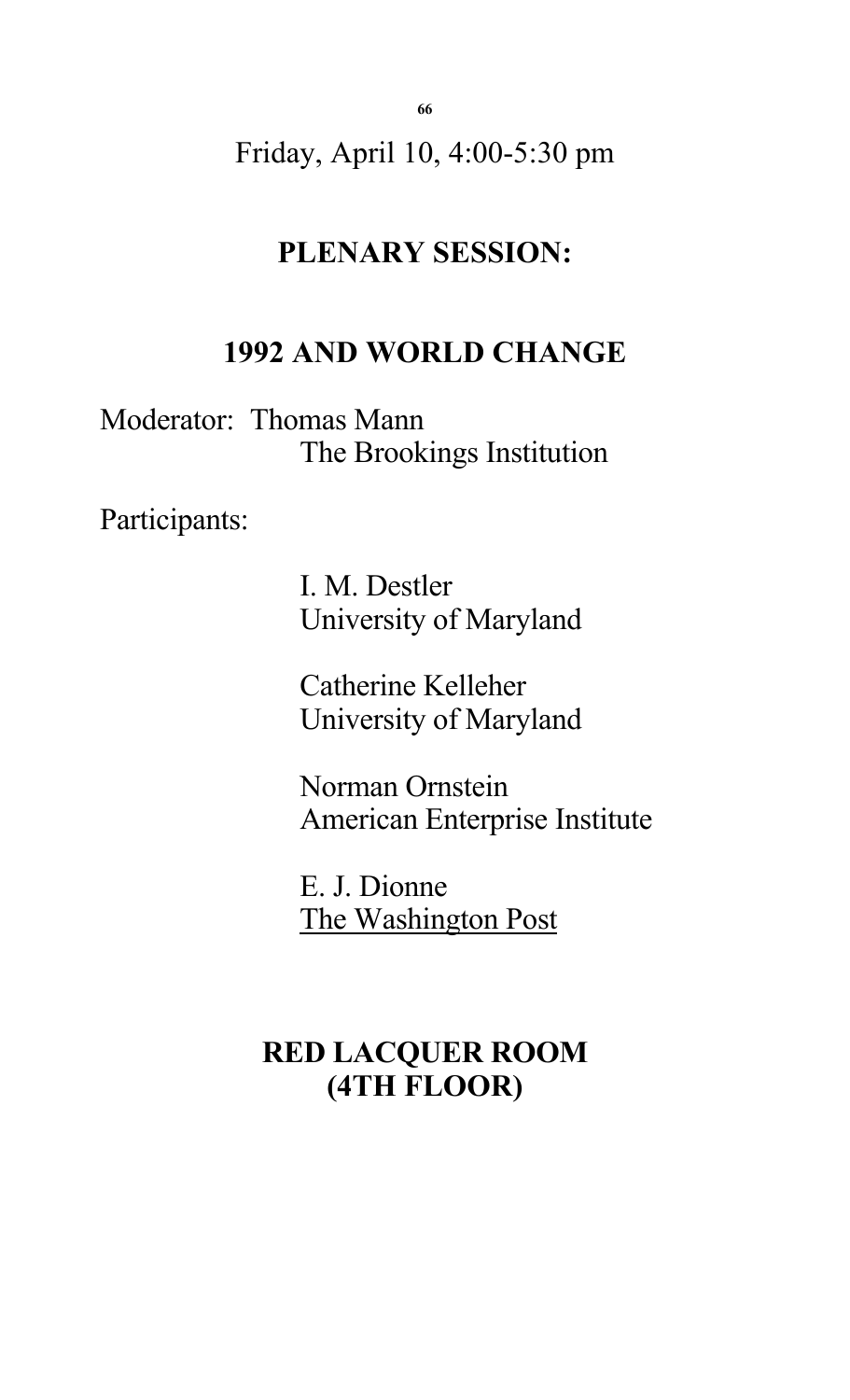**67**

# **Friday, 5:30-6:30 pm**

# **Annual Business Meeting**

# **Best Paper Awards**

# **Ceremony Honoring Past Presidents**

# **RED LACQUER ROOM**

# **Friday, 6:30-8:00 pm**

# **President's Reception**

# **RED LACQUER ROOM**

Friday, 6:30-8:30 pm

| MIDWEST WOMEN'S CAUCUS FOR POLITICAL SCIENCE AND      |                 |
|-------------------------------------------------------|-----------------|
| <b>MPSA COMITTEE ON THE STATUS OF WOMEN RECEPTION</b> | <b>PDR 16</b>   |
| <b>INDIANA UNIVERSITY RECEPTION</b>                   | <b>PDR 18</b>   |
| <b>UNIVERSITY OF MINNESOTA RECEPTION</b>              | <b>PDR 17</b>   |
| UNIVERSITY OF ILLINOIS RECEPTION                      | <b>PARLOR F</b> |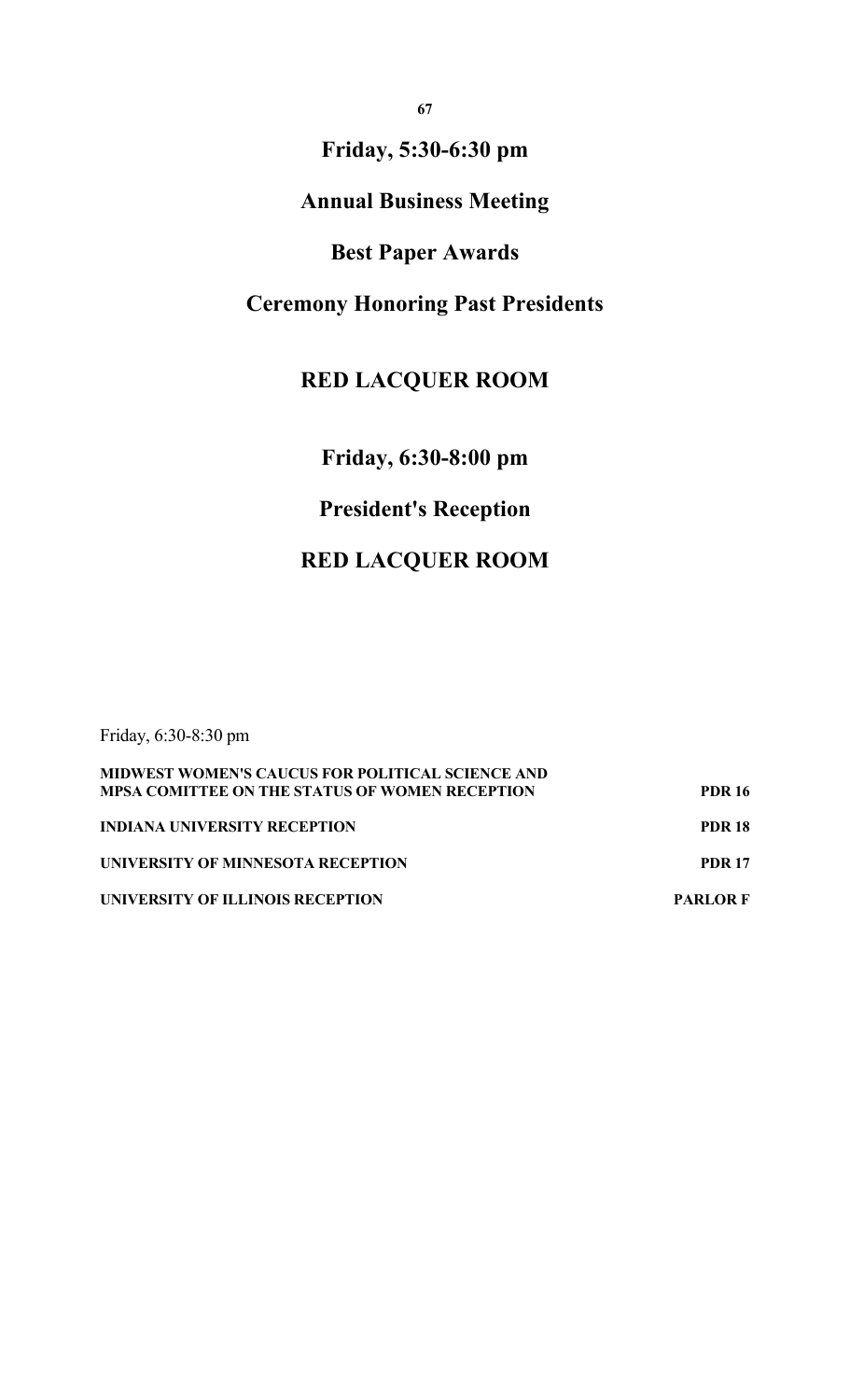# Saturday, April 11

Saturday, 8:00-9:00 am

# **MPSA NEW COUNCIL MEETING CRESTHILL 11**

Saturday, 8:30-5:00 pm

## **APSA COUNCIL MEETING PARLOR F**

# Saturday, April 11, 9:00-10:45 am

### Panel 1 - 7 **MONTROSE** 7

# **COMPARATIVE POST-COMMUNIST POLITICS**

Chair: Joel Jenswold, Oklahoma State University

Papers: "Local Democracy and Innovation in Eastern Europe." Terry Nichols Clark, University of Chicago

 "Consolidation of Civil Society in Post-Communist Regimes: Mobilization and Institutionalization in Russia and East Central Europe." Marcia A. Weigle, Hoover Institution and University of Notre Dame

 "Bringing the Society Back In? A Comparative Study of State and Civil Society in China and Hungary." Yangi Tong, University of Utah

 "Evolution of the Lithuanian Communist Party Toward Democracy." Julius Smulkstys, Indiana University-Purdue University at Fort Wayne

Discussant: Joel Jenswold, Oklahoma State University

#### Panel 2 - 7 SANDBURG 8

### **SOCIAL ACTORS AND POLITICAL INSTITUTIONS IN DEVELOPING NATIONS**

- Chair: Jin Young Kim, Syracuse University
- Papers: "The Bhartia Janata Party and the Revival of Hinduism in India." Nita Rudra and Renu Khator, University of South Florida

 "Variations in Women's Politicization in Korea and Hungary." Aierie Lee, Texas Tech University

 "An Oligopolistic Approach to Alliance: Alliance Formation, Size, and Burden Sharing Problem." Young-Bae Hwang, Vanderbilt University

Discussant: Stephen F. Burgess, Vanderbilt University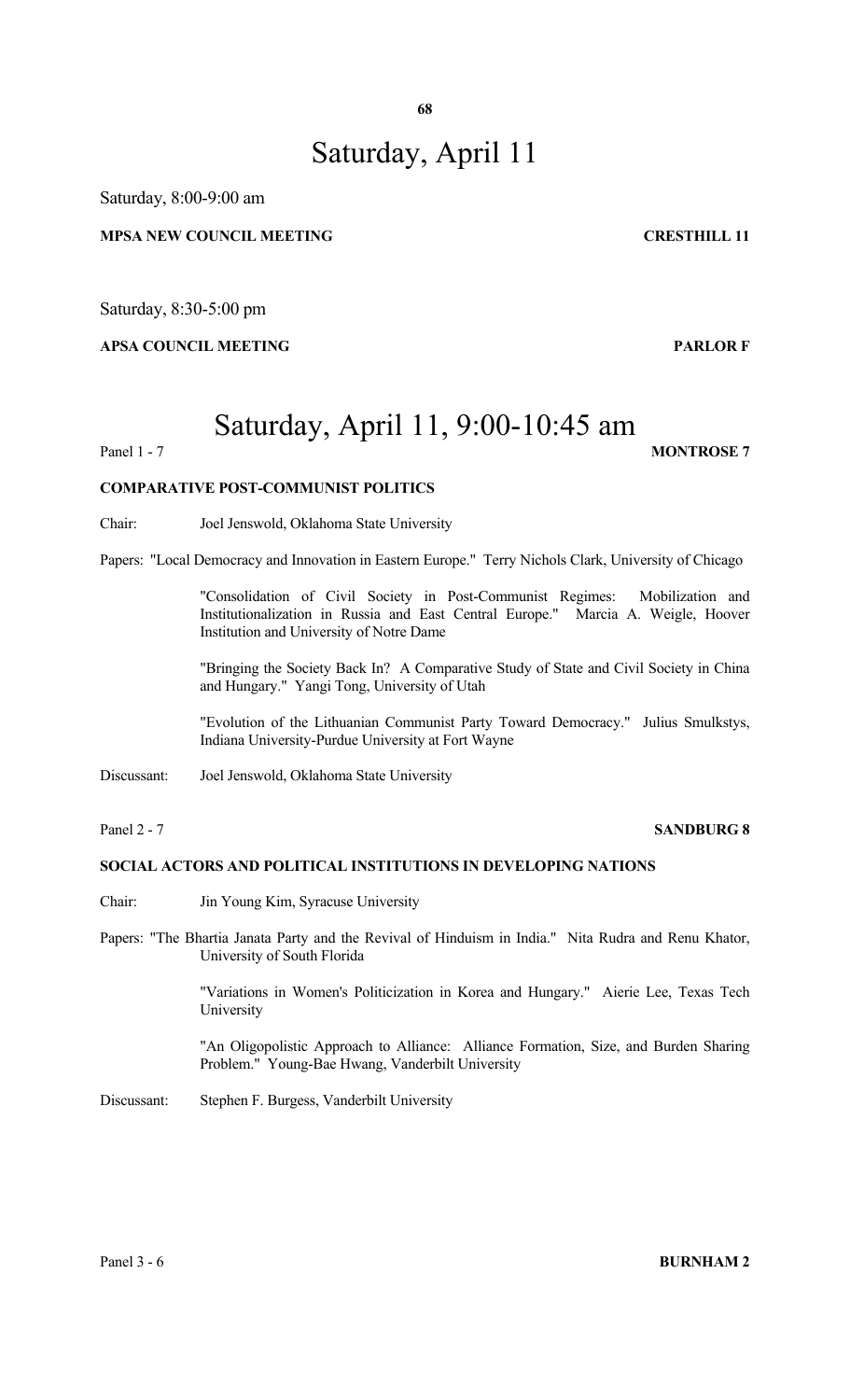#### **NATIONAL RESPONSES TO THE EXPANDING EUROPEAN ECONOMIC COMMUNITY**

- Chair: Christine Barbour, Indiana University
- Papers: "In Response to EEC 1992: State Industrial Policy within the Context of the 'New Regionalism.'" Richard J. Chasdi, Purdue University

 "The Swedish Welfare State and Europe 1992: Politics against Markets?" Christine Ingebritsen, Cornell University

 "The Norwegian Debate over Europe: The Periphery Revolts...Again." Brent F. Nelsen, Furman University

 "Policy Compliance within the European Community." Christine Barbour, Indiana University

Discussant: Paul Sharp, University of Minnesota-Duluth

# Panel 4 - 6 **BURNHAM 4**

#### **COGNITIVE BASES OF POLITICAL JUDGMENTS**

- Chair: Gregory A. Diamond, University of Illinois at Urbana-Champaign
- Papers: "Political Candidate Evaluation in Complex Information Environments: Cognitive Organization and Memory Processes." Wendy M. Rahn, University of Wisconsin-Madison

 "The Relation Between Attitude Importance and Knowledge Structure." Matthew Berent and Jon Krosnick, Ohio State University

 "Political Stereotyping and the Perceptions of Politicians." Joseph Cammarano, Syracuse University

Discussant: Gregory A. Diamond, University of Illinois at Urbana-Champaign

# Panel 5 - 7 **DEARBORN 1**

# **MEDIA EFFECTS IN POLITICAL CAMPAIGNS**

- Chair: Susan Herbst, Northwestern University
- Papers: "Turnout, Outcomes, and Media Markets: The Impact of Newspaper Competition." Jan P. Vermeer, Nebraska Wesleyan University

 "Mandates in the Media: Interpretations of 'Mandate' in 1984 Presidential Election Coverage." Marjorie Randon Hershey, Indiana University

 "Media, Momentum and Money: Effects of Media Coverage on Contributors to the 1988 Democratic Presidential Nominees." Diana C. Mutz, University of Wisconsin-Madison

 "Reading, Watching and Voting: The Direct Effects of Mass Media on the Voting Decision, 1972-1988." Kevin B. Smith, University of Wisconsin at Milwaukee

Discussant: Susan Herbst, Northwestern University

### Panel 6 - 1 **DEARBORN 2**

### **UNDERSTANDING VARIATIONS IN THE ELECTORAL SUCCESS OF WOMEN**

Chair: Susan J. Carroll, Rutgers University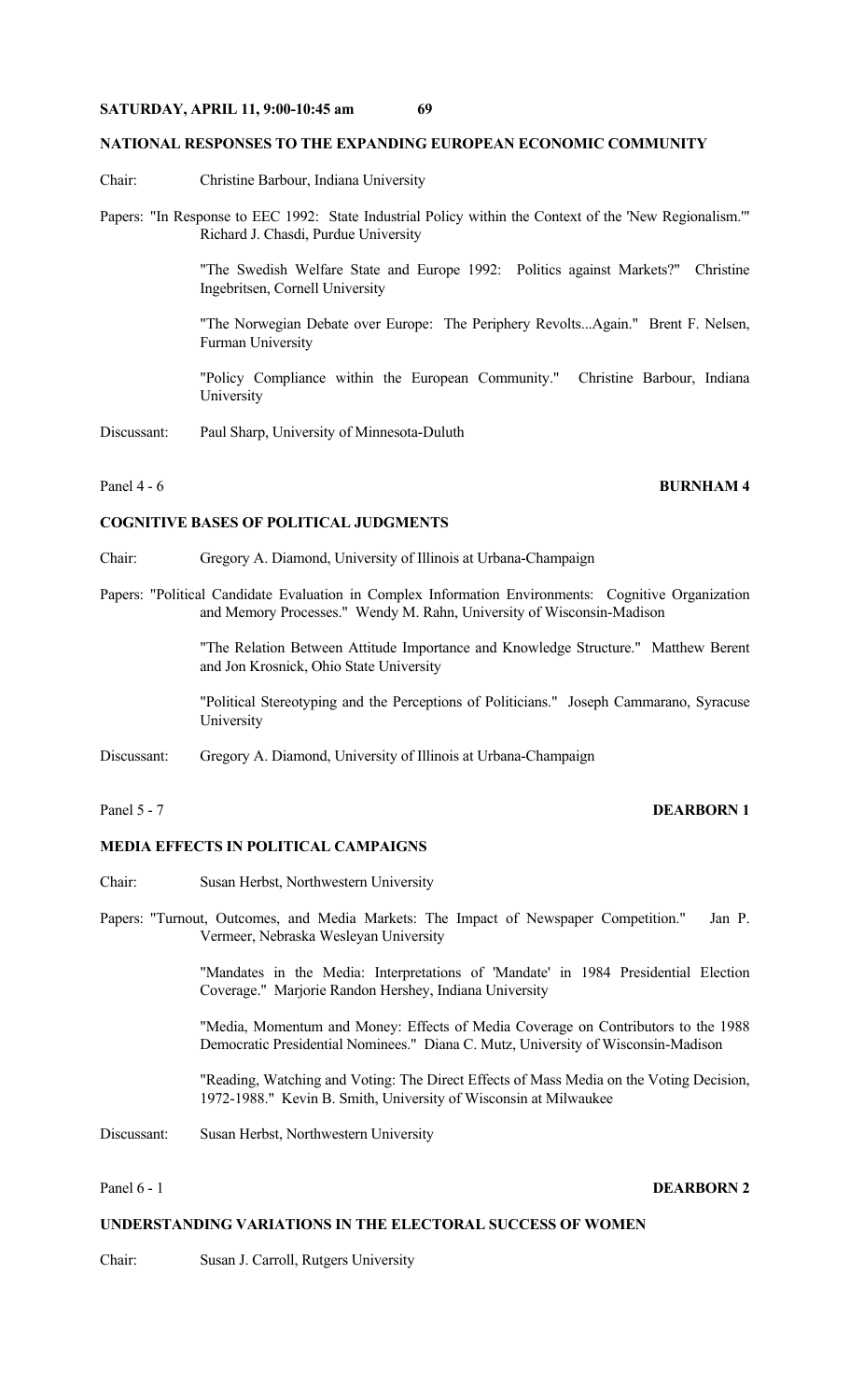Papers: "An Experimental Examination of the Impact of News Coverage and Sex Stereotypes on Evaluations of Women Candidates for Statewide Office." Kim Fridkin Kahn, Arizona State University

> "Gender, Religion and Electoral Success." Albert J. Nelson, University of Wisconsin at La Crosse

> "An Ecological Analysis of Bias in the Electoral Process: Mass Attitudes and Voting Behavior Toward Female Candidates." Brian L. Werner, Washington University

> "European Electoral Structures and Women's Political Participation: A Comparative Study in the Federal Republic of Germany." Thomas D. Lancaster and Rebecca Davis, Emory University

Discussants: Susan J. Carroll, Rutgers University Ted G. Jelen, Illinois Benedictine College

Panel 7 - 7 **PARLOR C**

# **INTERPRETING ARENDT**

- Chair: Suzanne Jacobitti, Southern Illinois University
- Papers: "Modernity and Politics in Heidegger and Arendt." Karen Slawner, University of Notre Dame

 "The Turn Away from Heidegger: Arendt Between Past and Future." Joanna V. Scott, Eastern Michigan University

"Is Thinking Like Acting?" Jennifer Ring, University of South Carolina

 "Building Socialism: Hannah Arendt, Bolshevism and the Project of Foundation." Robert C. Mayer, Loyola University of Chicago

Discussant: Suzanne Jacobitti, Southern Illinois University

Panel 8 - 7 **MONTROSE 3** 

### **METHODS III**

Chair: Larry Bartels, Princeton University

Papers: "Voting Research as a Theoretical Enterprise." Christopher Achen, University of Michigan

 "Why Are Election Polls So Variable When Election Outcomes Are So Predictable?" Gary King, Harvard University

 "The Political Economy of Growth, Nonconstitutional Rule, and Leadership Succession." John Londregan, Princeton University, and Keith T. Poole, Carnegie-Mellon University

Discussant: James Stimson, University of Iowa

# Panel 9 - 6 **DEARBORN 3**

### **POLITICAL PARTIES, ELITES, AND CANDIDATE ORGANIZATIONS**

Chair: John A. Clark, University of Georgia

Papers: "Party Integration in the U.S." Barbara Trish, Grinnell College

"Maverick Mayor: Henry Maier and the Democratic Party." Martin Gruberg, University of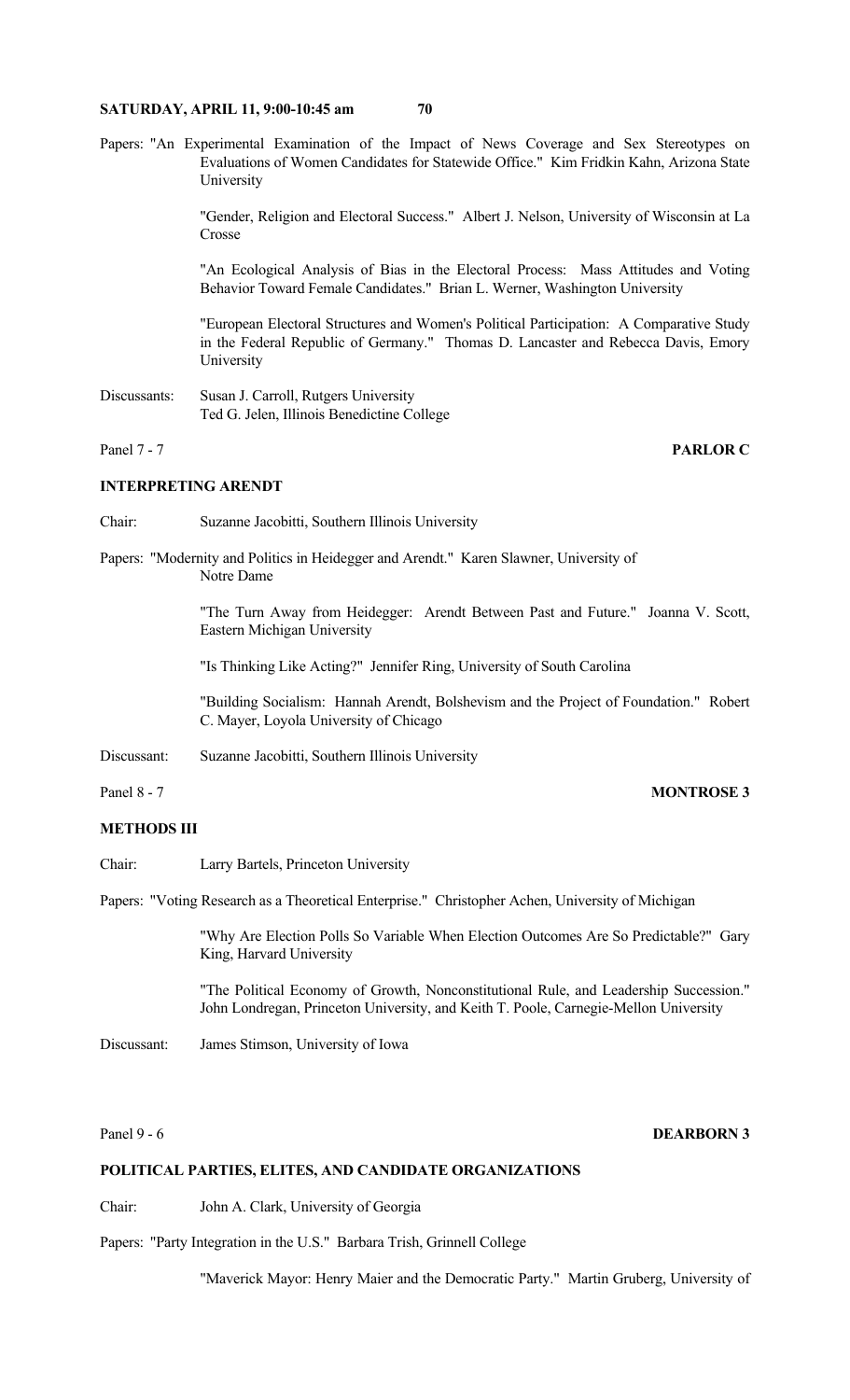Wisconsin at Oskosh

"Defining Political Elites." Richard Herrera, Arizona State University

 "Conflict Over a Research Division for the Democratic National Committee During the Truman Administration." Sean Savage, Saint Mary's College

Discussants: Anthony Gierzynski, Northern Illinois University John A. Clark, University of Georgia

# Panel 10 - 9 **MONTROSE 1**

# **NEOINSTITUTIONAL APPROACHES TO BUREAUCRACY**

- Chair: Jack Knott, Michigan State University
- Papers: "Trunnions in the Phantom Ring: An Iconography of Power in the U.S. Navy 1905-1941." Donald Chisholm, University of California, Los Angeles

 "Toward a Theory of Bureaucratic Structure and Policy Innovation: Problems and Prospects." James A. Desveaux, Texas A&M University

 "Applying Organizational Theory to the Government." Bartholomew Sparrow, University of Texas at Austin

 "Administrative Errors and Bureaucratic Structure: Toward a General Theory of Organizational Reliability." Clarence F. Heimann, Michigan State University

Discussant: Lucinda K. McKinney, Southern Illinois University

# Panel 11 - 6*BURNHAM 1*

#### **PARTY AND IDEOLOGY IN THE LEGISLATIVE ARENA**

- Chair: David Rohde, Michigan State University
- Papers: "Partisanship and Deficits: Is There a Relationship?" Daniel J. Palazzolo and Andrew O. Rich, University of Richmond

"Abortion: Partisan Changes in Congress." Greg D. Adams, University of Iowa

 "Conservative Policy Success in the United States Congress: A Longitudinal Analysis of Alternative Measures." Mack Shelley, Iowa State University

 "Attitudinal Dimensions of Legislative Partisanship". Jonathan P. Euchner, Winthrop College

Discussant: Jason Myers, University of Illinois at Urbana-Champaign

Panel 11 - 11 **CLARK 5** 

### **CONGRESSIONAL CANDIDATE EMERGENCE**

- Chair: Linda Fowler, Syracuse University
- Papers: "A Formula for Candidate Uncertainty: Creating a Majority Black District." David Canon, University of Wisconsin-Madison, and Patrick Sellers and Matthew M. Schousen, Duke University

 "Playing Musical Chairs in Iowa's Fourth Congressional District." John Haskell, Drake **University**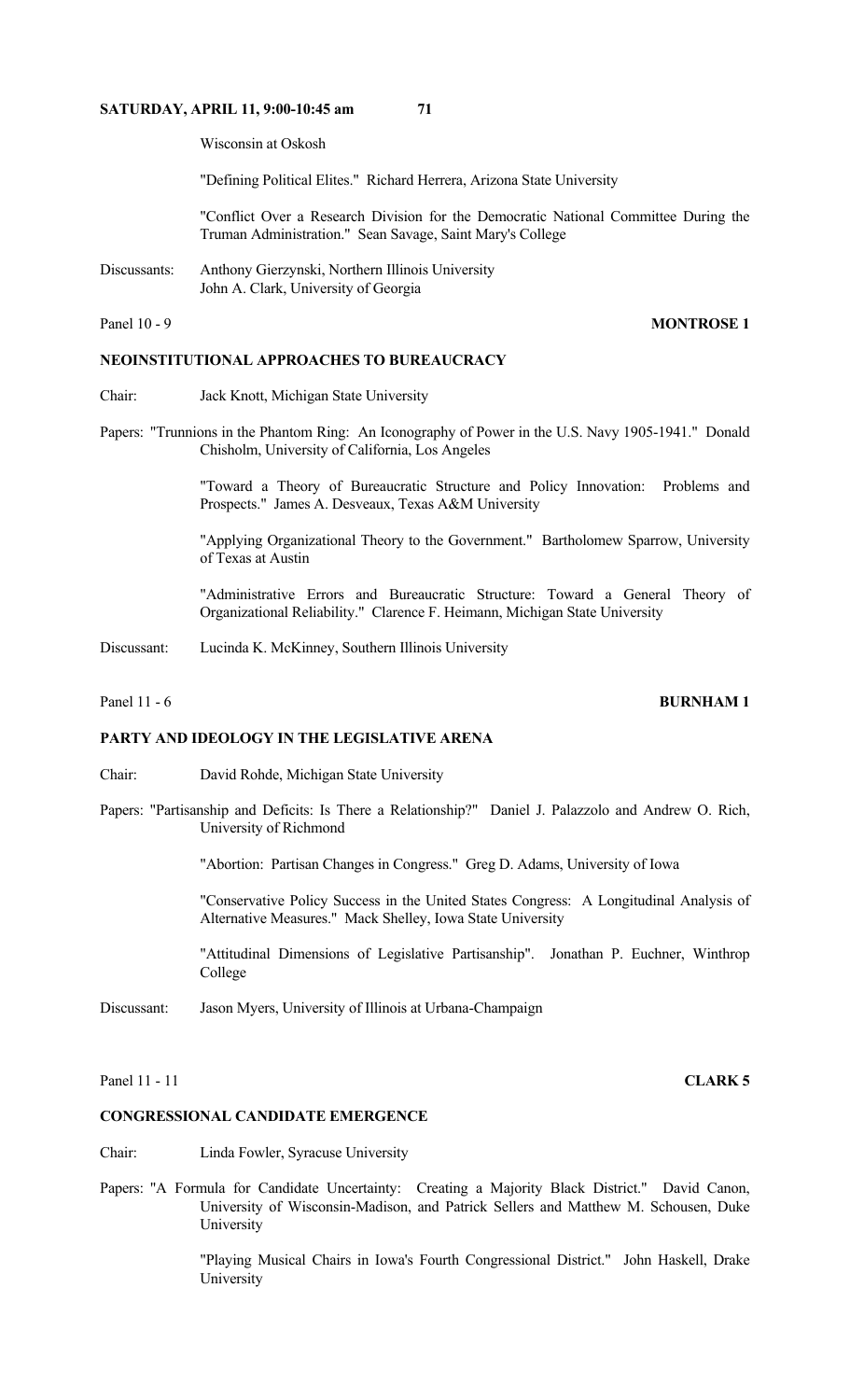"Challenging a 'Safe' Incumbent: Risk-Taking in North Carolina's Ninth District." Thomas Kazee, Davidson College, and Susan Roberts, Furman University

Discussants: Linda Fowler, Syracuse University Bruce Oppenheimer, University of Houston

Panel 12 - 3 **CLARK 10** 

# **THE DYNAMICS OF SUPREME COURT APPOINTMENTS: STUDIES IN ADVICE AND CONSENT**

- Chair: Patricia Pauly, University of Kentucky
- Papers: "The Supreme Court Justice Nomination Process During the Reagan Era: A Study in Political Game Controversy." Victoria A. Farrar, University of Illinois at Urbana-Champaign

 "The Senate's Investigation of Nominees to the Supreme Court: Changing Confirmation Criteria?" Frank Guliuzza, Weber State University, David M. Barrett, Villanova University, and Daniel Reagan, Ball State University

 "Towards a Theory of Interest Group Activity in Supreme Court Nominations: Tactics, Intensity, and Efficacy." Steven R. Van Winkle, The Ohio State University

 "Alternative Models of Supreme Court Nomination Voting in the Senate." Herbert F. Weisberg, The Ohio State University, John D. Felice, University of New Orleans, and Leo Hennessy, The Ohio State University

Discussant: Jeffrey A. Segal, SUNY at Stony Brook

Panel 13 - 6 **SANDBURG 3** 

### **STATE AND LOCAL ECONOMIC DEVELOPMENT**

- Chair: Keith E. Hamm, Rice University
- Papers: "Local Government Decisions: Land Use Regulation and Rural Economic Growth." David McLaughlin, Northwest Missouri State University

 "Changing Nature of State Economic Development Policymaking." Margery Ambrosius, Kansas State University

 "WARN and the States: Implementation of the Federal Plant Closing Law." John Portz, Northeastern University

 "Local Regimes and State Government Roles in Rural Economic Development: The Case of Illinois." Richard Wandling, Eastern Illinois University

Discussant: Kenneth Bickers, University of Wisconsin-Madison

#### Panel 15 - 6*MONTROSE 2*

# **THE POLITICS OF FOREIGN AID AND FOREIGN INVESTMENT: PERSPECTIVES FROM OPPOSITE ENDS OF THE RELATIONSHIP**

Chair: Gary Zuk, Auburn University

Papers: "A Dualistic Approach to International Sovereignty: Financial Dependency vs. Political Independence." Gary J. Sugarman, Loyola University of Chicago

> "An Evaluation of the Overseas Private Investment Corporation." Larry J. Summary and Rebecca M. Summary, Southeast Missouri State University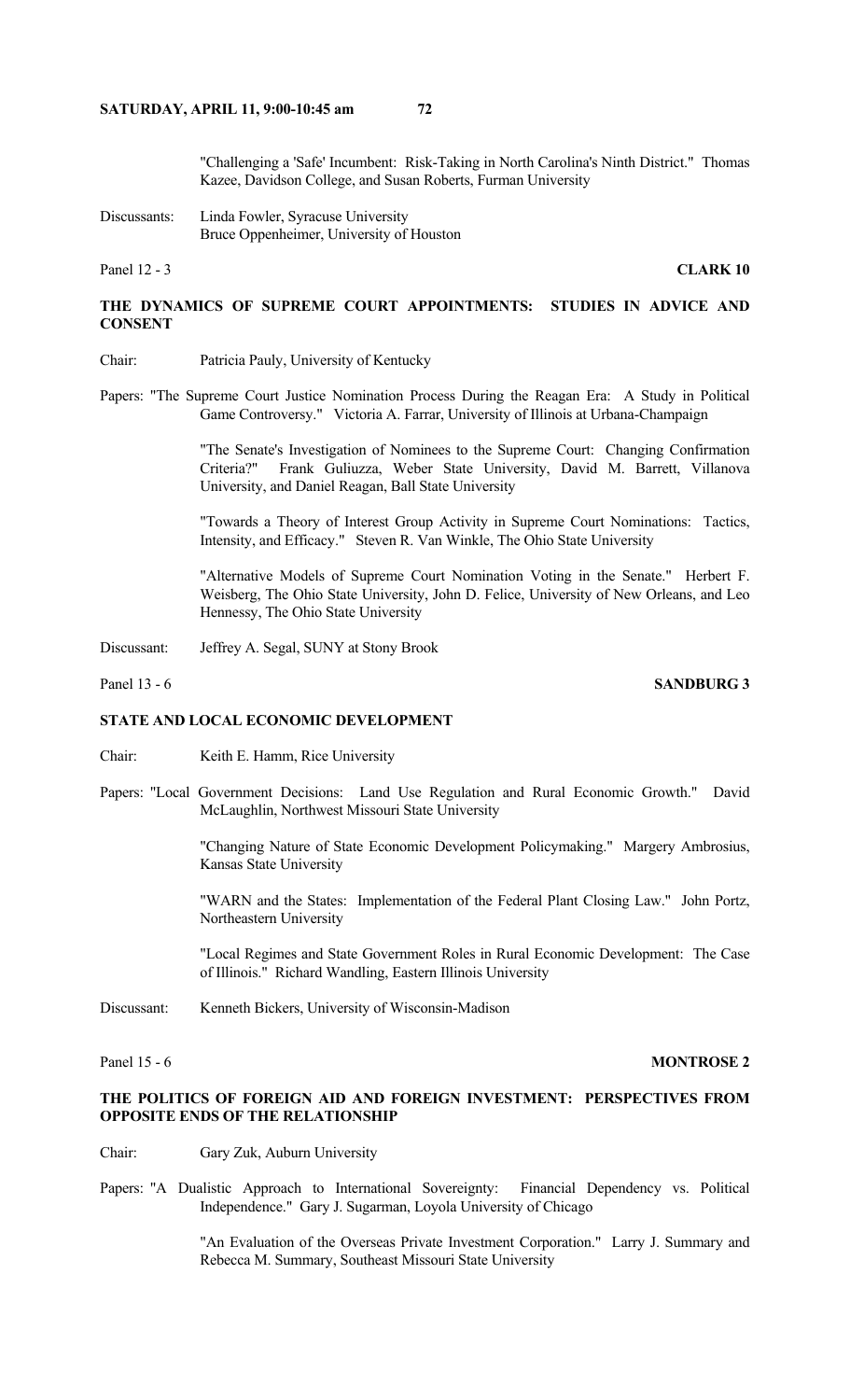"The Politics of Capital Flight in the Third World." Farshad Rezazadeh-Maltes, Platteville, WI

Discussant: Michael Budde, Auburn University

Panel 16 - 7 **BURNHAM 5**

#### **VALUES, THEORY, AND PUBLIC POLICY**

Chair: Edward B. Portis, Texas A&M University

Papers: "The Theoretical Analysis of Policy Arguments." William J. Ball, Trenton State College

 "Voluntary Active Euthanasia in the Netherlands: Law vs. Practice." Thomas Halper, Baruch College, CUNY and CUNY Graduate School

 "A Turn Not Taken: Race and Policy Research." William Miller, University of Arkansas and Patrick Kelly, St. Louis University

Discussant: Edward B. Portis, Texas A&M University Mary Hawkesworth, University of Louisville

## Panel 17 - 4 **SANDBURG 6**

# **THE UNIVERSITY AND THE DISCIPLINE IN CHANGE**

Chair: Charles Tidmarch, Union College

Papers: "Is Political Science Ready for Reform?" Gary M. Klass, Illinois State University

 "Political Dynamics of Change Initiatives in U.S. Higher Education." Kay Wolsborn, College of Saint Bendict/Saint John's University

 "The Functions of Anarchy in Universities." Carol Mock, University of Illinois at Urbana-Champaign

Discussants: Charles Tidmarch, Union College William R. Caspary, Washington University

Panel 18 - 7 **SANDBURG 2**

# **PLATO'S REPUBLIC** - **SPONSORED BY THE SOCIETY FOR GREEK POLITICAL THOUGHT**

Chair: Clifford Orwin, University of Toronto/University of Chicago

Papers: "Return to the Cave." Richard Kraut, University of Illinois at Chicago

"Plato's Presentation of Democracy in the Republic." Richard S. Ruderman, Colgate University

Discussants: Michael Taxman, University of Toronto & Christopher Bobonich, University of Chicago

# Saturday, April 11, 11:00-12:45 pm

#### Panel 1 - 8 **MONTROSE** 7

# **COMPARATIVE PUBLIC POLICY**

Chair: Joel E. Brooks, Illinois State University

Papers: "Troubled Waters; Decision Making Processes and Water Resources Policy in the USSR, 1965- 1990." Michael L. Bressler, University of Michigan

> "Creating Welfare States in Czechoslovakia and Hungary: How Policy Makers Borrow Ideas from the West." Robert H. Cox, University of Oklahoma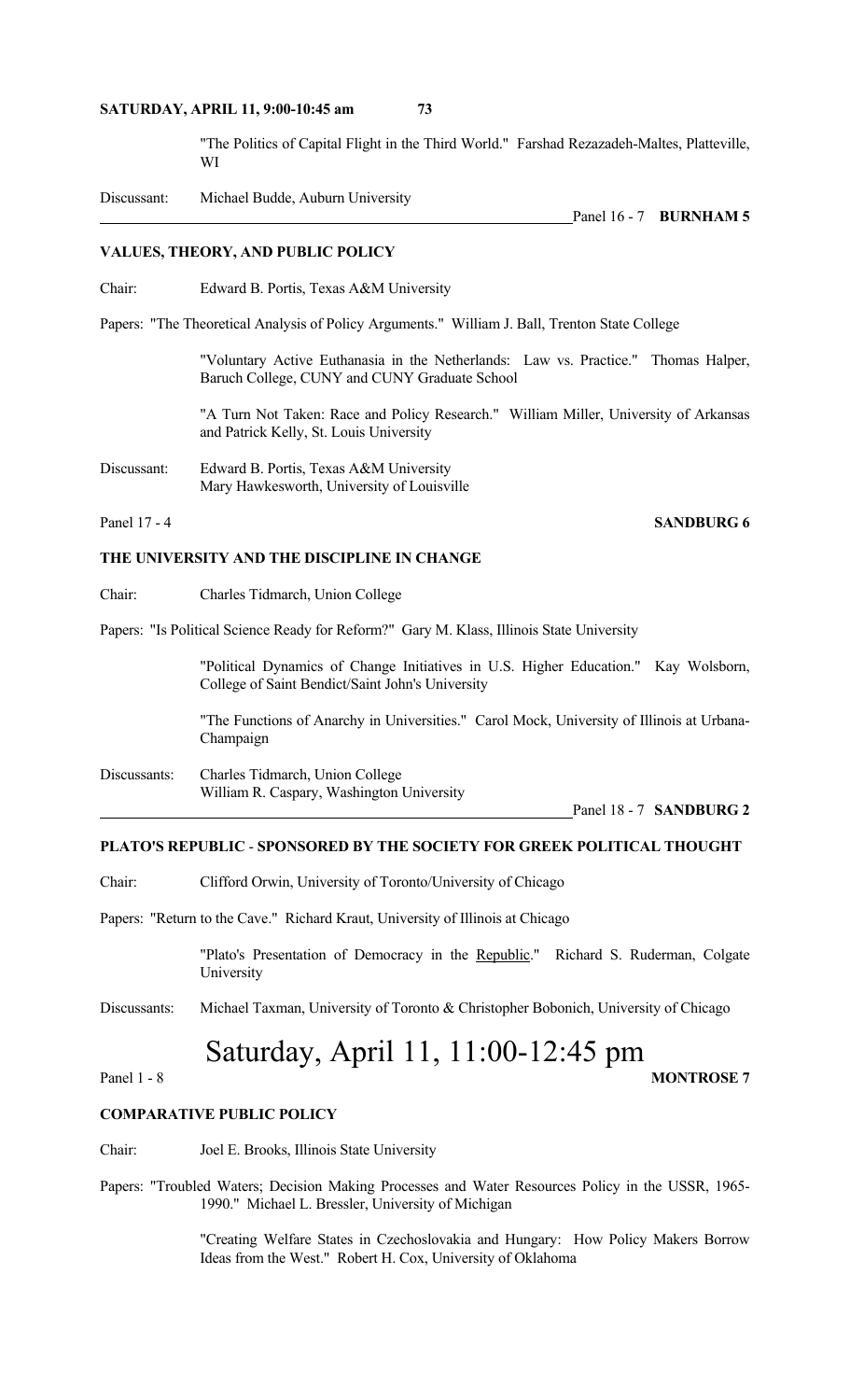"Saving the Planet: German New Social Movements and Global Environmental Policy." Dale Gardner, Northwestern University

 "Swedish Child Care Policies in Comparative Perspective." Rebeca Christner, University of Wisconsin-Madison

Discussant: Joel E. Brooks, Illinois State University

#### Panel 2 - 8 **SANDBURG 8**

# **LATIN AMERICA CONSIDERED**

- Chair: Daniel Zirker, University of Idaho
- Papers: "Argentine Democracy and the Military: Prospects for the Coming Decade." Paul W. Zagorski, Pittsburg State University

 "Incumbency and Presidential Electioneering in Latin America: Theory, Practice and the Case of the Guatemalan Presidential Election in 1990." Denny Pilant and Frank Mazzella, Southwest Missouri State University

 "The Amazon, the Military and Brazilian National Security." Daniel Zirker, University of Idaho

 "The Political Culture of Democracy in Contemporary Central America: Nicaragua, Honduras, El Salvador, Panama." John Booth, University of North Texas

Discussant: Maureen Widzgowski, University of Pittsburgh John Booth, University of North Texas

#### **Panel 3 - 5 <b>BURNHAM 2**

# **SOVEREIGNTY AND HUMAN RIGHTS IN AN INTERDEPENDENT WORLD**

- Chair: Arthur Blaser, Chapman University
- Papers: "Three Worlds of Transnational Human Rights Activity: Legalism, Pluralism, Populism." Arthur Blaser, Chapman University

"Humanitarian Intervention." Kurt Mills, University of Notre Dame

 "International Law, Genocide and the Metaphysical Illusion of Self-Determination." Alon Kantor, Purdue University

Discussant: Douglas Prostorog, Purdue University

### **GROUP IDENTIFICATION AND CONSCIOUSNESS**

- Chair: Sue Tolleson Rinehart, Texas Tech University and University of North Carolina at Chapel Hill
- Papers: "Gender, Gender Consciousness, and War." Pamela Johnston Conover, University of North Carolina at Chapel Hill and Virginia Sapiro, University of Wisconsin-Madison

 "Claytie and the Lady III: Gender Consciousness, Campaigning, and Governing in Texas." Sue Tolleson Rinehart, Texas Tech University and University of North Carolina at Chapel Hill, and Jeanie R. Stanley, Office of the Attorney General of Texas and University of Texas at Tyler

"What Do They Know and Why Do They Know It: Group Identification Schemas and

#### Panel 4 - 8 **BURNHAM 4**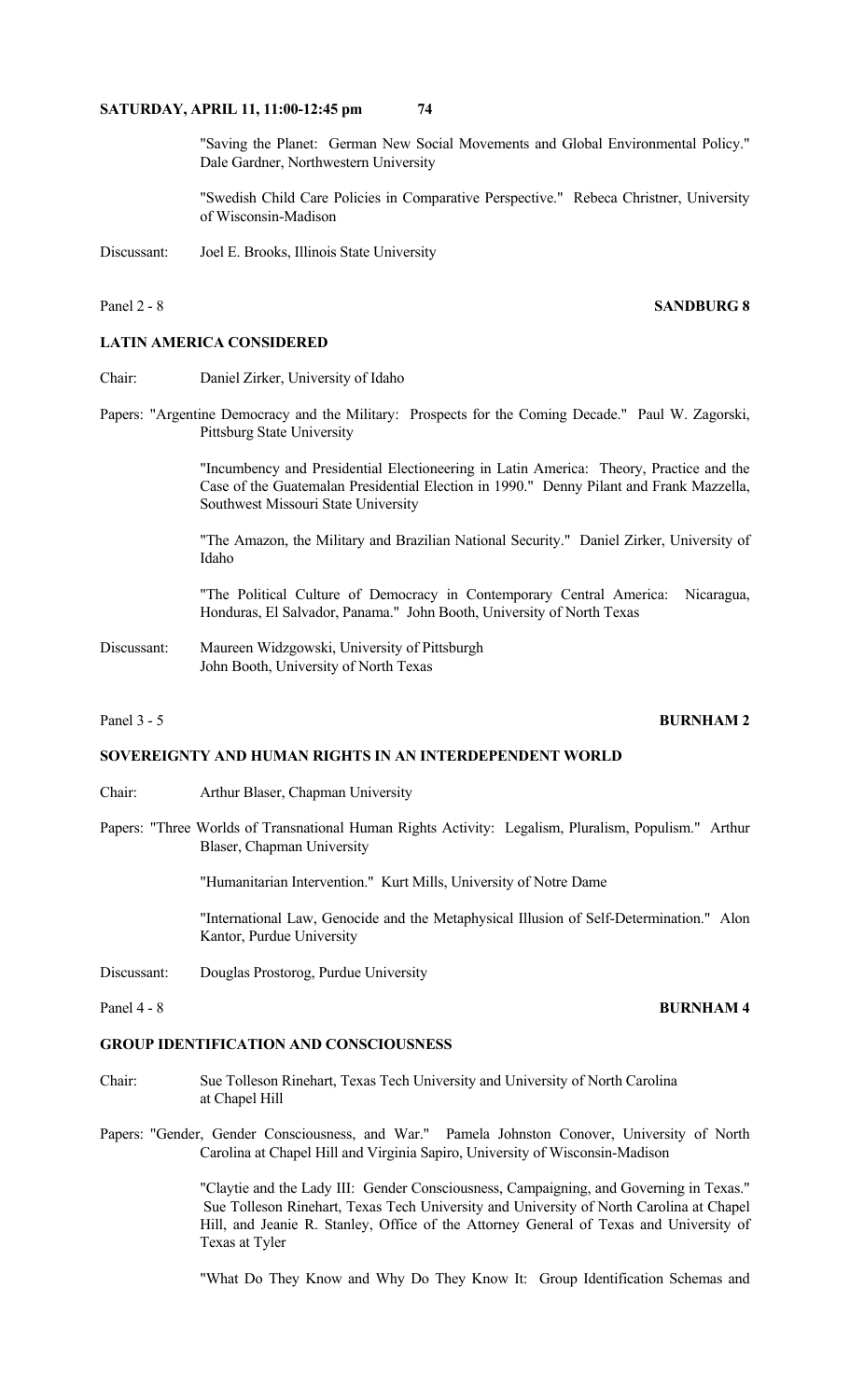Information Acquisition." Jeffrey Koch, SUNY at Geneseo

 "Identification With the Nation and the Evaluation of Presidential Performance." Michael Hooper, Temple University

Discussant: Arthur H. Miller, University of Iowa

#### **VARIETIES OF POLITICAL PARTICIPATION**

Chair: Pamela J. Edwards, Wittenberg University

Papers: "The Contacting of Public Officials on the Local and Extralocal Levels: Results from the 1988 General Social Survey." Carol Ann Traut, University of South Dakota, and Craig F. Emmert, University of Alabama

> "Life Span Civic Development and Non-Electoral Particiption." Charles Parrish, Charles Elder, John Strate, and Thomas Jankowski, Wayne State University

"Political Participation in Context." Christopher J. Anderson, Washington University

 "Politico-ethical Reasoning and Public Interest Group Activism." Peter J. Muhlberger, University of Michigan

Discussant: Ronald G. Shaiko, American University

# **WOMEN AND POLITICAL ROLES**

Chair: Janet K. Boles, Marquette University

Papers: "Feminists Under Siege: The Origins and Consequences of Public Opposition to Feminists." Leonie Huddy and John Bracciodetta, SUNY at Stony Brook

> "Gender and Racial Disposition Towards War and Peace." Diya Dutt, University of **Cincinnati**

> "Uncle Sam: An Equal Employment Opportunity Employer?" Mary Lou Kendrigan, Lansing Community College

> "Choosing Domesticity: An Analysis of Women Whose Preference is for the Exclusively Domestic Life." Roberta Sigel and Loretta Sernekos, Rutgers University

Discussant: Robert Dion, Jr., Indiana University Kristi Andersen, Syracuse University

### **Panel 6 - 12 SANDBURG 7**

## **THE STUDY OF BLACK POLITICS: METHODOLOGICAL ISSUES AND APPROACHES**

- Chair: Roger Oden, Governors State University
- Papers: "Black Political Representatives: A Pooled Model of State Legislatures." Robert B. Humel, University of Wisconsin at Milwaukee

 "Electing a Mayor of Bronzeville: Politics and the Mass Media in Chicago's Black Neighborhood, 1934-1960." Susan Herbst, Northwestern University

 "New Findings on Racial Differences in Turnout and Misreporting." Benjamin Highton, University of California, Berkeley

 "The Role of Race, Class and Gender in the Rise of an African-American Political Majority Council in Richmond, Virginia." Lewis A. Randolph, Ohio University, and Gayle Tate,

#### Panel 6 - 9 **DEARBORN 2**

Panel 5 - 8 **DEARBORN 1**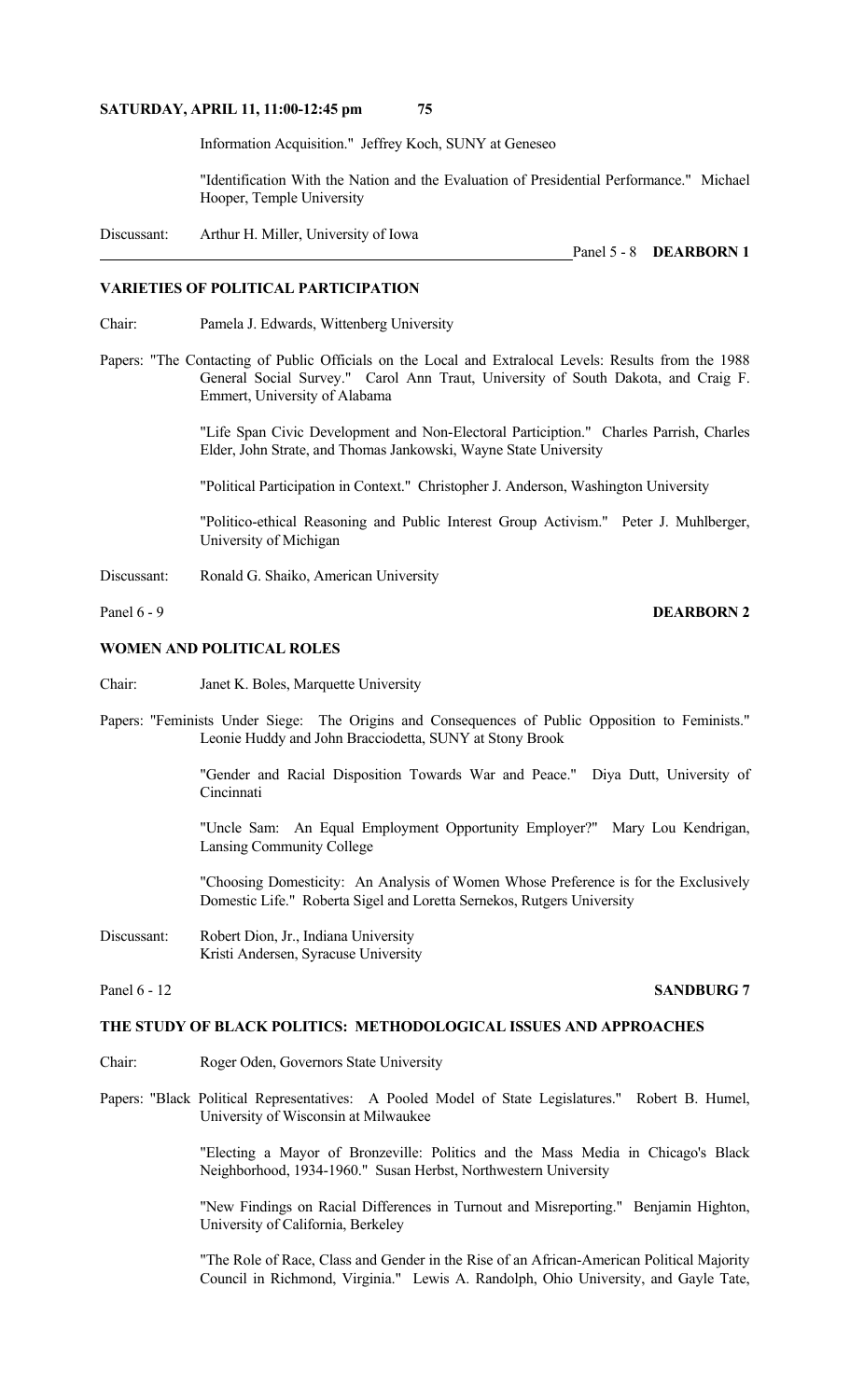Indiana University

Discussant: Michael Dawson, University of Michigan Suzanne M. Marilley, University of Notre Dame

# **IDENTITY, RATIONALITY, AND SELF**

Chair: James Glass, University of Maryland

Papers: "Group Psychology and Identity in the State of Nature." C. Fred Alford, University of Maryland

"Putting Reason in Its Place." Jane Flax, Howard University

 "Critical Reason and the Construction of Self: Where Did the Passions Go?" James Glass, University of Maryland

 "The Communitarian Self and Liberal Harm." Peter Digeser, University of California, Santa Barbara

Discussant: Mary Caputi, St. Mary's College

### Panel 8 - 8 **MONTROSE 3**

# **ELECTORAL POLITICS AND CAMPAIGN CONTRIBUTIONS**

Chair: Walter Mebane, Cornell University

Papers: "Congressional Campaign Finance and the Pork Barrel." Walter Mebane, Cornell University

 "Do Incumbent Expenditures Matter: Alternative Specifications for the Aggregate Model of House Elections." Michael McBurnett, University of Illinois at Urbana-Champaign

 "Special Interests, Parties and Platform Divergence." Lawrence Kenny, University of Florida, and Rebecca Morton, Texas A&M University

Discussant: James Snyder, University of Chicago

# **INTEREST GROUP STRATEGIES**

Chair: John Mark Hansen, University of Chicago

Papers: "The Tactical Choices of Abortion Interest Groups." Malcolm L. Goggin, University of Houston

 "Understanding the Tactics of Unpopular Interest Groups." Ken Kollman, Northwestern University

 "From Protection to Litigation: Organized Labor and Women Workers." Julianna Gonen, American University

Discussants: David King, University of Michigan John Mark Hansen, University of Chicago

# Panel 10 - 7 **MONTROSE 1**

# Panel 9 - 7 **DEARBORN 3**

Panel 7 - 8 **PARLOR C**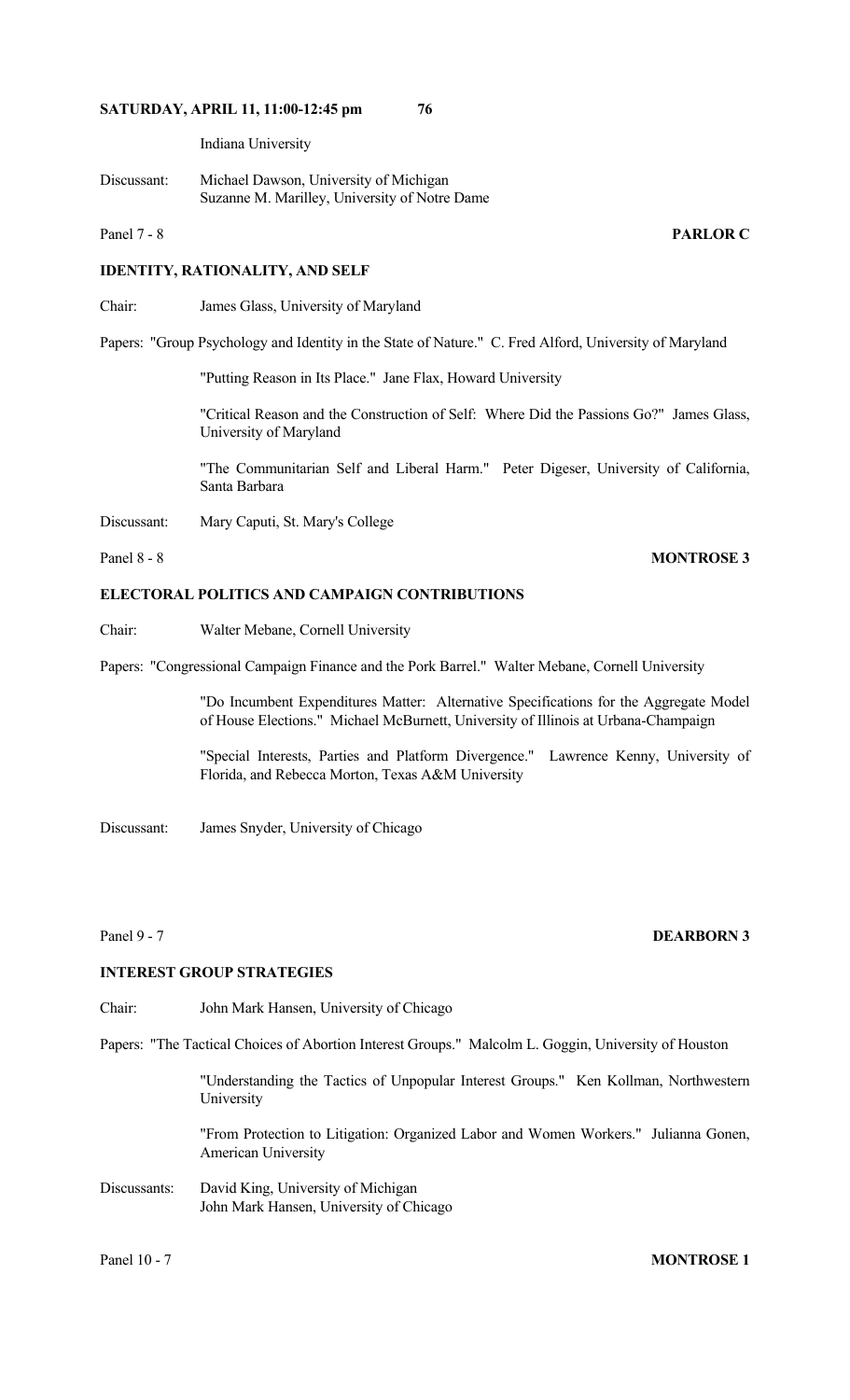### **POLITICAL CONTROL OF BUREAUCRATIC DISCRETION**

- Chair: Kim Q. Hill, Texas A&M University
- Papers: "Symbolic Reassurance and Substantive Response to Political Conditions by OSHA." Jim Twombly, SUNY, Buffalo

 "The Smart-Buyer Problem: Public Oversight of Private Markets." Donald F. Kettl, University of Wisconsin-Madison

"Legalism and Authority in Federal Bureaus." Cornell Hooton, Emory University

"Principals, Agents and Hazardous Waste." Charles Davis, Colorado State University

Discussants: George A. Krause, West Virginia University Joseph F. Coughlin, Boston University

Panel 11 - 12 **BURNHAM 1** 

#### **ROUNDTABLE ON TERM LIMITS**

- Chair: Gary Copeland, University of Oklahoma
- Panelists: David W. Brady, Stanford University Gary C. Jacobson, University of California, San Diego Charles O. Jones, University of Wisconsin-Madison Michael J. Malbin, SUNY at Albany

#### Panel 12 - 9 **CLARK 10**

### **CONSTITUTIONAL THEORY AND INTERPRETATION**

Chair: Michael Fine, University of Wisconsin at Eau Claire

Papers: "Constitutional Racism: How the Framers of the U.S. Constitution Reinforced a Color-Conscious Political Identity." Paul Barton-Kriese, Indiana University East

"The Paradox of Originalism." Dennis J. Goldford, Drake University

 "The Supreme Court, Constitutional Interpretation, and Civic Education." Ira L. Strauber, Grinnell College

 "Whether to Entrench and Enumerate? Rethinking the Desirability of Written Constitutions." Andrew J. Taylor, University of Connecticut

Discussant: Judith A. Baer, Texas A&M University

**THE FIRST AMENDMENT AND THE COLLEGE CAMPUS COSPONSORED BY THE HIGHER EDUCATION SECTION**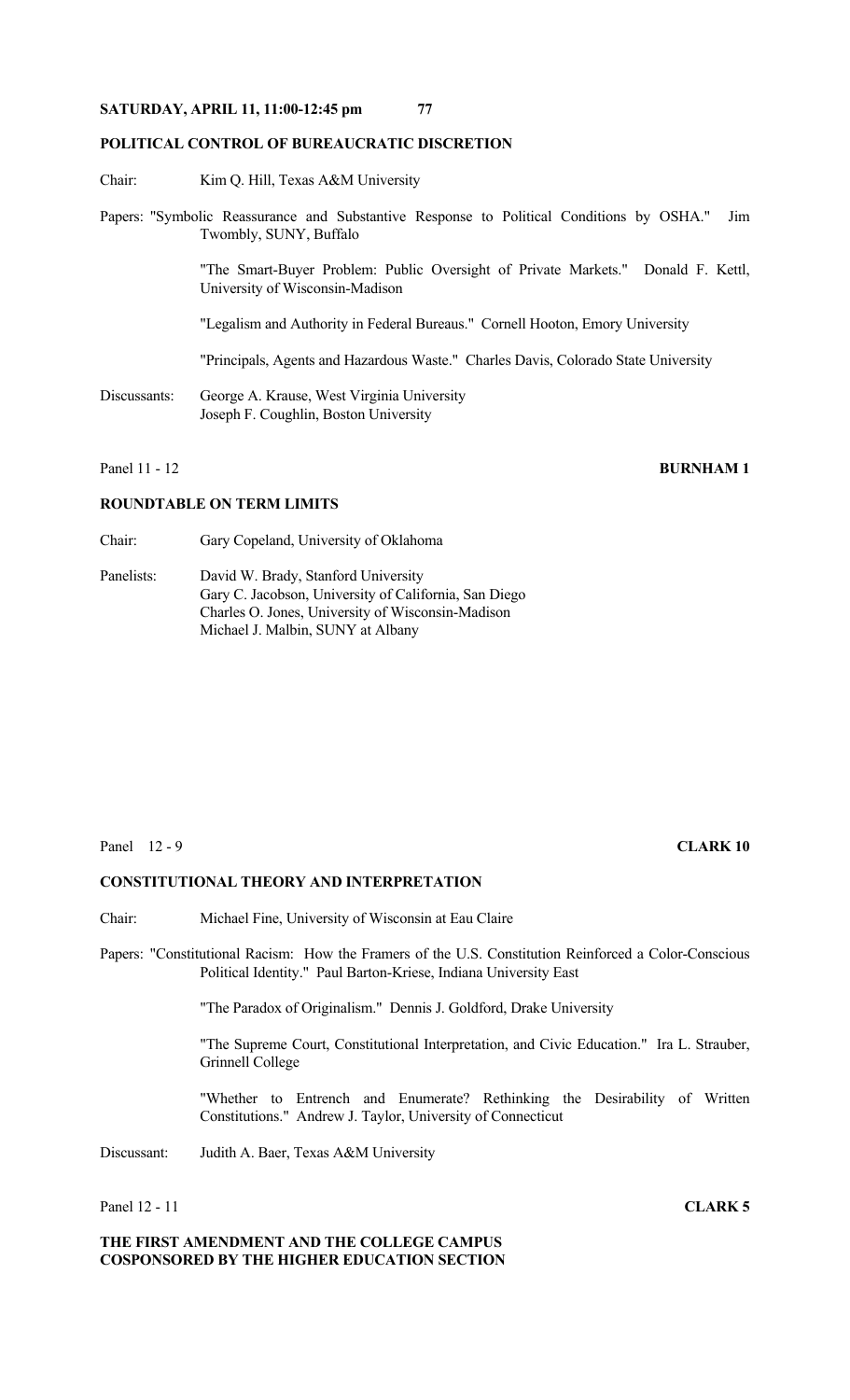- Chair: Ernest Giglio, Lycoming College
- Papers: "The Contours of a New Cleavage: 'Political Correctness' Through the Eyes of the Academy." Gregory A. Diamond and James R. Sopp, University of Illinois at Urbana-Champaign

"The First Amendment and Hate Speech on Campus." Ernest Giglio, Lycoming College

 "Hate Speech at College: Where to Draw the Line." Kenneth P. Nuger, San Jose State University

 "'Politically Correct' on Campus: The Student Perspective." Diana Owen and Ashley Andrus, Georgetown University

Discussant: Joel B. Grossman, University of Wisconsin-Madison

# Panel 13 - 7 **SANDBURG 3**

### **INTERGOVERNMENTAL AID PROGRAMS**

- Chair: Bryan Jones, Texas A&M University
- Papers: "Moving Money, Removing Risk: The Federal Aid System in the Reagan Years." Kenneth Bickers, University of Wisconsin-Madison

"Intergovernmental Aid and Small City Needs." Michael Rich, Brown University

 "The Legacy of Great Society Programs in the Reagan Era." Robert M. Stein, Rice University

Discussant: Thomas Anton, Brown University

### Panel 14 - 6 **SANDBURG 4**

### **SUBURBS AS POLITICAL SETTINGS**

- Chair: James Sheffield, Wichita State University
- Papers: "Response to Economic Downturns: The Role of Local Administrative and Political Leadership." Andrew Glassberg, University of Missouri at St. Louis

 "The Role of Managerial Entrepreneurs in Suburban Government Systems." Mark Schneider and Paul Teske, SUNY at Stony Brook

"Intrametropolitan Fiscal Disparity." Peter Maier, University of Wisconsin at Milwaukee

Discussants: Stephen C. Brooks, University of Akron Drew A. Dolan, Western Michigan University

#### **Panel 15 - 7 MONTROSE 2**

#### **LABOR, 'POST-FORDISM', AND THE NORTH AMERICAN AUTO MARKETPLACE**

- Chair: William C. Green, Morehead State University
- Papers: "The Hopes of Post-Fordism? Through the Prism of Restructuring General Motors in Canada." Charlotte Yates, McMaster University

 "Labor Process and Social Relations in a "Post-Fordist" Auto Plant in Canada." Christopher Huxley, Trent University and CAW Research Group on CAMI, and Herman Rosenfeld,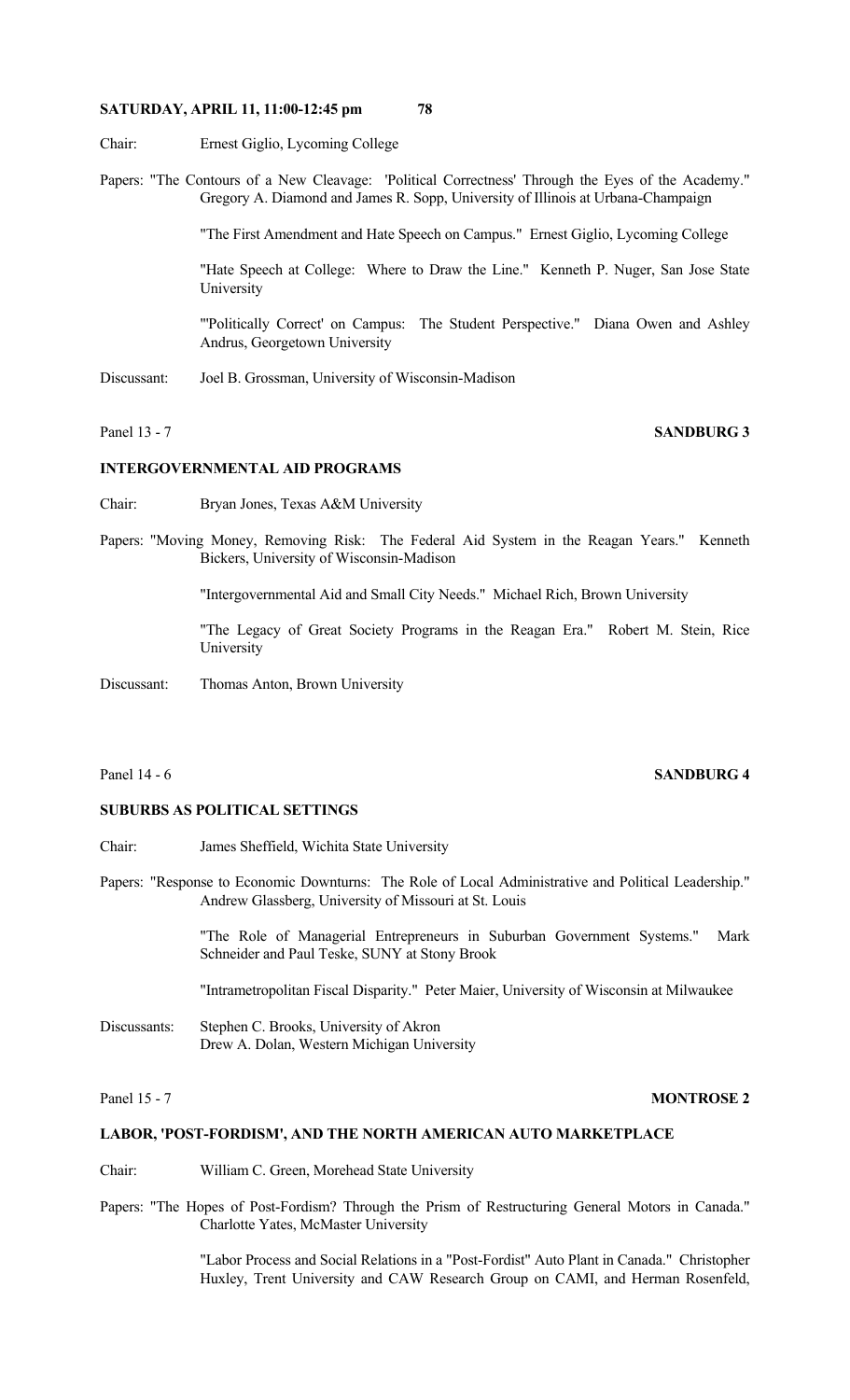CAW Research Group on CAMI

 "Organized Labor Between Fordism and Post-Fordism: The Case of the CAW." Ernest Yanarella, University of Kentucky

Discussant: Steve Bobson, Wayne State University

# Panel 16 - 8 **BURNHAM 5**

# **DELIVERING SOCIAL SERVICES: THEORY AND PRACTICE**

Chair: Richard Sobel, Princeton University

Papers: "Does Privatization Make a Difference?" Jeff Greene, University of South Carolina

 "U.S. Substance Abuse Treatment Policy: A Failure for Native Americans." Jerry D. Stubben, Iowa State University

 "Utilization of Social Services by the Elderly: Are Area Agencies on Aging Services Becoming Biomedicalized?" R. Steven Daniels, University of Alabama-Birmingham

Discussant: Carolyn Lea Clark-Daniels, Mississippi State University

### Panel 17 - 2 **SANDBURG 6**

# **ROUNDTABLE ON TEACHING POLITICAL SCIENCE: RESEARCH AND TEACHING**

Chair: Mel Cohen, Miami University Middletown

Panelists: Barbara Bardes, Loyola University of Chicago Kenneth Janda, Northwestern University Jan P. Vermeer, Nebraska Wesleyan University

# Panel 18 - 8 **SANDBURG 2**

# **XENOPHON'S SOCRATES SPONSORED BY THE SOCIETY FOR GREEK POLITICAL THOUGHT**

Chair: Kenneth Blanchard, Northern State University

Papers: "The Problem of Socrates' Relation to Democracy." Paul D. Ellenbogen, Duke University

"Socrates' Dialogue with Aristuppus in Xenophon's Memorabilia." Kenneth Blanchard, Northern State University

Discussants: Dave Davies, University of Dallas Clifford A. Bates, Northern Illinois University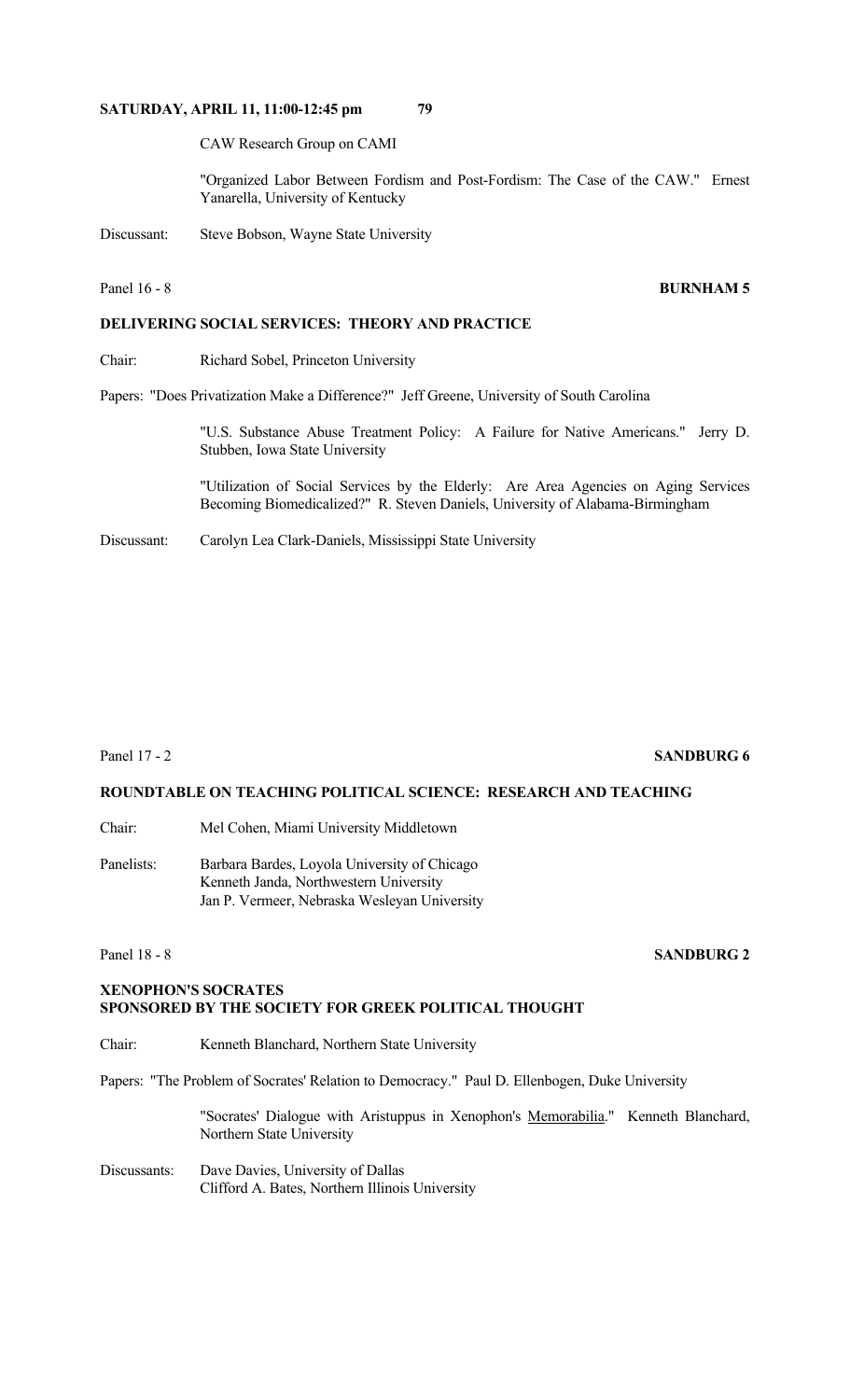# Saturday, April 11, 2:00-3:45 pm

#### Panel 1 - 10 **MONTROSE** 7

### **POLICY AND BUREAUCRACY IN THE EUROPEAN COMMUNITY**

Chair: W. Rand Smith, Lake Forest College

Papers: "The Effects of Britons in Brussels: The European Community and the Culture of Whitehall." James B. Christoph, Indiana University

"Women's Issues in the European Community." Chris Bourdouvalis, Augusta College

"Eurofed: Political and Economic Issues in the Integration Process." John H. P. Williams

Discussant: W. Rand Smith, Lake Forest College

#### **COMPARATIVE ETHNIC POLITICS**

Chair: James M. Lutz, Indiana University-Purdue University at Fort Wayne

Papers: "'Interfront,' 'Ravnopraie,' and the Response of the Russian-Speaking Population to the Independence Movement in Latvia." Mary I. Dakin, Indiana University

> "The Anglo-Irish Agreement and the Conflict in Northern Ireland." Mary E. Kazmierczak, University of Wisconsin-Madison

> "A Province Not Like the Others: Ethnicity and Political Behavior in Quebec." Robert Dion, Jr., Indiana University

> "Political Participation and Political Parties in Estonia." Cynthia Kaplan, University of California, Santa Barbara, and Henry E. Brady, University of California, Berkeley

Discussant: James M. Lutz, Indiana University-Purdue University at Fort Wayne

# **Panel 3 - 9 <b>BURNHAM 2**

## **THE DYNAMICS OF THIRD WORLD DEPENDENCE RELATIONS**

- Chair: Heidi Hobbs, Illinois State University
- Papers: "Determinants of Foreign Policy Dependency: An Examination of Latin American and Middle Eastern States." Cindy M. Christian, Texas Tech University, and Khalil Dokhanchi, New Mexico State University

 "Efficacy of Soviet Foreign Policy Instruments vis-a-vis the Third World." Kunihiko Imai, University of Wisconsin-Parkside

"U.S. Foreign Assistance and the Middle East." Leona Pallansch, Allegheny College

Discussants: Heidi Hobbs, Illinois State University John Sislin, Indiana University

#### Panel 4 - 9 **BURNHAM 4**

# **RACE AND POLITICAL ATTITUDES**

#### Panel 1 - 9 **SANDBURG** 7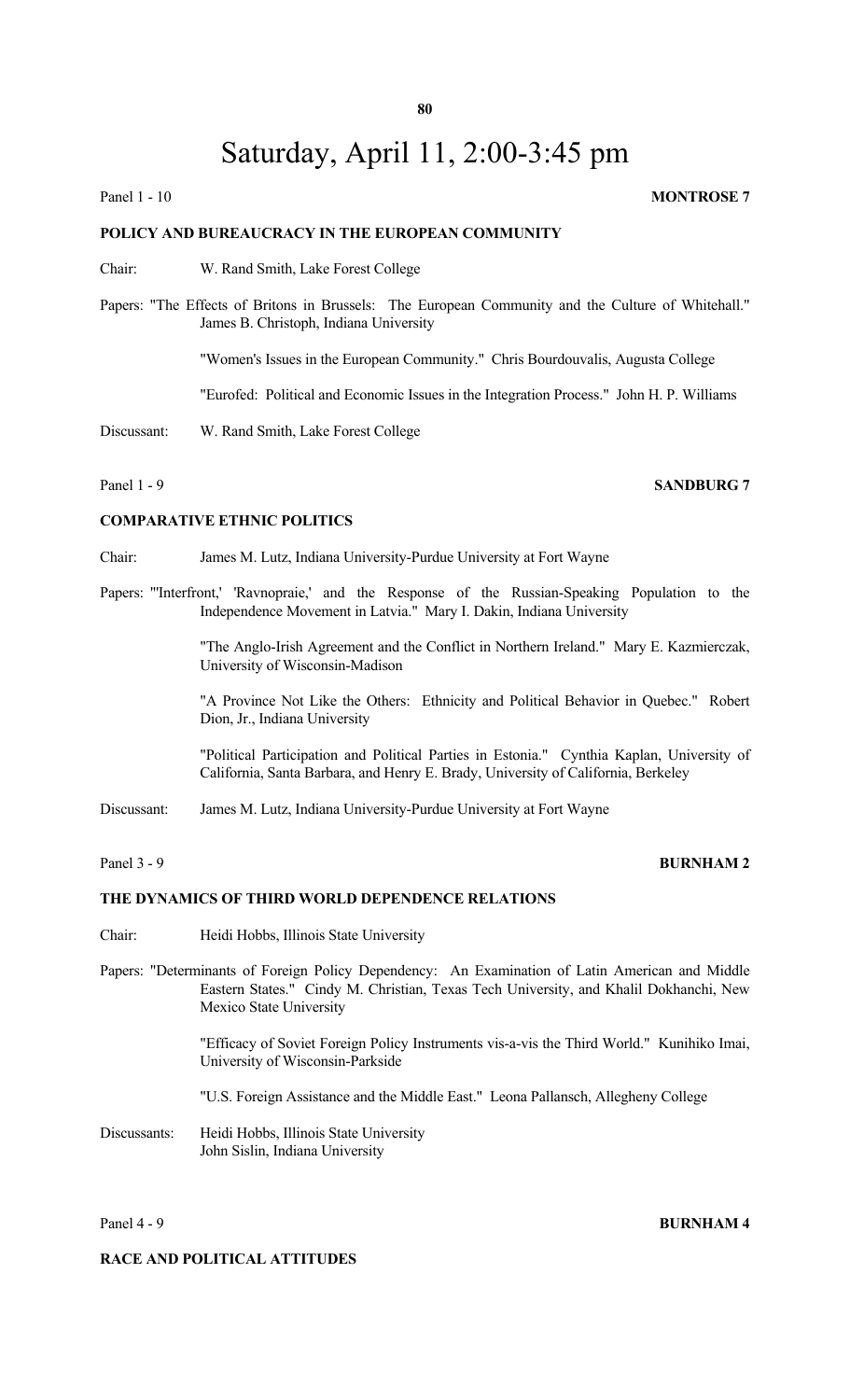- Chair: Kathleen Knight, University of Houston
- Papers: "Racial, Foreign Policy, and Partisan Predictors of South African Attitudes." Kevin A. Hill, University of Florida

 "Bridging the Gap: Trends in Political Tolerance and Racial Attitudes Among Southerners." Michael Corbett, Ball State University

 "Celebrating Difference: Community Relations in Northern Wisconsin." Paula Mohan, University of Wisconsin-Madison

Discussant: James Kuklinski, University of Illinois at Urbana-Champaign

# Panel 5 - 9 **DEARBORN 1**

# **DETERMINANTS OF VOTE CHOICE**

- Chair: Paul R. Abramson, Michigan State University
- Papers: "A General Theory of Voting in Comparative Perspective." Jesse F. Marquette and John C. Green, University of Akron, and Mark J. Wattier, Murray State University

 "Candidate Influence over the Voter's Decision Calculus." Charles H. Franklin, University of Wisconsin-Madison and Washington University, and Kristin Kaczmarek, Gregg Walker, and Howard Wong, Washington University

 "Another Rational Voter." Christopher M. Duncan and Mary Herring, Wayne State University

Discussant: Norman R. Luttbeg, Texas A&M University

### **MULTICULTURALISM IN THE AMERICAN CURRICULUM**

- Chair: Melissa Orlie, University of Illinois at Urbana-Champaign
- Papers: "Multiculturalism: Its Potential and Limits in Rawlsian and Dworkinian Thought." Ray A. Furr, Jr., The University of Mississippi

 "Challenges and Complexities of Multicultural Teaching." Loretta Kensinger, Priya Kurian and Cassandra Weaver, Purdue University

 "Multiculturalism: Questions for Postmodernism in Theory and Practice." Julie Anne White, University of Wisconsin-Madison

Discussant: Melissa Orlie, University of Illinois at Urbana-Champaign Rose Harris, University of Iowa

#### Panel 7 - 4 **PARLOR C**

#### **AMERICAN POLITICAL THOUGHT AFTER THE FOUNDING**

Chair: R. Booth Fowler, University of Wisconsin-Madison

### Panel 6 - 6*DEARBORN 2*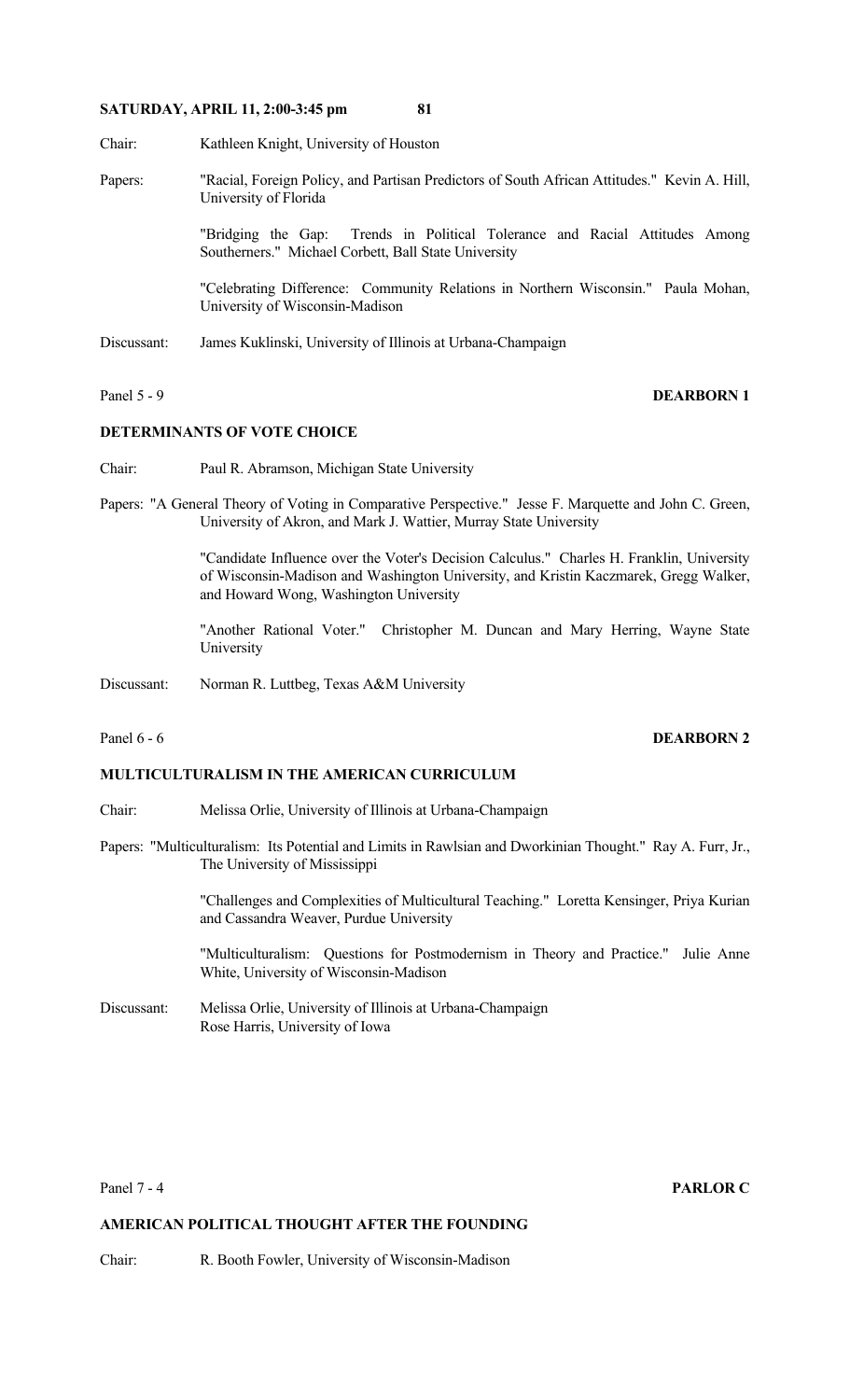Papers: "Utility, Rights, and Slavery: Another Look at Benthamism in America." Russell L. Hanson, Indiana University

> "Republican Education and the Second American Founding." Siobhan Moroney, Marquette University

"Lincoln, Douglas, and the House Divided." Dave Ericson, University of Chicago

 "Lincoln's Union: Moral Community and Legal Community." James T. Dunn, Jr., University of Chicago

Discussant: R. Booth Fowler, University of Wisconsin-Madison

# Panel 8 - 9 **MONTROSE 3**

# **REPRESENTATION AND BUREAUCRACY**

- Chair: Arthur Lupia, University of California, San Diego
- Papers: "Ballot Outcomes and Citizen Preferences." Elizabeth Gerber, California Institute of Technology, and Arthur Lupia, University of California, San Diego

 "Effects of Executive-Legislative Conflict on the Ability of the Executive to Communicate with the Bureaucracy." Michelle Taylor, Texas A&M University

 "Policing Police Brutality: Evaluation of Principal-Agent Models of Compliance in Public Bureaucracies." John Brehm, Duke University, and Scott Gates, Michigan State University

Discussant: Doug Dion, University of Michigan

# Panel 9 - 3 **DEARBORN 3**

# **CAMPAIGN CONTRIBUTIONS AND CONGRESSIONAL ELECTIONS**

- Chair: Peverill Squire, University of Iowa
- Papers: "When Opportunity Knocks, No One's Home: The Misallocation of Resources in House Campaigns." Gary C. Jacobson, University of California, San Diego

 "Quality, Not Quantity: Strategic Politicians in U.S. Senate Elections, 1952-1990." David Ian Lublin, Harvard University

 "Analyzing the Timing of Campaign Contributions: It's About Time!" Janet M. Box-Steffensmieier, University of Texas at Austin

 "The Spatial Mapping of Congressional Candidates and Contributors." Nolan McCarty and Keith T. Poole, Carnegie-Mellon University

Discussants: David Canon, University of Wisconsin-Madison Peverill Squire, University of Iowa

#### Panel 10 - 3 **MONTROSE** 1

#### **RALLYING ROUND THE FLAG: STUDIES OF PRESIDENTIAL SUPPORT**

Chair: Morris S. Ogul, University of Pittsburgh

Papers: "Public Evaluations of Presidential Performance: A Pooled Cross-Sectional Analysis." Charles W. Ostrom, Jr., Michigan State University, and Dennis Simon, Southern Methodist University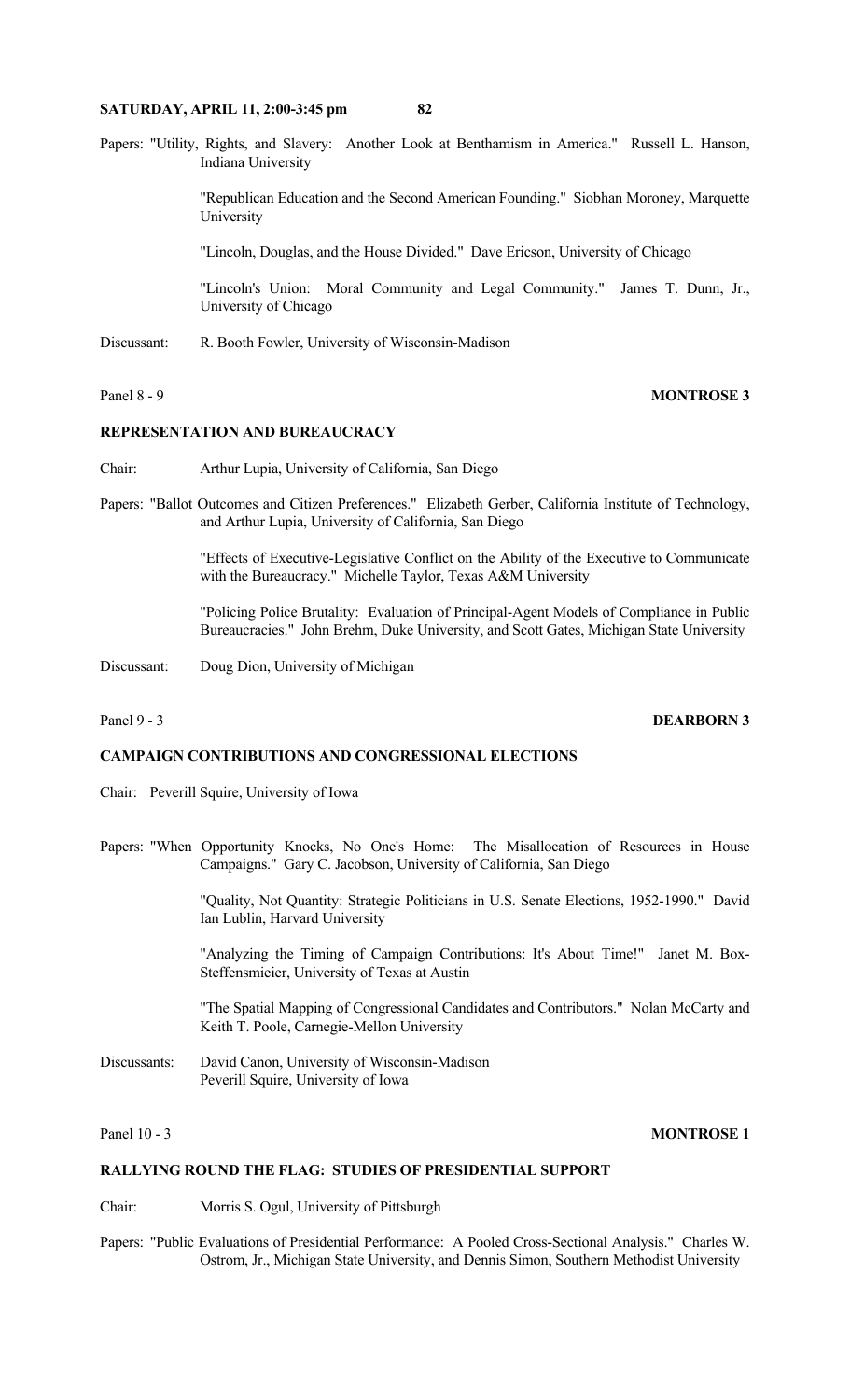"New Evidence on Presidential Support, Influence, and Its Linkage with Prestige." Kenneth Collier, University of Kansas, and Terry Sullivan, University of North Carolina

 "Public Decisions, Private Polls: John F. Kennedy's Presidency." Lawrence Jacobs, University of Minnesota, and Robert Y. Shapiro, Columbia University

"Presidents and Distributional Politics." John Hamman, Southern Illinois University

Discussant: James C. Garand, Louisiana State University

#### **THE POST-REFORM CONGRESS**

Chair: Roger H. Davidson, University of Maryland

Papers: "The Organizational Life of the Congressional Parties." Thomas H. Little, American University, and Samuel C. Patterson, Ohio State University

> "302(b) or not 302(b): Analyzing the Effect of Congressional Floor Budget Procedures on House Appropriators." Richard Forgette, Miami University, and James Saturno, Congressional Research Service

> "Principal or Agent: The Role of House and Senate Standing Committees in the Post-Reform Congress." Forrest Maltzman, Brookings and University of Minnesota

- Discussant: Steven S. Smith, University of Minnesota
- Panel 12 6 **CLARK 5**

## **EMPIRICAL STUDIES OF THE LOWER FEDERAL BENCH**

- Chair: Bridget J. Todd, Eastern Michigan University
- Papers: "Race, Gender and Ethnicity in Recruitment to the Lower Federal Bench." Deborah J. Barrow, Gerard S. Gryski and Gary Zuk, Auburn University

 "Judges on the U.S. Courts of Appeals: National Agents Tied to Local Interests?" Susan Haire, University of South Carolina

"Toward A General Theory of Public Law; Roe's Progeny: Federal District Court Outcomes In Abortion Cases 1973-1990." Barbara M. Yarnold, Florida International University

 "Controlling Litigation and Local Legal Culture." Frances Kahn Zemans, American Judicature Society, Herbert Kritzer, University of Wisconsin-Madison, and Lawrence Marshall, Northwestern University

Discussant: Bradley C. Canon, University of Kentucky

Panel 14 - 8 **SANDBURG 4**

# **ROUNDTABLE ON POLITICAL LEADERSHIP AND URBAN DEVELOPMENT**

Chair: Terry Nichols Clark, University of Chicago Panelists: Susan E. Clarke, University of Colorado Edward Goetz, University of Minnesota Martin Saiz, Notre Dame University Richard Hula, Michigan State University Victor DeSantis, University of North Texas Rowan A. Miranda, University of Illinois at Chicago Gabor Peteri, American University

Panel 11 - 7 **BURNHAM 1**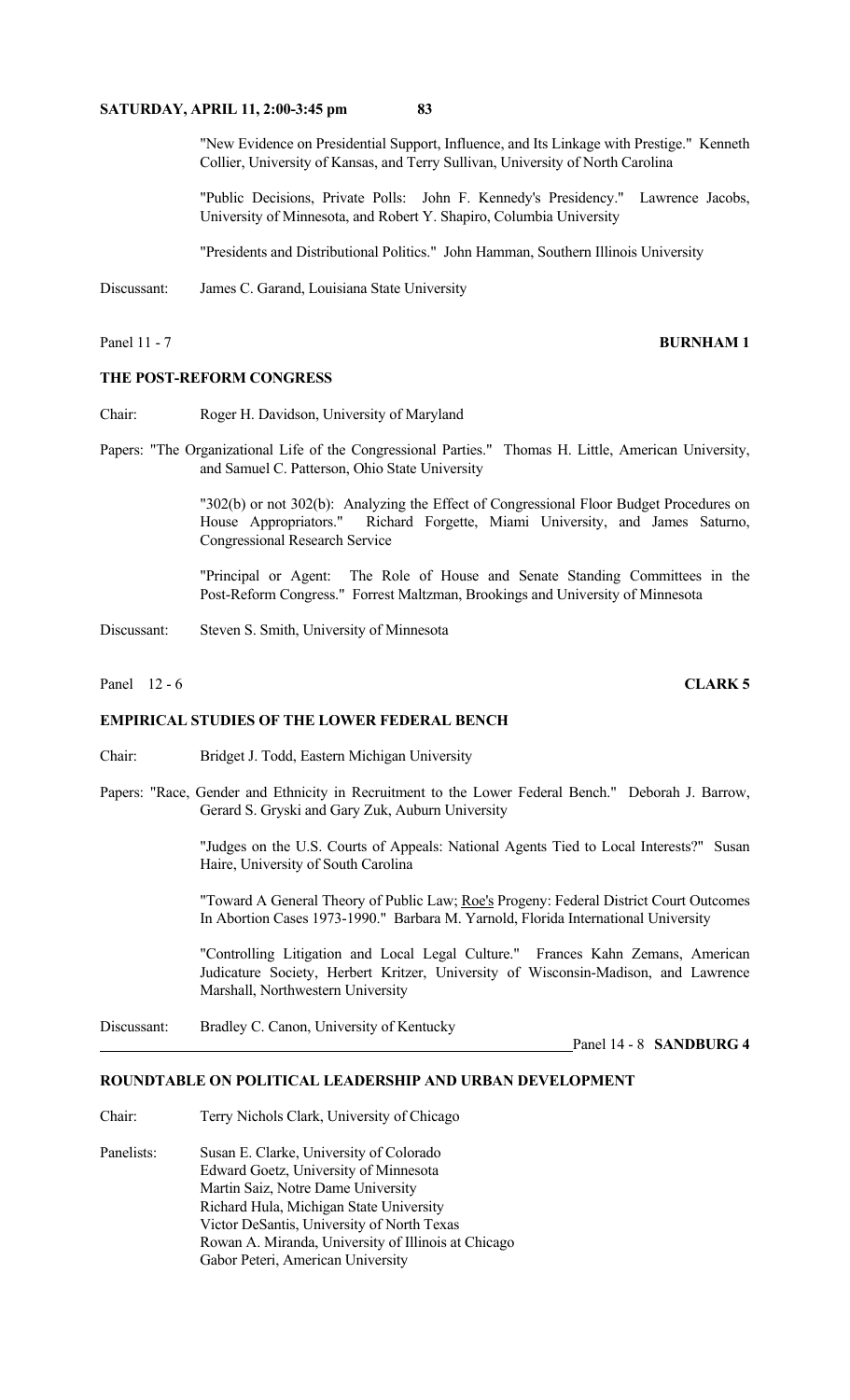Panel 15 - 8 **MONTROSE 2** 

### **REGIONS, REGIMES AND ECONOMIC POLICYMAKING: THE CONTEMPORARY EUROPEAN EXPERIENCE**

- Chair: James Hollifield, Brandeis University
- Papers: "The European Community's Regional Policy: Grounded in Justice?" Ross H. Miller, University of California, Santa Barbara

 "Regime Stability/Political Instability Does Not Equal Bureaucratic Authoritarianism: Theory, Cases, and Findings from a Panel of Experts on Italian Politics." Frank Mazzella, Southwest Missouri State University

 "Beyond the Twelve: Post-Socialist Systems and the Lessons of the Second Enlargement." Jeanie J. Bukowski, University of Illinois at Urbana-Champaign

Discussant: James Hollifield, Brandeis University

Panel 16 - 9 **BURNHAM 5**

#### **PERSPECTIVES ON POVERTY AND PUBLIC POLICY**

- Chair: Mark R. Daniels, University of Arkansas
- Papers: "Social Policy-Making in the American States." Saundra K. Schneider, University of South Carolina

 "You Can't Live with Them...The Role of Organized Labor in Industrial Policy in The American States." Daniel Smith, University of Wisconsin-Madison

 "Understanding the Relationship Between Unemployment and Crime." Leslie A. Leip, University of Missouri-St. Louis

Discussant: Stephen C. Brooks, University of Akron

Panel 16 - 10 **CLARK 10** 

### **INFORMATION, ACCESS, ADVOCACY, AND POLICY**

- Chair: David Webber, University of Missouri-Columbia
- Papers: "Access and Advocacy in the U.S. House of Representatives." Christine DeGregorio, American University

 "Causal Modeling of Impacts of Information on Goverment Decisionmaking: Mental Health Policy." Cheol H. Oh, University of Illinois at Urbana-Champaign

Discussant: David Webber, University of Missouri-Columbia

#### **THEORY AND PRACTICE SPONSORED BY THE SOCIETY FOR GREEK POLITICAL THOUGHT**

Chair: Judith A. Swanson, Boston University

Papers: "Intellectual Despotism and Plato's Seventh Letter." Christopher M. Cahill, Kenyon College

 "The Philosopher, the Politician, and the Aristotelian Distinction Between Theory and Practice." W.J. Thompson, University of Notre Dame

"Plato and the Spartans." V. Bradley Lewis, University of Notre Dame

Discussants: Judith A. Swanson, Boston University Cynthia Hinckley, California State University - San Bernardino

Panel 18 - 10 **SANDBURG 2**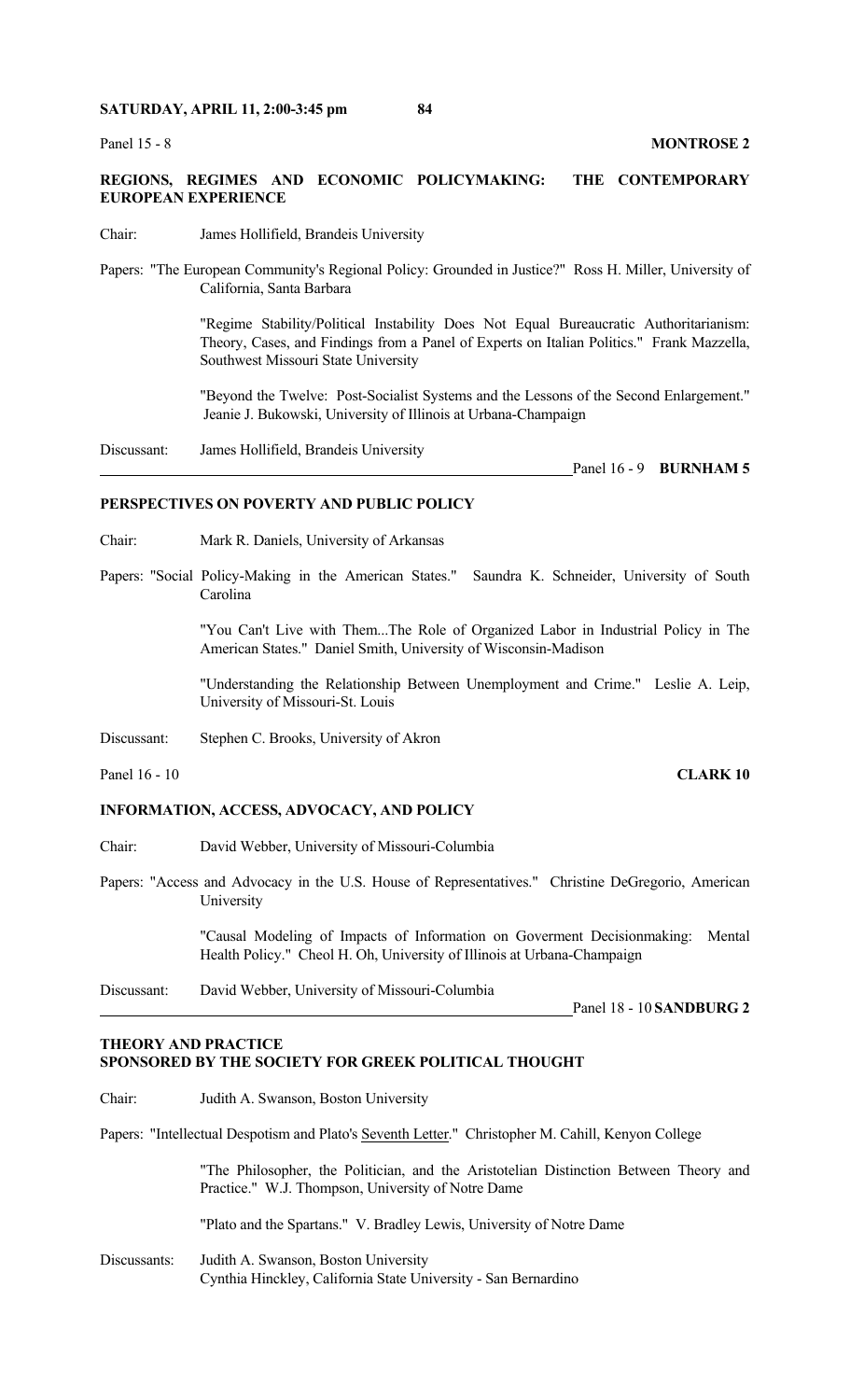# **Saturday, 4:00-6:00 pm**

Human Investment Group<br>
SANDBURG 8